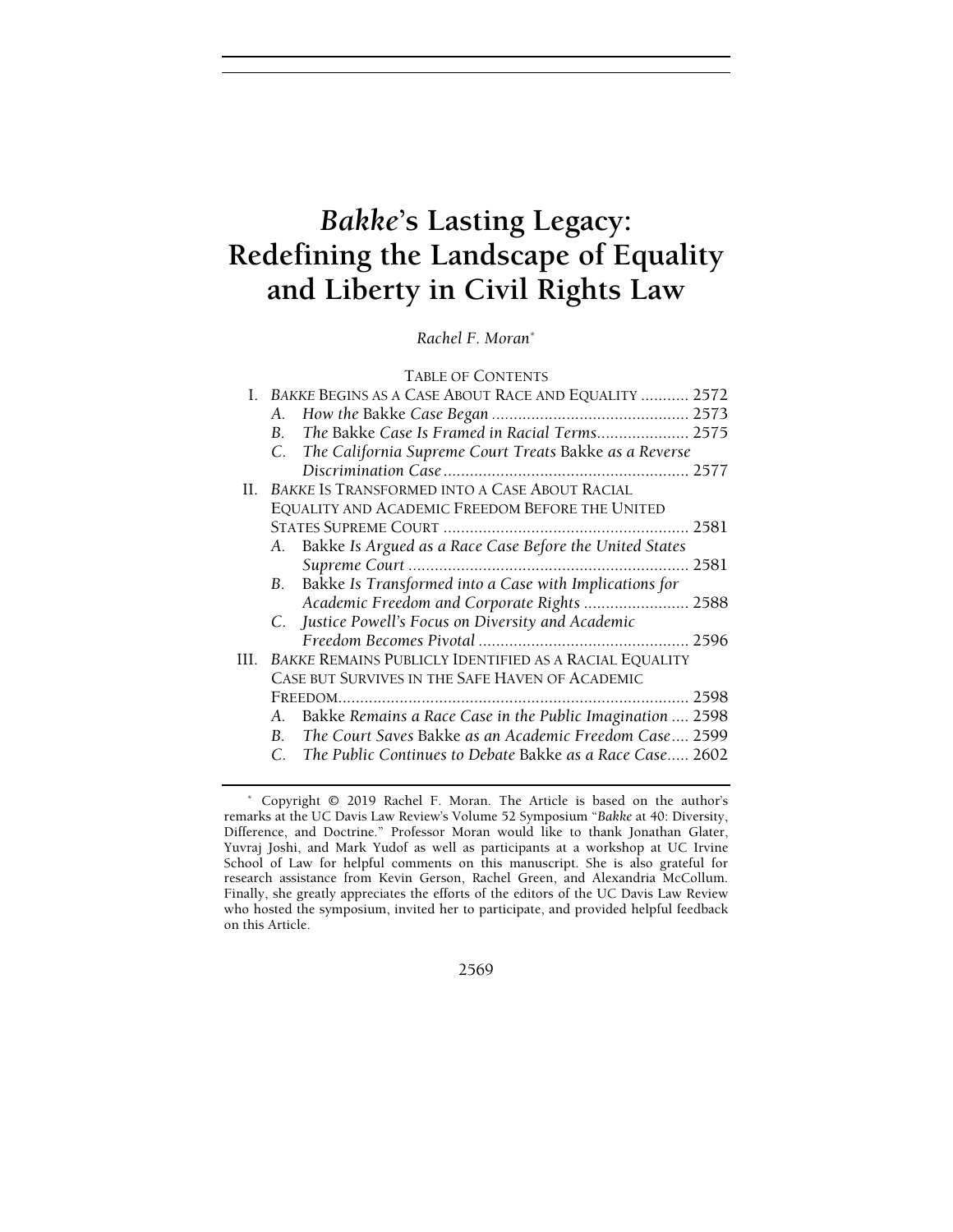| 2570 |                                                                                                           | University of California, Davis                          | [Vol. 52:2569 |  |
|------|-----------------------------------------------------------------------------------------------------------|----------------------------------------------------------|---------------|--|
|      | IV. WILL ACADEMIC FREEDOM REMAIN A SAFE HARBOR FOR<br>BAKKE IN THE FACE OF A COLOR-BLIND IMPERATIVE? 2606 |                                                          |               |  |
|      |                                                                                                           |                                                          |               |  |
|      |                                                                                                           | A. Scholars Mainly Analyze Bakke as a Race Case but It   |               |  |
|      |                                                                                                           | Survives as an Academic Freedom Decision  2606           |               |  |
|      | B.                                                                                                        | Bakke Should Be Understood as a Key Precedent About      |               |  |
|      |                                                                                                           | Institutional Autonomy and Explicitly Linked to the Rise |               |  |
|      |                                                                                                           |                                                          |               |  |
|      |                                                                                                           | 1. The College or University as an Autonomous            |               |  |
|      |                                                                                                           |                                                          |               |  |
|      |                                                                                                           | 2. The College or University as a Democracy-             |               |  |
|      |                                                                                                           |                                                          |               |  |
|      |                                                                                                           | 3. The College or University as a First Amendment        |               |  |
|      |                                                                                                           |                                                          | 2619          |  |
|      |                                                                                                           | 4. The Public/Private Distinction and the Academic       |               |  |
|      |                                                                                                           |                                                          |               |  |
| 2626 |                                                                                                           |                                                          |               |  |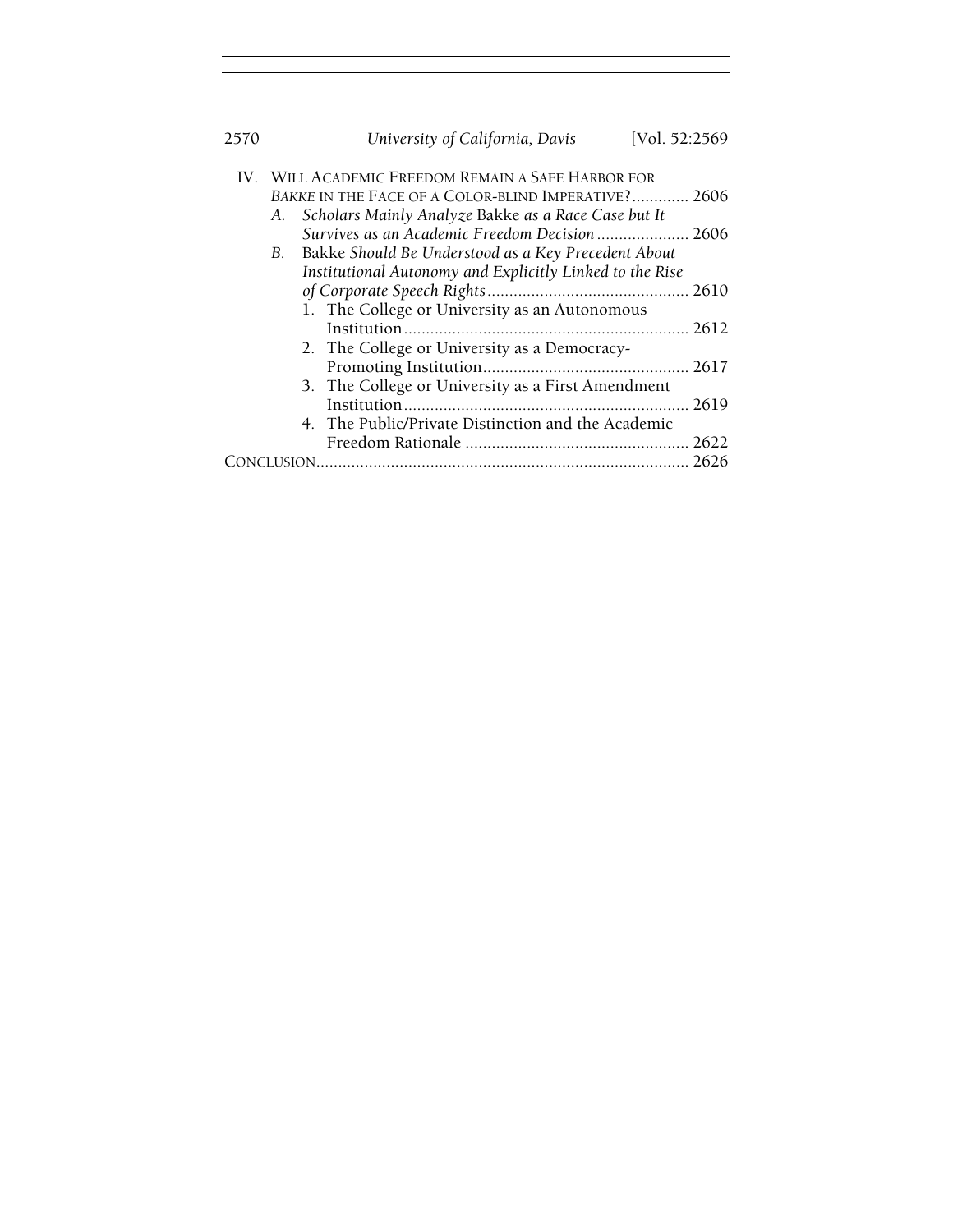The fortieth anniversary of Regents of the University of California v.  $Bakke<sup>1</sup>$  is worth commemorating simply because the decision has survived. The United States Supreme Court's opinion upholding the use of race in admissions has had remarkable staying power, even as other programs of affirmative action, for example, in government contracting, have been struck down as unconstitutional.2 That longevity might seem surprising because Bakke set forth an exacting standard of strict scrutiny under equal protection law that renders all race-based classifications suspect, whether government officials are motivated by benign or invidious purposes.3 That standard is one that few programs can survive, but Bakke was a case with two inheritances. In addition to adopting a strict scrutiny test, the Court allowed race to be a factor in admissions because colleges and universities have unique claims to academic freedom under the First Amendment. That autonomy shields their efforts to enroll a diverse student body.<sup>4</sup>

This retrospective on Bakke comes at a particularly opportune moment. The decisions upholding affirmative action in higher education have always been close ones, and with the departure of Justice Anthony Kennedy, who has been a crucial swing vote, Bakke's future is uncertain.5 This Article will show that Bakke has long been identified as a race case in the public's imagination, one that reflects ongoing struggles to rectify a history of injustice and a reality of entrenched inequality. Yet, the decision has survived in the courts as an exemplar of the freedom of colleges and universities to experiment with ideas and to nourish the conditions for a healthy democracy. This dual legacy has seldom been recognized: racial equality generates all the press while academic freedom quietly powers the jurisprudence.

This legacy has roots in the case itself. Allan Bakke understood his lawsuit as a challenge to reverse discrimination, and despite the University's efforts to invoke institutional autonomy as a defense

<sup>1</sup> Regents of the Univ. of Cal. v. Bakke, 438 U.S. 265 (1978).

<sup>2</sup> See, e.g., Adarand Constructors v. Pena, 515 U.S. 200 (1995); Richmond v. J.A. Croson Co., 488 U.S. 469 (1989). For a description of the ongoing controversy surrounding affirmative action, see generally MICHELE S. MOSES, LIVING WITH MORAL DISAGREEMENT: THE ENDURING CONTROVERSY ABOUT AFFIRMATIVE ACTION (2016).

<sup>3</sup> See Bakke, 438 U.S. at 287-91 (Powell, J.).

<sup>4</sup> See id. at 311-15.

<sup>5</sup> See Scott Jaschik, The Impact of Justice Kennedy, INSIDE HIGHER ED. (June 28, 2018), https://www.insidehighered.com/news/2018/06/28/departure-justice-kennedycould-erase-supreme-court-majority-backing-consideration; Richard Wolf, Justice Anthony Kennedy to Retire, Opening Supreme Court Seat for President Trump, USA TODAY (June 27, 2018, 2:03 PM ET), https://www.usatoday.com/story/news/politics/ 2018/06/27/justice-kennedy-retiring-opening-supreme-court-seat/952716001/.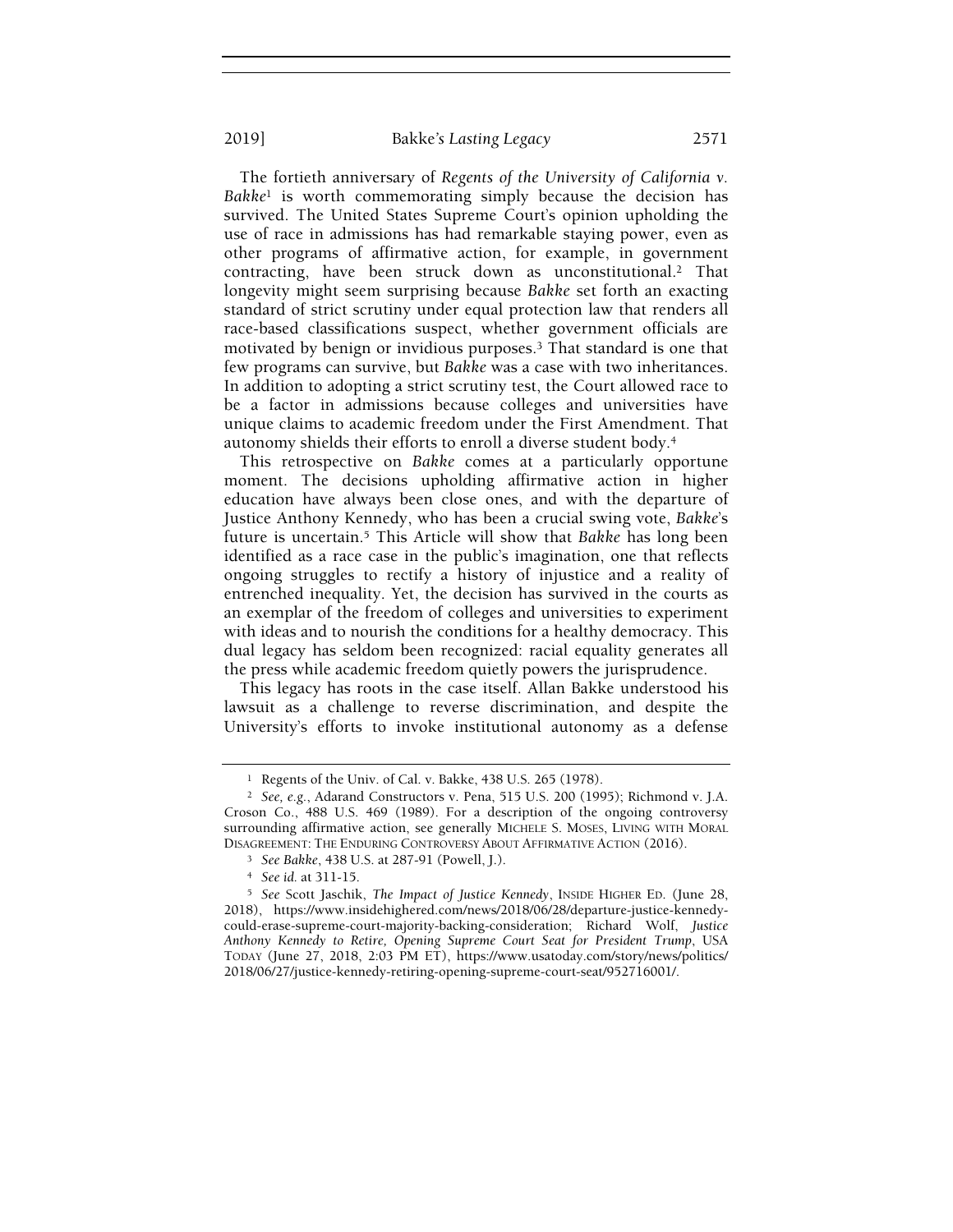before the California Supreme Court, the state justices framed the case in purely racial terms. Only when the litigation reached the United States Supreme Court did academic freedom emerge as a significant consideration. This Article contends that for at least some members of the Court, the autonomy accorded to institutions of higher education was directly related to a growing recognition of corporate speech rights under the First Amendment. Indeed, the Justices' internal memoranda made palpable their concern with safeguarding the liberty interests of corporate entities, including colleges and universities.

The incomplete recognition of Bakke's two inheritances has had important consequences for its legacy. The failure to elaborate the liberty interests in the case has limited its precedential value when diversity is invoked as a rationale for other forms of race-based decision-making. In dismissing diversity's relevance, the Court has simply treated academic freedom as sui generis without analyzing the institutional concerns that animated protections for colleges and universities.6 At the same time, Bakke's liberty jurisprudence has been largely isolated from other areas of First Amendment law, particularly corporate speech rights, which have come to enjoy increasing protection. 7 As a result, Bakke has been vulnerable to claims that it is a doctrinal anomaly — distinct from other equal protection precedents that reject a diversity rationale and divorced from other First Amendment decisions that uphold institutional autonomy. In fact, though, Bakke's dual inheritances make it difficult to undo the Court's solicitude for academic freedom — and its deference to the circumscribed use of race to enroll a diverse student body — without calling into question the constitutional grounds for ever more vigorous protection of corporate rights.

## I. BAKKE BEGINS AS A CASE ABOUT RACE AND EQUALITY

When Allan Bakke challenged the medical school admissions process, he could have focused on a clear bias against older applicants.

<sup>6</sup> See, e.g., Parents Involved in Cmty. Sch. v. Seattle Sch. Dist., 551 U.S. 701 (2007) (rejecting diversity rationale as basis for use of race in assigning students to public elementary and secondary schools). In Metro Broad. v. FCC, 497 U.S. 547, 566- 68 (1990), the Court recognized broadcasting diversity as at least an important government interest, but this decision was subsequently overruled because it had adopted an intermediate standard of review rather than strict scrutiny for federal classifications based on race and ethnicity. Adarand, 515 U.S. at 225-27.

<sup>7</sup> See Adam Liptak, How Conservatives Weaponized the First Amendment, N.Y. TIMES (June 30, 2018), https://www.nytimes.com/2018/06/30/us/politics/first-amendmentconservatives-supreme-court.html.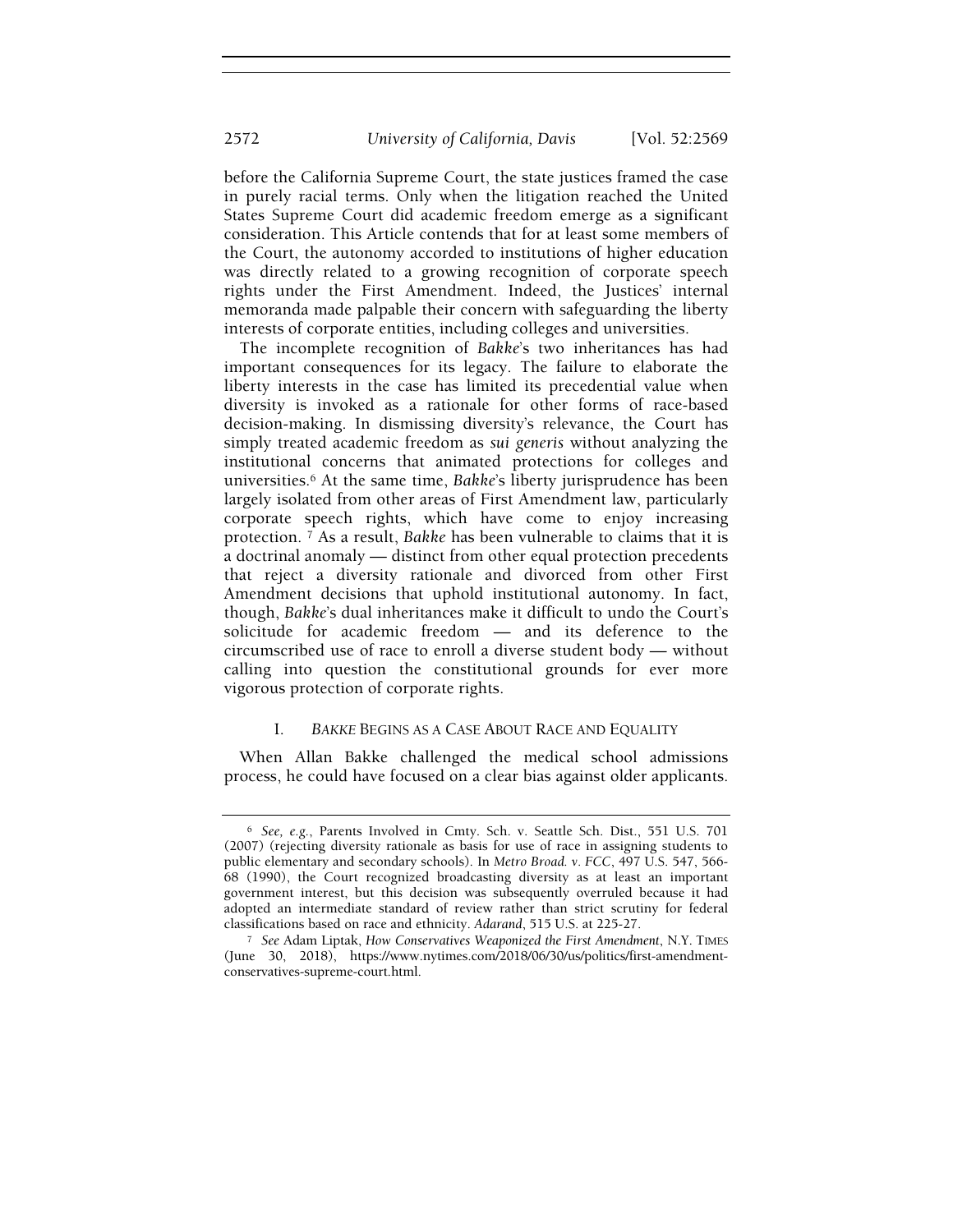Instead, he targeted the University of California, Davis and its special admissions program for underrepresented minorities. In doing so, his complaint became part of a high-profile legal controversy surrounding voluntary efforts to integrate colleges and universities that had not engaged in past racial discrimination. Despite the University's efforts to invoke autonomy interests, questions of race and equality dominated all facets of the litigation before the California courts from the complaint to the amicus briefs to the decisions themselves.

#### A. How the Bakke Case Began

When Allan Bakke applied to medical school, he already had achieved success as an engineer but felt that being a physician was his true calling.8 He undoubtedly believed that he would be a competitive applicant: He had earned a 3.51 grade point average in mechanical engineering at the University of Minnesota, and he had received scores at the ninety-fourth percentile or above on the Medical College Admissions Test with the exception of the general knowledge section, for which he received a score in the seventy-second percentile.9 In 1972, when he was in his early thirties, Bakke applied to two medical schools and was rejected by both; one school indicated that his age was "above their stated limit."10 The following year, he applied to the new medical school at the University of California, Davis, as well as ten other schools. He again was rejected by all of them, and one school indicated that his age was a "negative factor."11 At Davis, Bakke was hampered not only by his age, but by the lateness of his submission. His mother-in-law had become seriously ill, which delayed his application and meant that there were fewer seats left in the entering class.12 Despite these difficulties, Bakke just missed being accepted by Davis. Even so, his appeal from the denial of admission was unsuccessful.<sup>13</sup>

<sup>8</sup> See JOEL DREYFUSS & CHARLES LAWRENCE III, THE BAKKE CASE: THE POLITICS OF INEQUALITY 3 (1979); BERNARD SCHWARTZ, BEHIND BAKKE: AFFIRMATIVE ACTION AND THE SUPREME COURT 2-3 (1988).

<sup>9</sup> See HOWARD BALL, THE BAKKE CASE: RACE, EDUCATION, AND AFFIRMATIVE ACTION 46 (2000); DREYFUSS & LAWRENCE, supra note 8, at 15-16.

<sup>10</sup> DREYFUSS & LAWRENCE, supra note 8, at 16. Bakke had written to nearly a dozen medical schools to inquire about their policies on age. See BALL, supra note 9, at 47.

<sup>&</sup>lt;sup>11</sup> DREYFUSS & LAWRENCE, supra note 8, at 16; see also BALL, supra note 9, at 54.

<sup>12</sup> See BALL, supra note 9, at 54-55; DREYFUSS & LAWRENCE, supra note 8, at 13, 21; SCHWARTZ, supra note 8, at 5.

<sup>13</sup> See BALL, supra note 9, at 54-55; DREYFUSS & LAWRENCE, supra note 8, at 13-14, 16; SCHWARTZ, supra note 8, at 5-6.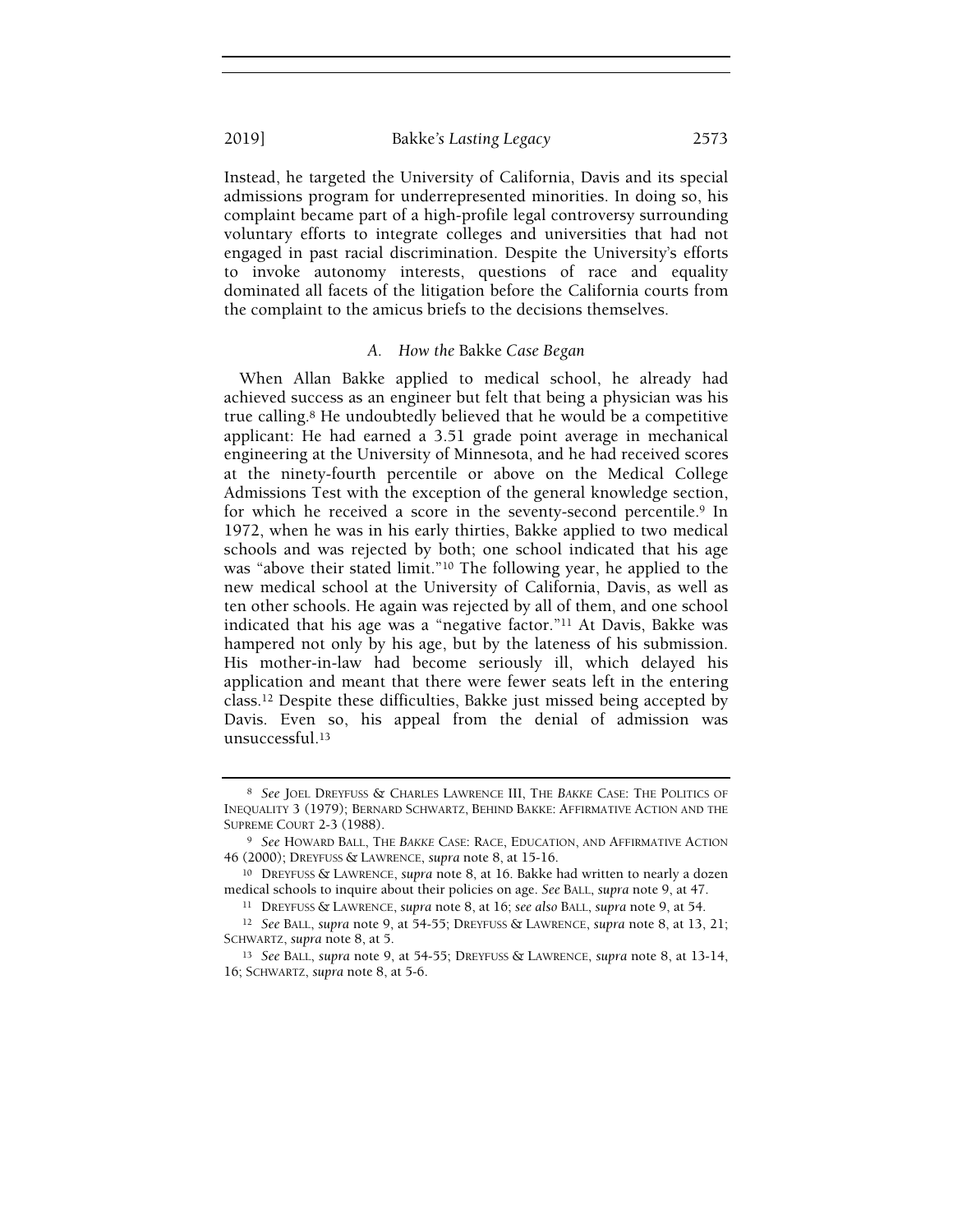After his rejection, Bakke began to question the medical school's special admissions program, which set aside sixteen percent of the one hundred spots in the entering class for students from disadvantaged backgrounds. On his application, Bakke had not indicated that he suffered a history of economic or cultural disadvantage, nor did he claim to be a member of an underrepresented racial or ethnic group. As a result, he could not compete for these sixteen seats.<sup>14</sup> Bakke's decision to sue was significantly influenced by Peter Storandt, an assistant to the dean of student affairs at Davis's medical school. In response to Bakke's letter expressing concerns about his initial rejection, Storandt not only urged him to reapply but also noted that if he were denied admission again, he "might consider taking [Storandt's] other suggestion, which is then to pursue your research into admissions policies based on quota-oriented minority recruiting."15 Bakke later met with Storandt to gather information about the special program's operation. As a medical school insider, Storandt would become a "mentor — [Bakke's] coach in filing suit against Storandt's own employer," behavior that ultimately would lead Davis to fire him.<sup>16</sup>

Before reapplying to Davis, Bakke consulted a well-regarded San Francisco attorney, Reynold H. Colvin. A graduate of Berkeley's law school, Colvin previously had sued the San Francisco Unified School District over a decision to exempt minority hires from layoffs under a planned reorganization. When his challenge succeeded, Colvin garnered newfound prominence for his role in what was dubbed the "Zero Quota" case. After Bakke reached out to Colvin, the attorney echoed Storandt's advice, recommending that Bakke reapply and sue only if he was denied admission again.17 In keeping with these suggestions, Bakke applied for a second time and was once again rejected. This time, the decision was not a close one, in part because of Bakke's efforts to challenge the special program. In particular, Dr. George Lowrey, the dean of student affairs, gave Bakke a very low score on his interview. That interview focused on the school's

<sup>14</sup> See DREYFUSS & LAWRENCE, supra note 8, at 14-15; SCHWARTZ, supra note 8, at 6.

<sup>15</sup> DREYFUSS & LAWRENCE, supra note 8, at 22; SCHWARTZ, supra note 8, at 6-7.

<sup>16</sup> SCHWARTZ, supra note 8, at 6; Robert Lindsey, White/Caucasian — and Rejected, N.Y. TIMES, April 3, 1977, at 42; see also DREYFUSS & LAWRENCE, supra note 8, at 22-23.

<sup>17</sup> See Anderson v. S.F. Unified Sch. Dist., 357 F. Supp. 248, 249-50, 254-55 (N.D. Cal. 1972); BALL, supra note 9, at 53, 55; DREYFUSS & LAWRENCE, supra note 8, at 33- 34. Indeed, Bakke was so committed to bringing suit that he wanted to proceed with his case even if he was admitted to medical school. See DREYFUSS & LAWRENCE, supra note 8, at 25-26.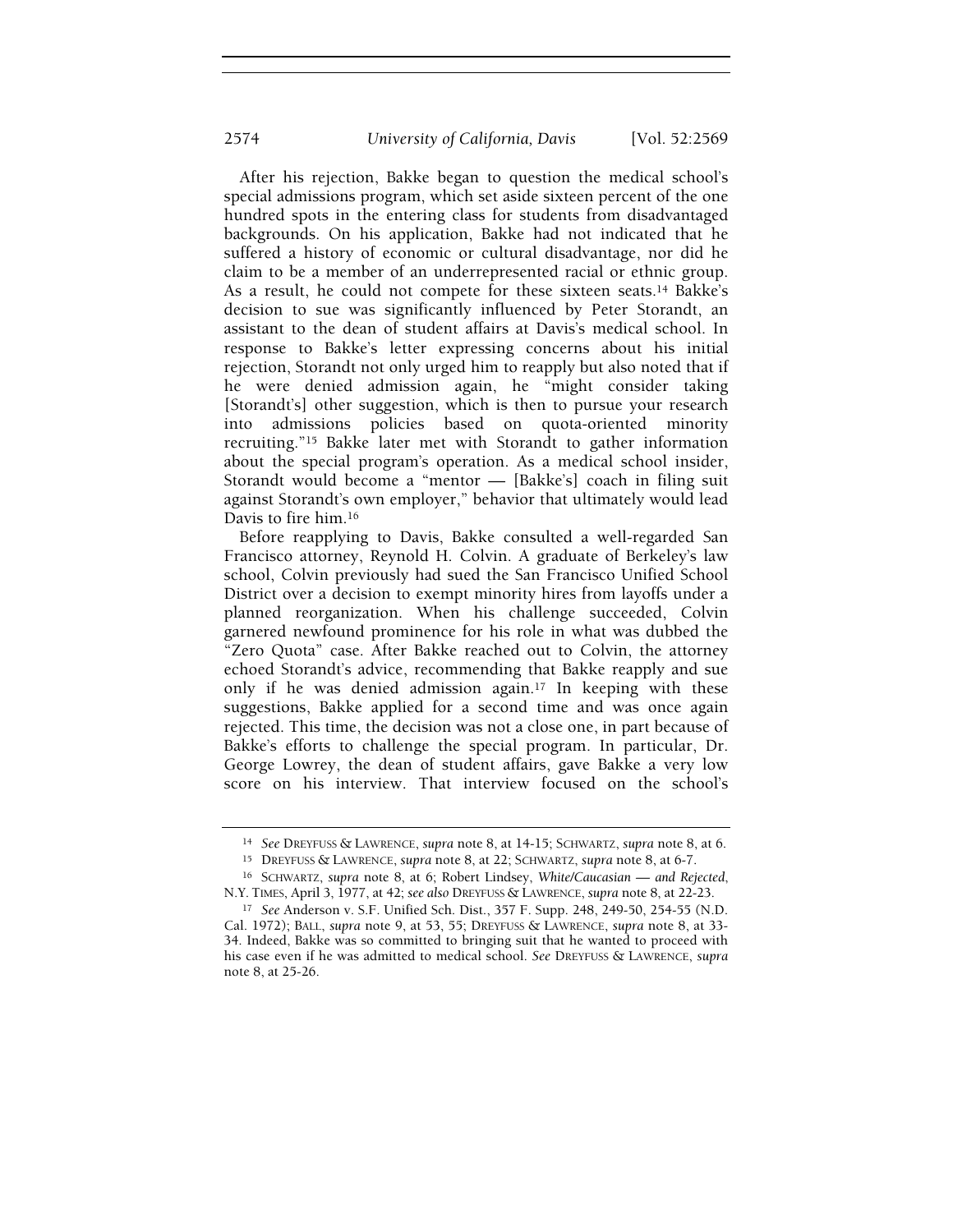admissions policies, and Lowrey — aware of Bakke's antipathy to affirmative action — found his views on the issues narrow and inflexible.18 After Bakke's second denial of admission, Colvin immediately filed suit in state court challenging Davis's special program under both federal and state law.

# B. The Bakke Case Is Framed in Racial Terms

Bakke's lawsuit was framed entirely in terms of race and equality. Bakke alleged that the special program violated his constitutional rights because he was "duly qualified for admission to Medical School and the sole reason his application was rejected was on account of his race, to-wit, Caucasian and white, and not for reasons applicable to persons of every race."19 According to the complaint,

[A] special admissions committee composed of racial minority members evaluated applications of a special group of persons purportedly from economic and educationally disadvantaged backgrounds; that from this group, a quota of 16%, or 16 out of 100 first-year class members, was selected; that, in fact, all applicants admitted to said medical school as members of this group were members of racial minorities; that under this admission program racial minority and majority applicants went through separate segregated admissions procedures with separate standards for admissions; [and] that the use of such separate standards resulted in the admission of minority applicants less qualified than plaintiff and other non-minority applicants who were therefore rejected.<sup>20</sup>

Although the complaint described other non-minority applicants who were denied admission, Colvin deliberately chose not to file a class action because he wanted the trial court to focus on the harms Bakke himself had suffered. Colvin hoped that this strategy would enable Bakke to be admitted to the medical school as expeditiously as possible.<sup>21</sup>

Donald Reidhaar, another graduate of Berkeley's law school, served as general counsel for the University of California. He was an experienced attorney who had spent the bulk of his career working for

<sup>18</sup> See BALL, supra note 9, at 55-56; DREYFUSS & LAWRENCE, supra note 8, at 28-29.

<sup>19</sup> Complaint for Mandatory, Injunctive, and Declaratory Relief at 4-5, Bakke v. Regents of the Univ. of Cal., No. 31287 (Sup. Ct. Cal. 1974).

<sup>20</sup> Id. at 4-5.

<sup>21</sup> See DREYFUSS & LAWRENCE, supra note 8, at 37.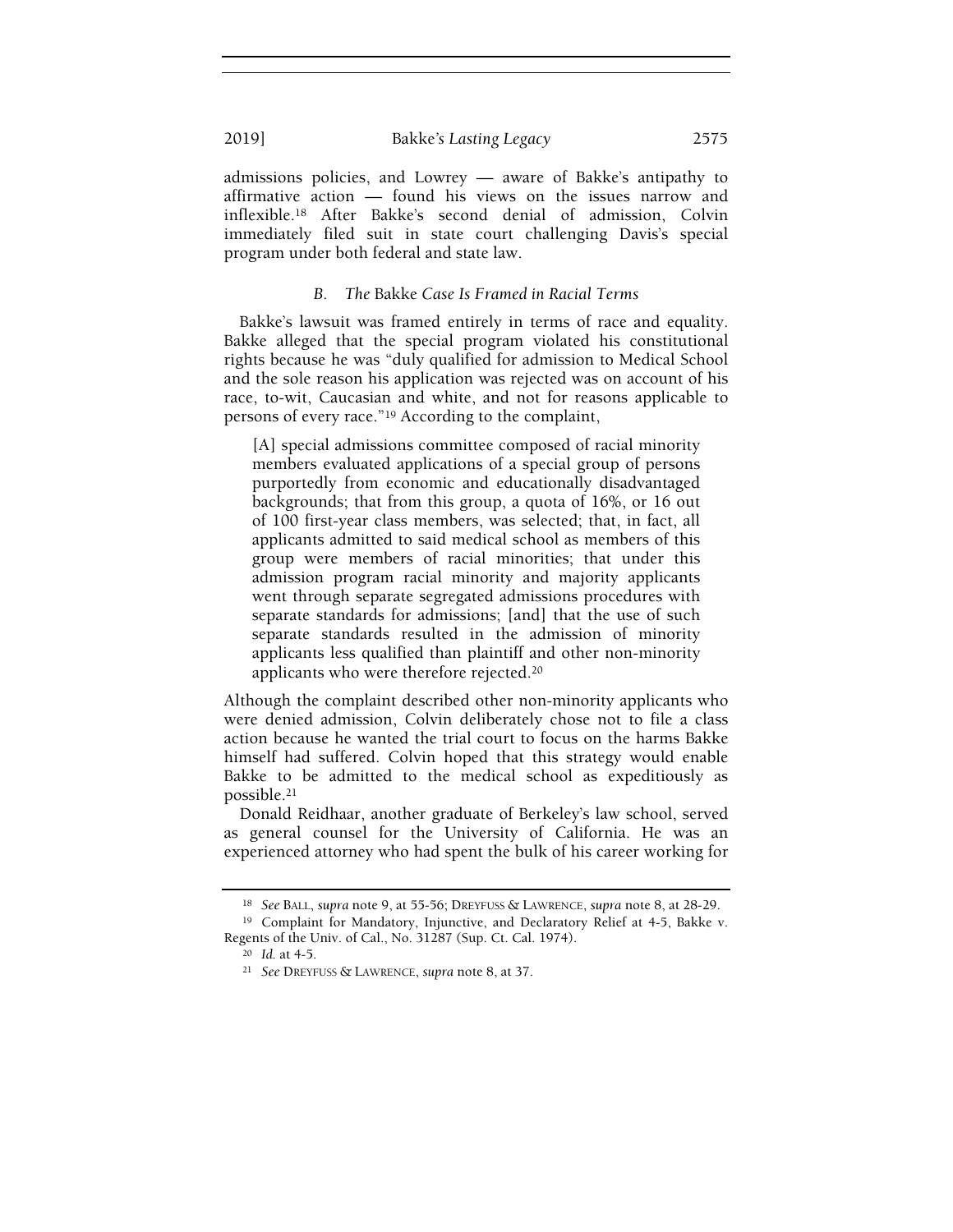the university.22 As a result, he was quite familiar with ongoing disputes about the constitutional legitimacy of affirmative action. Just a few years before Bakke filed his case, Marco DeFunis, a Phi Beta Kappa graduate of the University of Washington, had challenged that institution's law school admissions program. DeFunis alleged that the program had rejected him because less qualified minority applicants were given a preference.<sup>23</sup> The lower court found that the program violated DeFunis's constitutional rights and ordered him admitted.<sup>24</sup> The Washington Supreme Court then reversed the trial court's decision, and many thought that the United States Supreme Court would intervene to clarify the constitutionality of affirmative action in higher education admissions. Justice William O. Douglas granted a stay of the state high court's order, so that DeFunis could continue to attend law school while the Court reviewed his case. Consequently, DeFunis was in his final year of law study when the Justices began their deliberations.25 The Court ultimately dismissed the case because the controversy was moot: DeFunis would finish law school regardless of how the lawsuit was resolved.<sup>26</sup>

With the dismissal of the DeFunis case, the Bakke litigation came at a critical moment, offering another opportunity to resolve the constitutionality of affirmative action programs in college and university admissions. Reidhaar undoubtedly appreciated the lawsuit's potential significance, but he nonetheless made decisions that led to a spotty record. His handling of the lawsuit prompted accusations that the University of California was ambivalent about the program and unwilling to wage a vigorous defense. Reidhaar was taken to task for focusing on Dr. Lowrey as his key witness, even though Lowrey had "never worked directly with the [special program] and was therefore not completely familiar with its operations."27 Critics alleged that the University missed chances to show that the program did not operate as a segregated quota system. In their view, a robust defense would have established that: administrators did not rigidly admit sixteen students per year, regardless of qualifications; the program had considered White applicants, although none met the social and economic criteria

<sup>&</sup>lt;sup>22</sup> See BALL, supra note 9, at 53-54; DREYFUSS & LAWRENCE, supra note 8, at 39.

<sup>23</sup> See DeFunis v. Odegaard, 507 P.2d, 1169, 1171-72 (Wash. 1973).

<sup>24</sup> See id. at 1172, 1180-85.

<sup>25</sup> See DeFunis v. Odegaard, 416 U.S. 312, 315 (1974) (per curiam).

<sup>26</sup> See id. at 315-20. On remand, the Washington high court declined DeFunis's request that the lawsuit be converted into a class action to make it a live controversy. See DeFunis v. Odegaard, 529 P.2d 438, 440-42 (Wash. 1974).

<sup>&</sup>lt;sup>27</sup> DREYFUSS & LAWRENCE, supra note 8, at 41.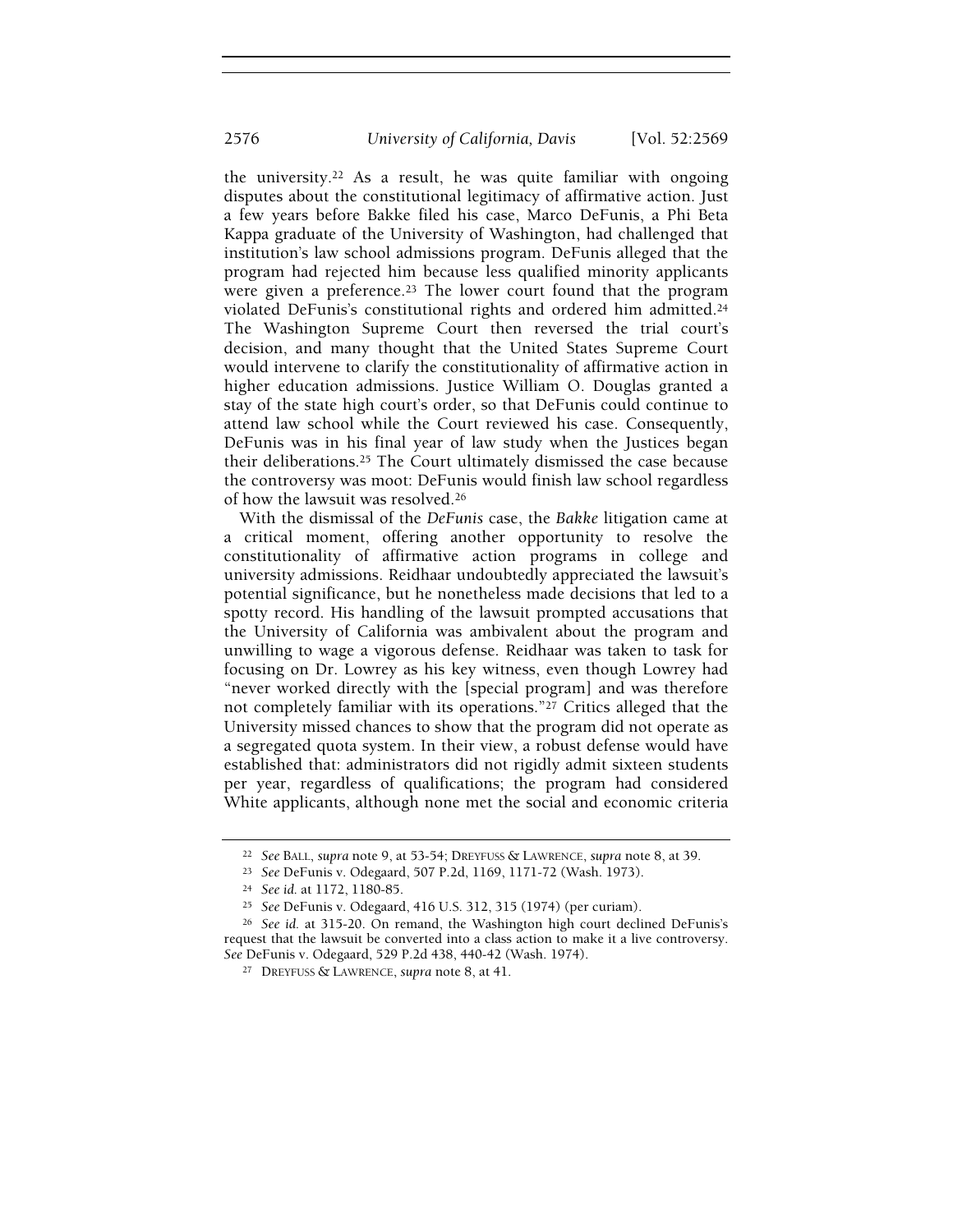for eligibility; and the program had referred middle-class minority applicants to the regular admissions process.<sup>28</sup>

Other observers attacked Reidhaar for refusing to settle the case when he had the chance.<sup>29</sup> Colvin was eager to get his client into medical school at the earliest opportunity, so shortly before classes were to begin, Colvin informed Reidhaar that he was willing to drop the case if Bakke were accepted. Reidhaar declined Colvin's offer because he believed that the University needed a definitive resolution of affirmative action's constitutionality.30 Still other critics secondguessed Reidhaar's decision to dispense with a trial at Colvin's request.31 Colvin had not given up on getting Bakke into the entering class, and he persuaded Reidhaar that the constitutional issues could be addressed expeditiously without a full-scale trial. Instead, the parties would simply appear at a hearing before the trial judge. That decision prompted supporters of affirmative action to worry that the record was insufficiently developed, resulting in an unduly stark and simplistic portrait of the Davis program.32 The critiques grew increasingly pointed when Reidhaar lost in superior court. The case was tried in Yolo County before Judge F. Leslie Manker, a senior judge sitting by designation.<sup>33</sup> The judge concluded that the special program was impermissible, though he also found that there was insufficient evidence to show that Bakke would have been admitted in the program's absence.34 Because Bakke wanted to be admitted and the University wanted constitutional vindication, Colvin wryly observed that "What happened . . . was that both sides lost."<sup>35</sup>

# C. The California Supreme Court Treats Bakke as a Reverse Discrimination Case

Both Reidhaar and Colvin realized that an appeal from Judge Manker's ruling was imperative. Because the trial court's ruling effectively prevented the University from using affirmative action programs at any of its campuses, Reidhaar sought direct review before

<sup>28</sup> See id.

<sup>29</sup> See id. at 48-49.

<sup>30</sup> See id.

<sup>31</sup> See id. at 59-60.

<sup>32</sup> See id.

<sup>33</sup> See BALL, supra note 9, at 56.

<sup>34</sup> See Bakke v. Regents of the Univ. of Cal., 553 P.2d 1152, 1156 (1976) (describing lower court opinion).

<sup>&</sup>lt;sup>35</sup> DREYFUSS & LAWRENCE, supra note 8, at 64.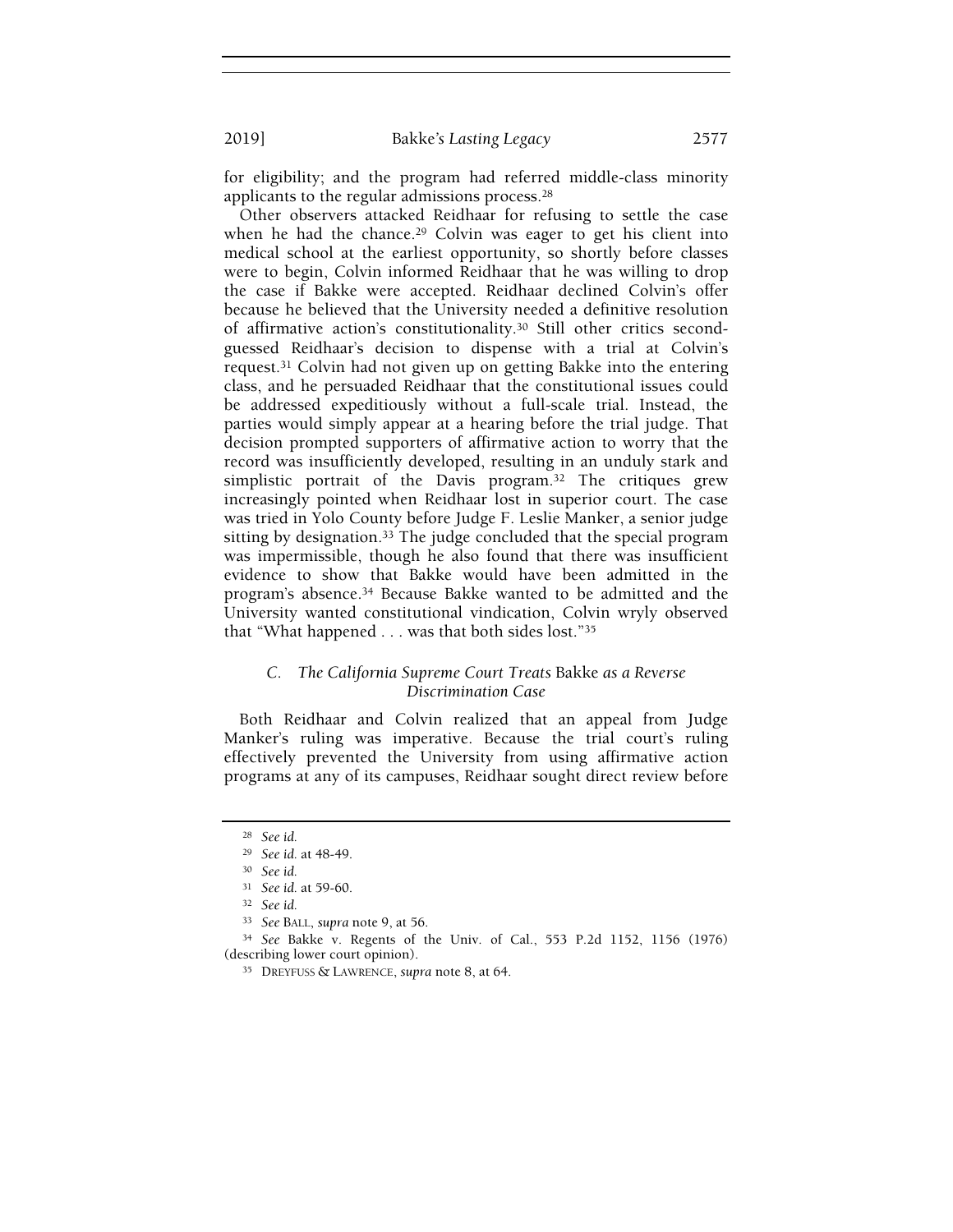the California Supreme Court. He must have felt confident of his chances before a court then considered one of the most liberal in the nation.36 The California justices granted Reidhaar's request for review, even though there were concerns that "this was not the ideal case upon which to decide such an important issue."37 In his brief, Reidhaar emphasized the broad discretion that the University had to craft admissions programs because of the expertise of faculty and administrators as well as a California constitutional provision that granted substantial autonomy to the Regents.38 He contended that the special admissions program should not be subject to strict scrutiny and clearly passed muster under both Title VI of the Civil Rights Act of 1964 and the Equal Protection Clause.39 Colvin responded that the Constitution prohibited discrimination against all persons so strict scrutiny had to apply; that is, the program must be necessary to promote a compelling state interest. Colvin argued that the program plainly fell short because it relied on a rigid quota system that excluded Bakke on the basis of race.<sup>40</sup>

This time, both sides enlisted amici curiae to bolster their arguments.41 B'nai Brith, for example, filed a brief in support of Bakke that described the dangers of quotas and noted that "racial discrimination against whites is a distinctly modern phenomenon."<sup>42</sup> To explain these new dangers, the brief pointed out that "the white majority is pluralistic, containing within itself a multitude of religious and ethnic minorities — Catholics, Jews, Italians, Irish, Poles — and many others who are vulnerable to prejudice and who to this day suffer the effects of past discrimination."43 Because Whites were not a monolithically privileged group, some members of that group — like Bakke — could be victims of reverse discrimination. On the other side, higher education and civil rights organizations filed amicus briefs in

<sup>36</sup> See id. at 68.

<sup>37</sup> Id. at 69.

<sup>38</sup> See Opening Brief of Appellant and Cross-Respondent at 7, 11-15, Bakke, 553 P.2d 1152 (1976) (No. 23311).

<sup>39</sup> See id. at 16-35.

<sup>40</sup> See Reply Brief of Plaintiff, Respondent and Cross-Appellant at 2-11, Bakke, 553 P.2d 1152 (1976) (No. 23311).

<sup>41</sup> See BALL, supra note 9, at 58 (three organizations filed briefs in support of Bakke while six filed briefs in support of the University).

<sup>42</sup> Brief of Anti-Defamation League of B'nai B'rith as Amicus Curiae at 9, Bakke, 553 P.2d 1152 (1976) (No. 23311).

<sup>43</sup> Id. at 10 (quoting Larry M. Lavinsky, DeFunis v. Odegaard: The Non-Decision with a Message, 75 COLUM. L. REV. 520 (1975)).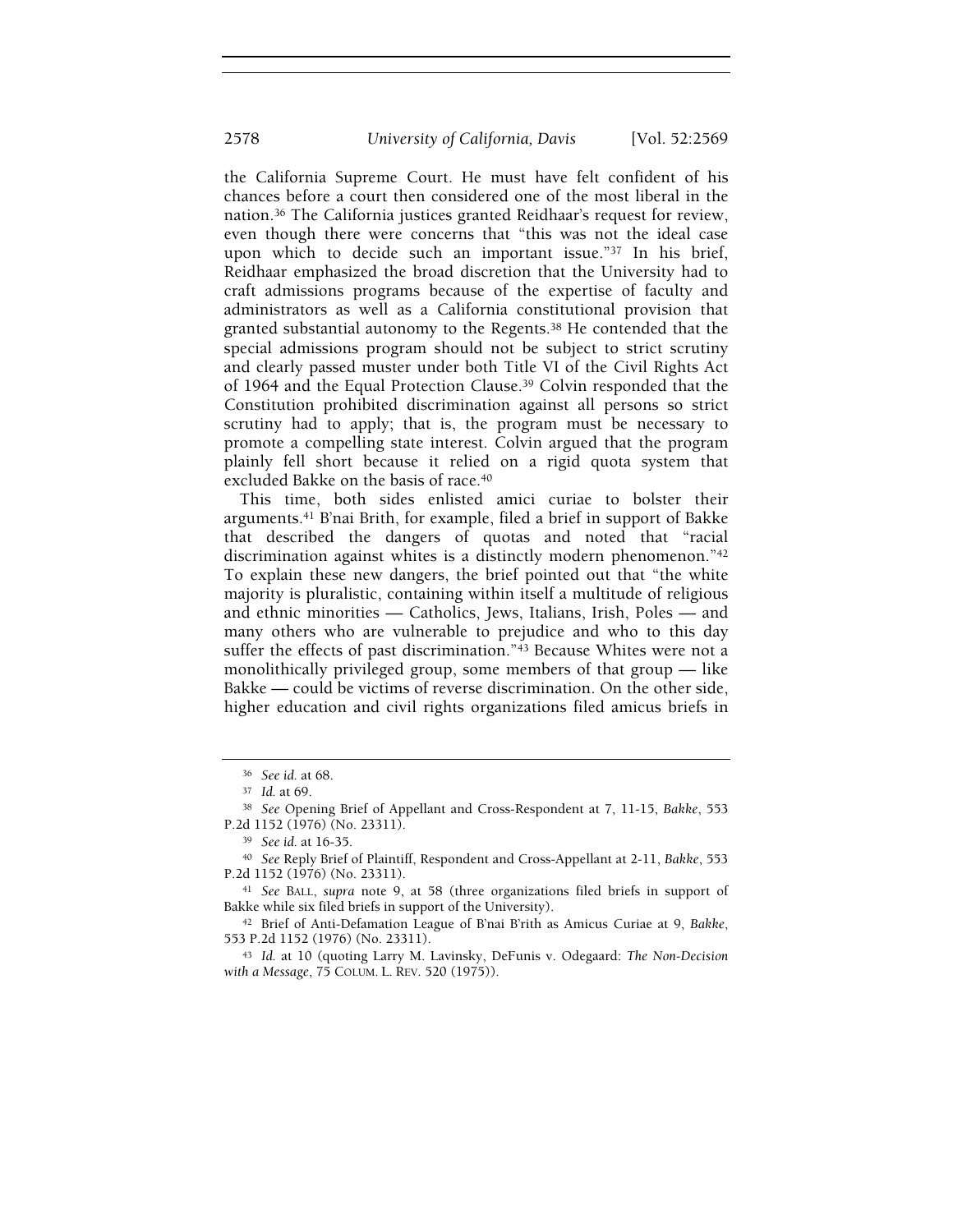support of the University of California.<sup>44</sup> These briefs emphasized the importance of affirmative action in promoting racial integration for groups that had long suffered exclusion. In the view of these amici, deep racial injuries were not fungible with claims of discrimination by Whites.<sup>45</sup> The amicus briefs on both sides clearly framed the case in terms of race, and even briefs in support of the University did not emphasize academic freedom and institutional autonomy.

It must have come as a terrible blow to the University when the California Supreme Court held 5–1 that the Davis program was unconstitutional.46 According to Justice Stanley Mosk's majority opinion, the program's goals were laudable but inevitably produced racial division that outweighed any benefits.<sup>47</sup> Despite purportedly benign objectives, the program's "overemphasis on race" meant that the "rewards and penalties, achievements and failures, are likely to be considered in a racial context through the school years and beyond."<sup>48</sup> In support of this view, Mosk noted that Davis's impermissible quota system actually resurrected a process once used to exclude racial and religious minorities.49 The majority's concerns about racially divisive dynamics were further compounded by the program's logistical challenges. As Mosk's opinion explained, colleges and universities inevitably would encounter difficulties in determining which groups should be eligible. Once those groups were identified, they would develop a vested interest in maintaining the programs in perpetuity.<sup>50</sup> The majority therefore concluded that "the principle that the Constitution sanctions racial discrimination against a race — any race — is a dangerous concept fraught with potential for misuse in

<sup>44</sup> For briefs on behalf of higher education organizations, see, e.g., Brief of Association of American Law Schools as Amicus Curiae, Bakke, 553 P.2d 1152 (1976) (No. 23311); Brief of the Association of American Medical Colleges as Amicus Curiae, Bakke, 553 P.2d 1152 (1976) (No. 23311); Brief of Society of American Law Teachers as Amicus Curiae, Bakke, 553 P.2d 1152 (1976) (No. 23311). As for briefs on behalf of civil rights organizations, see, e.g., Brief of Mexican American Legal Defense and Educational Fund, Bakke, 553 P.2d 1152 (1976) (No. 23311); Brief of National Association for the Advancement of Colored People as Amicus Curiae, Bakke, 553 P.2d 1152 (1976) (No. 23311).

<sup>45</sup> See, e.g., Brief of Society of American Law Teachers as Amicus Curiae, supra note 44, at 4-7; Brief of Mexican American Legal Defense and Educational Fund, supra note 44, at 7-11.

<sup>46</sup> See Bakke, 553 P.2d at 1172 (1976), aff'd in part and rev'd in part, 438 U.S. 265 (1978).

<sup>47</sup> See id. at 1170-71.

<sup>48</sup> Id. at 1171.

<sup>49</sup> See id.

<sup>50</sup> See id.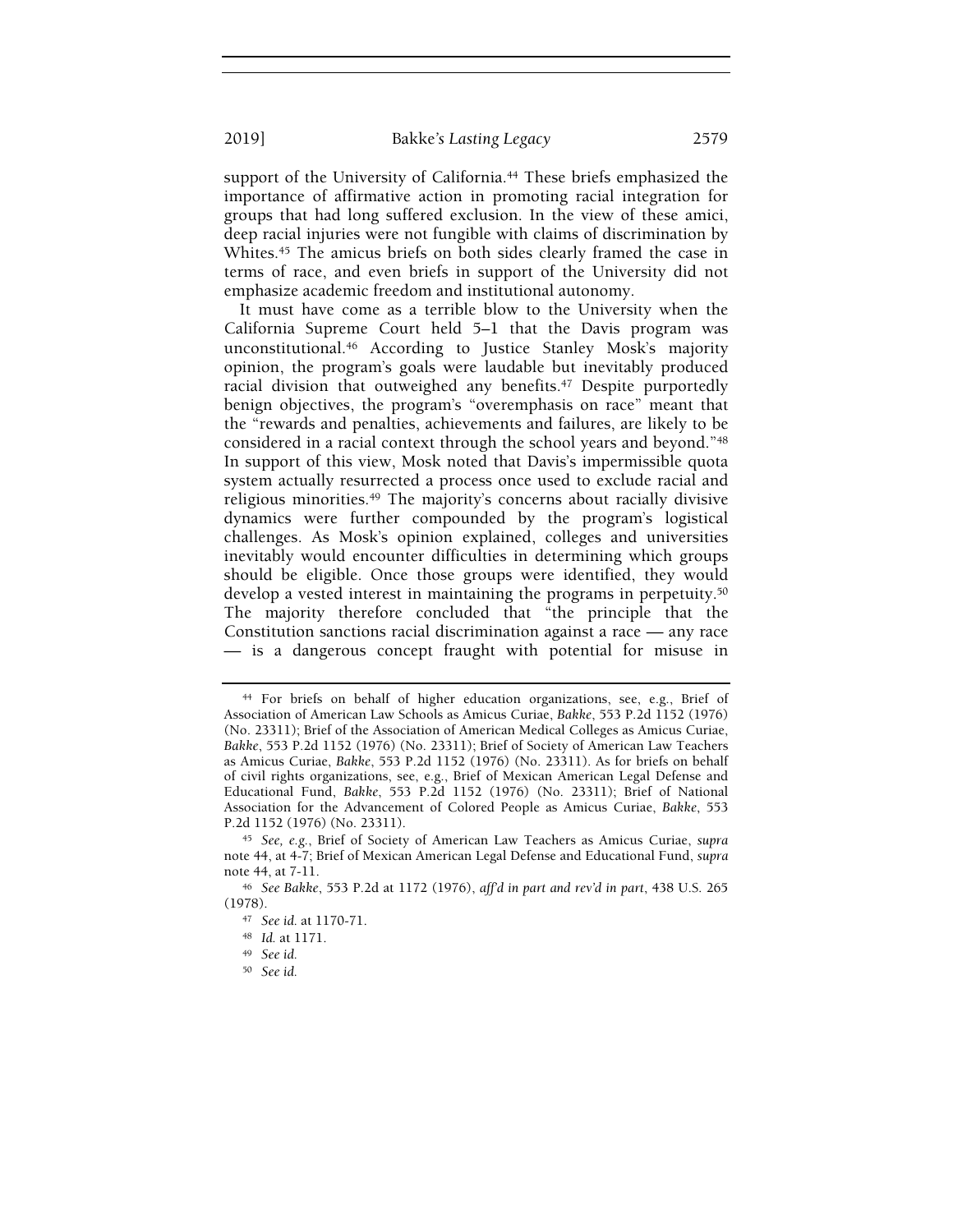2580 University of California, Davis [Vol. 52:2569

situations which involve far less laudable objectives than are manifest in the present case."<sup>51</sup>

Justice Tobriner, in a lonely dissent, emphasized the pernicious effects of racial animus as well as the need for affirmative action programs to redress these lingering harms. As he wrote: "Two centuries of slavery and racial discrimination have left our nation an awful legacy, a largely separated society in which wealth, educational resources, employment opportunities — indeed all of society's benefits — remain largely the preserve of the white-Anglo majority."52 In his view, affirmative action programs had made only modest inroads in integrating bastions of privilege like America's colleges and universities, and he chided his colleagues for rejecting a voluntary integration program and thus relinquishing the court's mantle of leadership in protecting minority rights.53 Both the majority and the dissent clearly understood Bakke as a case about racial equality, though they took diametrically opposite views on what that concept meant.

In the wake of this demoralizing defeat, the University had to petition the United States Supreme Court for review. Because the California Supreme Court's decision invalidated affirmative action on every campus in the University of California system, Reidhaar once again wanted to expedite the process. To avoid a remand to the trial court, the University conceded that Bakke would have been admitted in the absence of a special program.54 The California Supreme Court then ordered Bakke's immediate admission to medical school, but Justice William Rehnquist stayed the order pending Supreme Court review.55 Confident that the Court would hear the case, Reidhaar secured the assistance of Paul Mishkin, a constitutional law professor at the Berkeley campus, and Jack Owens, a former clerk to Justice Lewis Powell, to assist with preparations, even before the Regents approved a petition for certiorari by an 11–l vote.56 When the Court did agree to hear the case, the Regents authorized even more firepower for the University's legal team, asking former Solicitor General and Harvard Law School professor Archibald Cox to present the oral argument.57 The very day that the Court granted certiorari,

<sup>51</sup> Id.

<sup>52</sup> Id. at 1191 (Tobriner, J., dissenting).

<sup>53</sup> See id.

<sup>54</sup> See BALL, supra note 9, at 64; DREYFUSS & LAWRENCE, supra note 8, at 91.

<sup>55</sup> See BALL, supra note 9, at 61.

<sup>56</sup> See DREYFUSS & LAWRENCE, supra note 8, at 94.

<sup>57</sup> See id. at 163.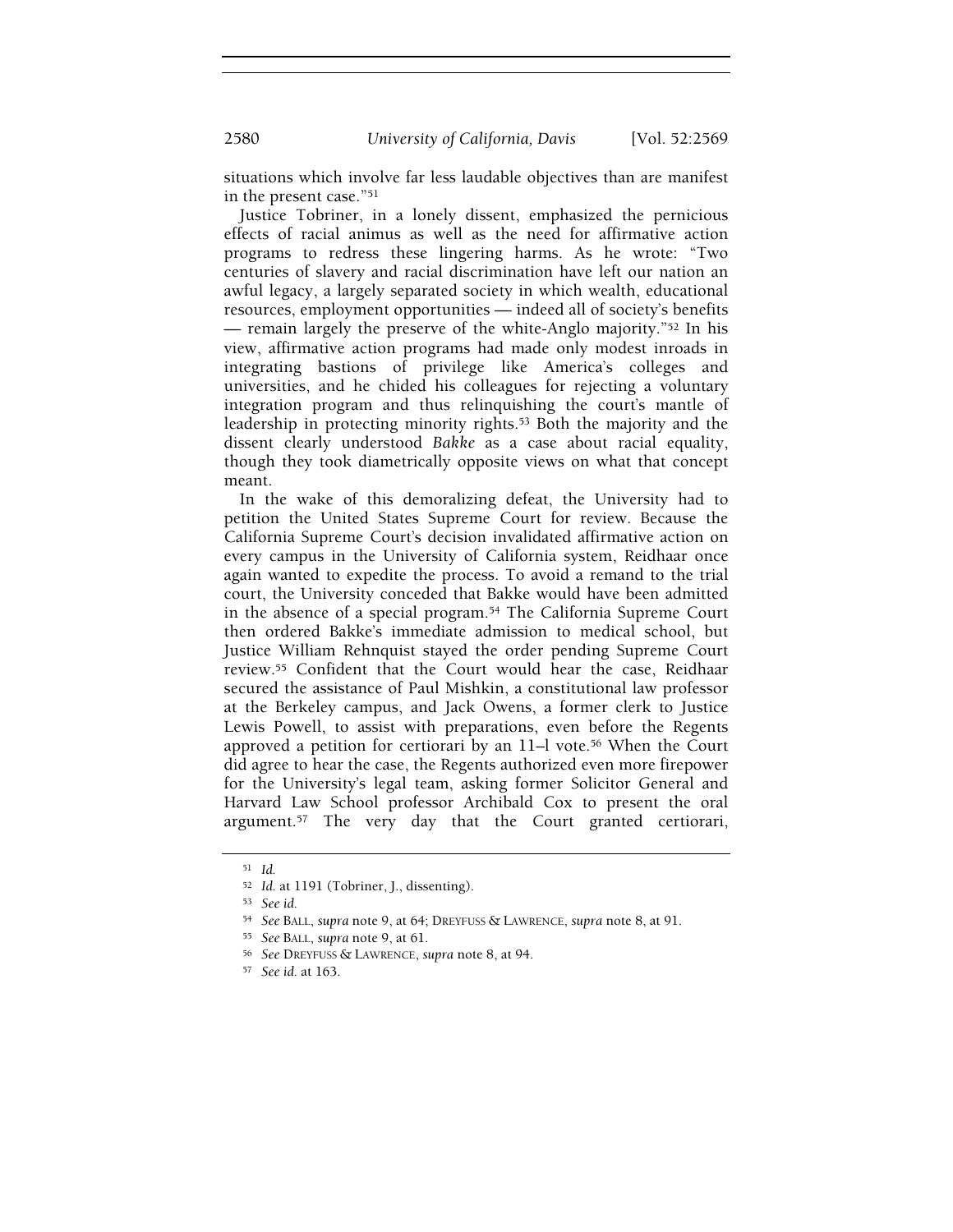representatives from the University were in Washington, D.C. trying to convince Solicitor General Wade McCree to intervene in the case.<sup>58</sup> Because of weaknesses in the trial court record, McCree was not eager to get involved, but after canvassing the heads of major federal agencies, he decided that the United States had to become a party to the litigation.59 That decision would turn out to be something of a mixed blessing for the University.

## II. BAKKE IS TRANSFORMED INTO A CASE ABOUT RACIAL EQUALITY AND ACADEMIC FREEDOM BEFORE THE UNITED STATES SUPREME COURT

When Bakke came before the United States Supreme Court, it was framed almost entirely as a case about race and equality. Having lost decisively before the California high court, the University largely dropped its claim to any special autonomy. Indeed, little in the pleadings or amicus briefs would have alerted an astute Court-watcher that Bakke would become a case about academic freedom. That profoundly important shift occurred behind the scenes as the Justices exchanged views about the case and situated their decision in an emerging and invigorated jurisprudence of corporate rights.

# A. Bakke Is Argued as a Race Case Before the United States Supreme Court

When the Justices considered the petition for certiorari in Bakke, the odds of Supreme Court review were not nearly as good as Reidhaar might have imagined. Four members of the Court — Justices William Brennan, Thurgood Marshall, Harry Blackmun, and Chief Justice Warren Burger — opposed taking the case. Brennan led the opposition out of concern that the "quota-like" rigidity of the Davis program would make it vulnerable to constitutional challenge. He preferred to wait for a case with more sympathetic facts that would allow the Justices to endorse an affirmative action program.<sup>60</sup> But five colleagues disagreed, perhaps because the Court recently had been criticized for ducking the issue in DeFunis.<sup>61</sup>

<sup>58</sup> See id.

<sup>59</sup> See BALL, supra note 9, at 73-74; DREYFUSS & LAWRENCE, supra note 8, at 163-64.

<sup>60</sup> See SCHWARTZ, supra note 8, at 41-42. In fact, an amicus brief filed by a coalition of fifteen civil rights organizations urged the Justices not to grant certiorari because of the deficiencies in the case record. See BALL, supra note 9, at 65.

<sup>61</sup> Indeed, Brennan himself had chided his colleagues, noting that "I can . . . find no justification for the Court's straining to rid itself of this dispute." DeFunis v. Odegaard, 416 U.S. 312, 349 (Brennan, J., dissenting) (joined by Douglas, White, and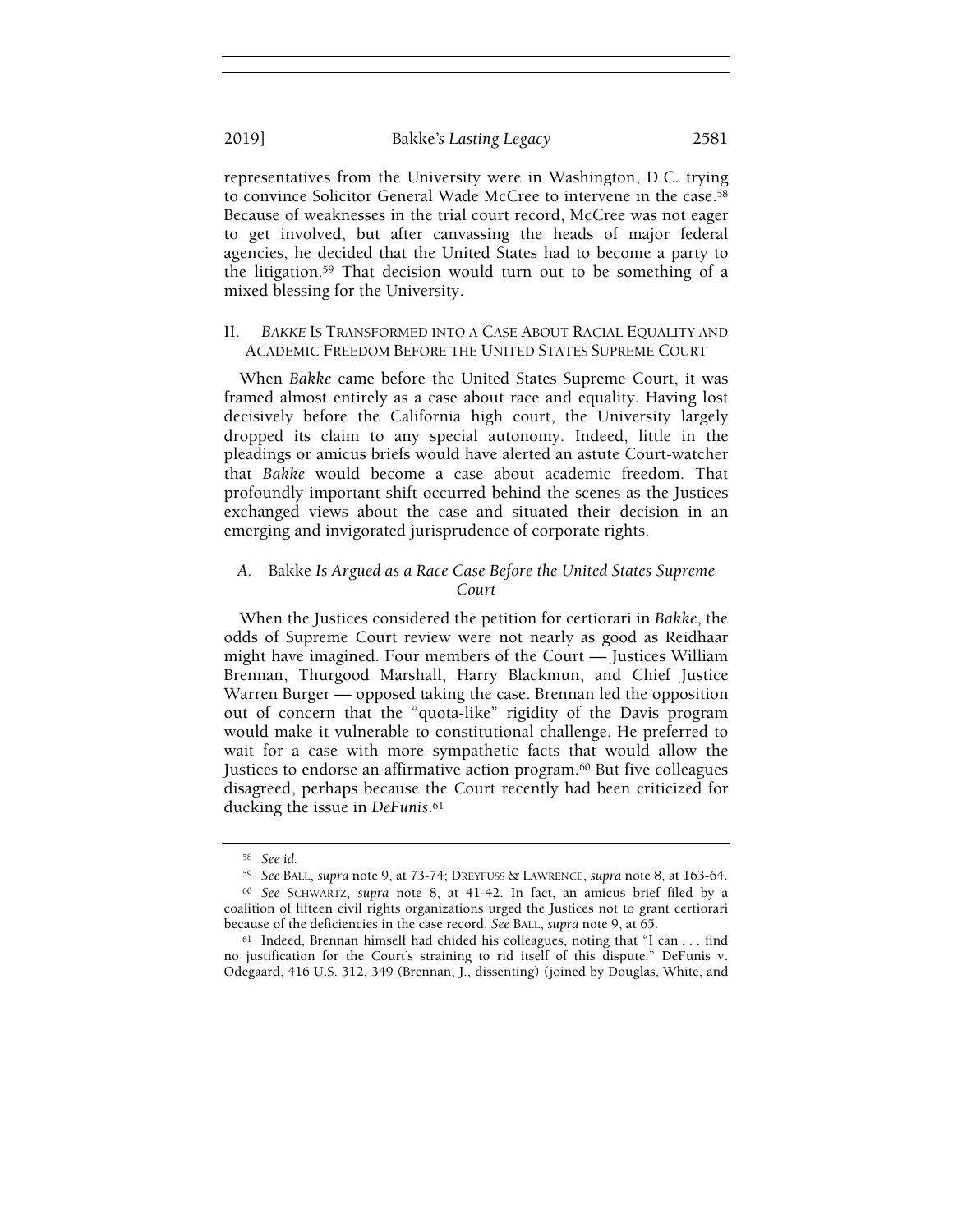Once on the docket, the Bakke case became one of the highest profile lawsuits in the Court's history.<sup>62</sup> After the University's crushing defeat before the California high court, it took a different tack before the United States Supreme Court. The University's brief no longer focused on autonomy and discretion but instead emphasized the need to overcome vestiges of past discrimination, even if the medical school had not itself excluded minority students on the basis of race. Given the school's laudable objectives, the University argued that strict scrutiny should not apply, but even if it did, the program passed muster.63 By contrast, Colvin continued to highlight the dangers of quotas and reverse discrimination in his submission.<sup>64</sup>

Having reluctantly decided to intervene in the case, the United States submitted a brief that had a fraught political history. McCree, who had been appointed by President Jimmy Carter, was only the second African American to hold the post of Solicitor General.<sup>65</sup> Undoubtedly to the surprise of the University's supporters, he initially endorsed the California Supreme Court's decision to strike down the Davis program. When details of the draft of the United States' brief leaked out, civil rights advocates and the Congressional Black Caucus protested vigorously.66 To deal with the controversy, Attorney General Griffin Bell became involved, and eventually the United States shifted its position to one of general support for affirmative action. Media stories about the drama surrounding the brief irked the Justices, who feared that the disclosures were designed to sway the Court's decision. Chief Justice Burger and Justice Blackmun both reached out to McCree to complain about the coverage.<sup>67</sup>

Marshall, *JJ.*).

<sup>62</sup> When Justice Lewis Powell retired from the Court, he indicated that Bakke was his most significant opinion. JOHN C. JEFFRIES, JR., JUSTICE LEWIS POWELL, JR. 456 (1994).

<sup>63</sup> See Brief for Petitioner at 13-25, Regents of the Univ. of Cal. v. Bakke, 438 U.S. 265 (1978) (No. 76-811).

<sup>64</sup> See Brief for Respondent at 27-35, 41-52, Bakke, 438 U.S. 265 (1978) (No. 76-811).

<sup>65</sup> See BALL, supra note 9, at 72; DREYFUSS & LAWRENCE, supra note 8, at 165. The first was Thurgood Marshall. See BALL, supra note 9, at 72.

<sup>66</sup> See BALL, supra note 9, at 74-75; DREYFUSS & LAWRENCE, supra note 8, at 166-71. The Congressional Black Caucus was not entirely mollified by changes in the United States' position. The Caucus filed its own amicus brief in Bakke, criticizing the United States' brief for its qualified support for affirmative action and its request for a remand. See Brief in Reply of Members of the Cong. Black Caucus, Members of the Congress of the United States in Reply to Brief of the United States, Amici Curiae at 6-12, Bakke, 438 U.S. 265 (No. 76-811), 1977 WL 204785.

<sup>67</sup> See SCHWARTZ, supra note 8, at 46.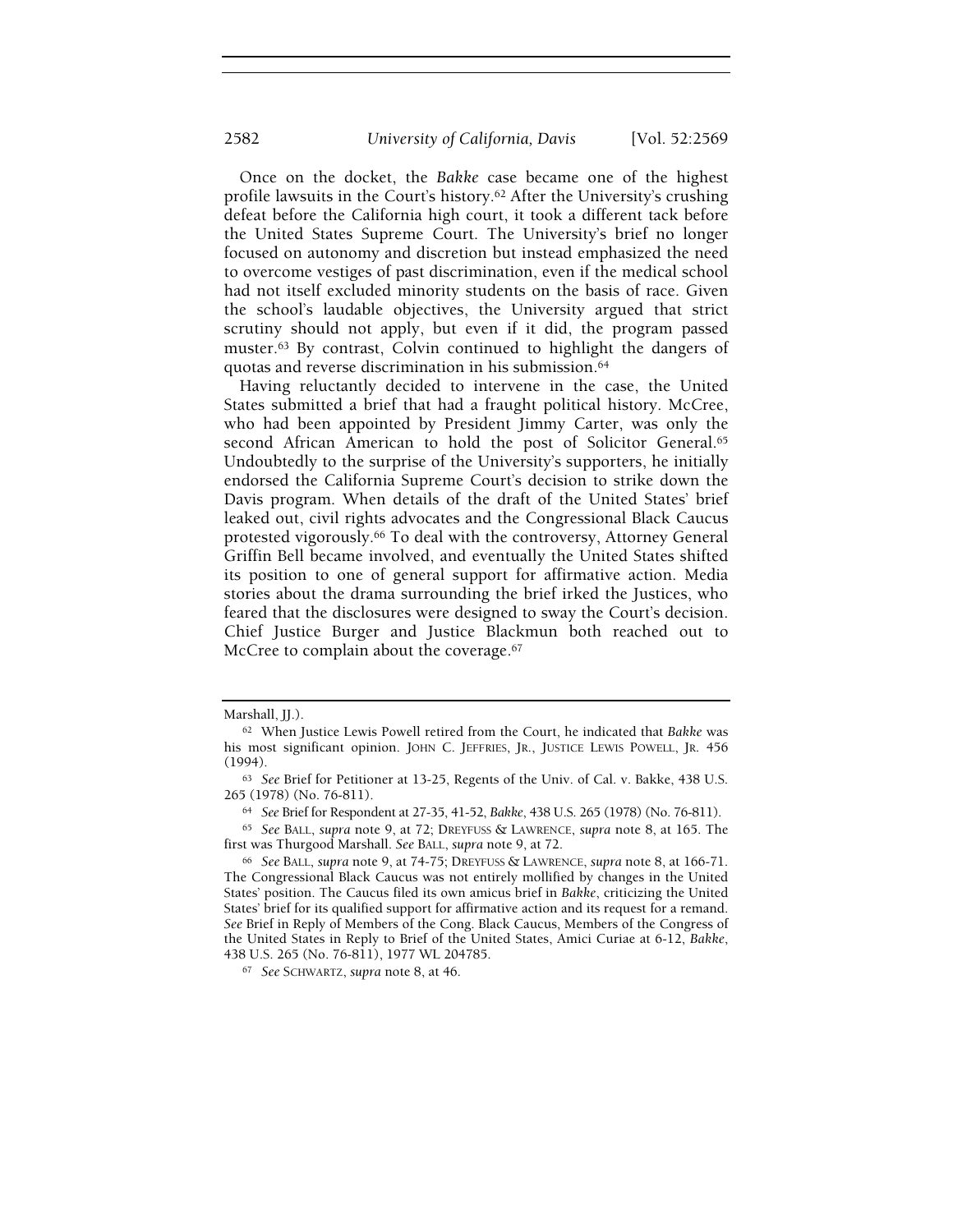At this point, earlier strategic decisions at the trial court level had some unexpected consequences. Because of the thin record in the case, the United States asked the Court to remand for further fact-finding on several issues: how applicants were compared in the special and regular admissions programs; how the medical school settled on sixteen spaces for the program; whether Asian Americans were properly included in the program; and whether the justifications advanced for the program supported its operation.68 The prospect of such a delay was hardly attractive to either party. A remand would do little to advance the University's interest in a prompt constitutional resolution, nor would it help Colvin get his client into medical school

as quickly as possible. An unprecedented number of amicus briefs were filed with substantial representation on both sides. According to the amici who supported the University, a principle of strict color-blindness ignored the lingering effects of segregation, particularly in education.69 These amici emphasized the benign motives behind the program, citing the considerable evidence of severe underrepresentation of minorities in medical schools as well as in other professional and graduate programs.70 Some contended that the special program was a way to

<sup>68</sup> See Brief for the United States as Amicus Curiae at 50-74, Bakke, 438 U.S. 265 (No. 76-811), 1977 WL 187970. Several other amici criticized the record in the case and called for a remand. See, e.g., Brief of Amicus Curiae the Nat'l Conference of Black Lawyers at 1-26, Bakke, 438 U.S. 265 (No. 76-811), 1977 WL 189533; Brief of Amici Curiae for the Nat'l Urban League et al. at 19-27, Bakke, 438 U.S. 265 (No. 76-811), 1977 WL 189479. The attacks prompted the University of California to file a brief defending the record in the case. See Reply to Brief of Amici Curiae in Opposition to Certiorari, Bakke, 438 U.S. 265 (No. 76-811), 1977 WL 187966.

<sup>69</sup> See, e.g., Brief Amicus Curiae of the Law Sch. Admission Council in Support of Petitioner the Regents of the Univ. of Cal. at 9-26, Bakke, 438 U.S. 265 (No. 76-811), 1977 WL 188017 [hereinafter LSAC Brief]; Brief Amicus Curiae for the Nat'l Ass'n of Minority Contractors and Minority Contractors Ass'n of N. Cal., Inc. in Support of Petitioner at 10-11, Bakke, 438 U.S. 265 (No. 76-811), 1977 WL 187981; Brief of the Nat'l Fund for Minority Eng'g Students, Amicus Curiae at 14-21, Bakke, 438 U.S. 265 (No. 76-811), 1977 WL 187995.

<sup>70</sup> See, e.g., Brief Amici Curiae for the Bar Ass'n of San Francisco and the Los Angeles Cty. Bar in Support of Petitioner at 6, Bakke, 438 U.S. 265 (No. 76-811), 1977 WL 188000; Brief of Howard Univ. as Amicus Curiae at 25-31, Bakke, 438 U.S. 265 (No. 76-811), 1977 WL 189518; Brief of Amici Curiae in Support of Petitioner for Jerome A. Lackner, M.D., J.D., Director of the Cal. Dep't of Health, and Marion J. Woods, Dir. of the Cal. Dep't of Benefit Payments, Bakke, 438 U.S. 265 (No. 76-811), 1977 WL 189527; Brief of the Legal Servs. Corp., Amicus Curiae on Behalf of Petitioner at 8-10, Bakke, 438 U.S. 265 (No. 76-811), 1977 WL 189530; Brief of Amici Curiae Mexican Am. Legal Def. and Educ. Fund et al. at 25-26, 29-32, Bakke, 438 U.S. 265 (No. 76-811), 1977 WL 204789; Brief of the NAACP as Amicus Curiae at 6-9, Bakke, 438 U.S. 265 (No. 76-811), 1977 WL 189517; Brief Amici Curiae for Nat'l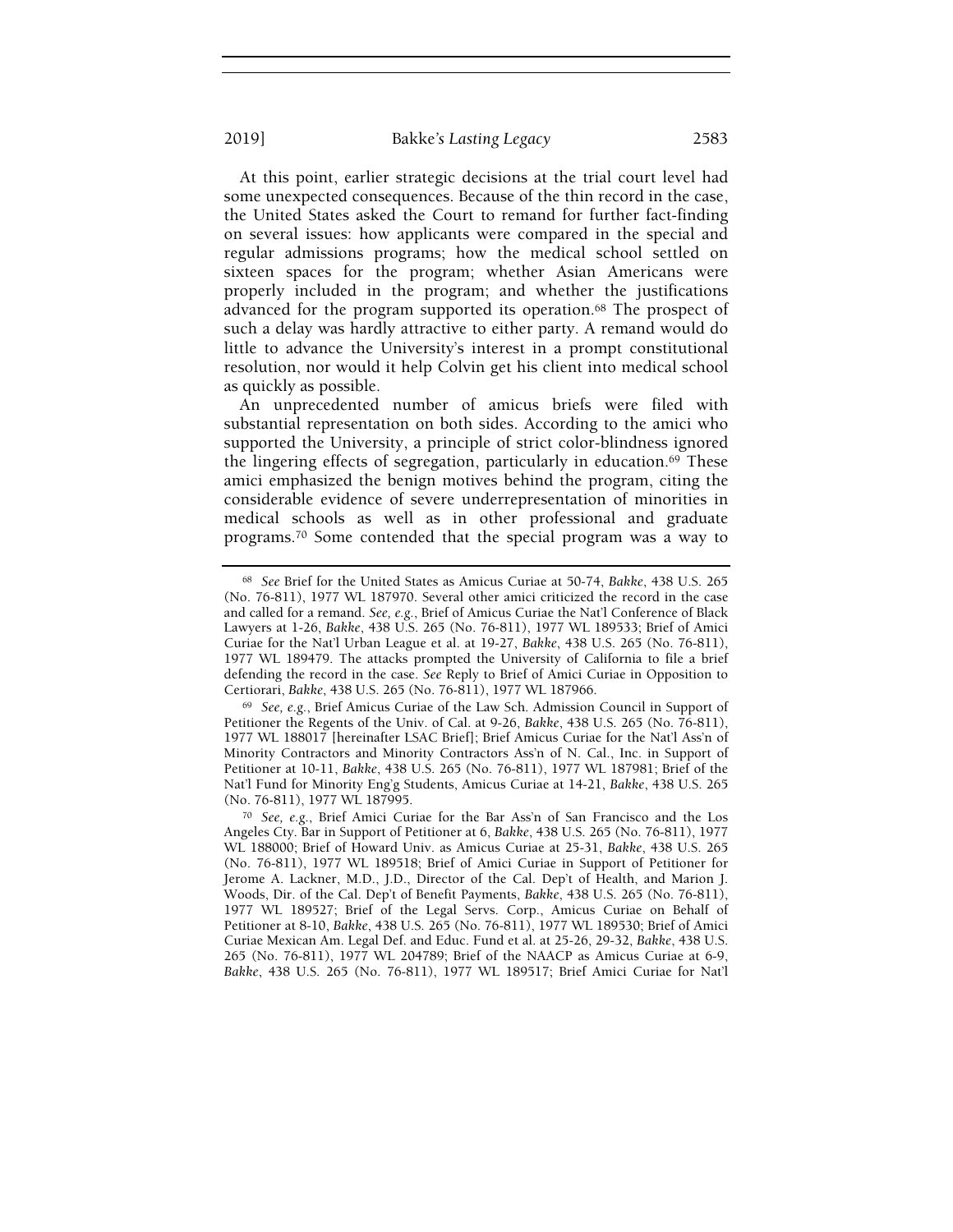offset the exclusionary effect of narrow reliance on grades and test scores, which were imperfect predictors of professional success.71 The briefs in support of the Regents generally did not treat the institutional prerogatives of colleges and universities as centrally important with a couple of notable exceptions. The State of Washington and the University of Washington, where the DeFunis case had been litigated, argued for the importance of giving institutions of higher education "the opportunity to experiment with a variety of methods to achieve the goal of truly integrated educational programs, truly integrated professions, and truly integrated faculties."<sup>72</sup>

In addition, four elite private institutions — Columbia University, Harvard University, Stanford University, and the University of Pennsylvania — filed an amicus brief in which they argued that "diversity in the student body has been an important educational objective."73 As a result, the amici noted, they relied on holistic review in admitting students. That is, these universities did not look solely at academic indicators but also weighed "factors believed to contribute to diversity and strength of a student body, such as geographical distribution, employment experience, musical skills, extracurricular activities and travel."74 The brief emphasized the benefits for the learning environment as well as the need to "diversify[] the leadership of our pluralistic society."75 The amici went on to link the importance of a diverse student body to the imperative of affirmative action, observing that these "educational goals . . . cannot be realized by any racially neutral procedure known to us."76 Citing the highly selective

Council of Churches of Christ in Am. et al. at 10-15, Bakke, 438 U.S. 265 (No. 76- 811), 1977 WL 189522; Brief Amicus Curiae for N.C. Ass'n of Black Lawyers at 12-13, Bakke, 438 U.S. 265 (No. 76-811), 1977 WL 188013.

<sup>71</sup> See, e.g., LSAC Brief, supra note 69, at 45-54; Brief on Behalf of the Am. Med. Student Ass'n as Amicus Curiae at 10-14, Bakke, 438 U.S. 265 (No. 76-811), 1976 WL 181280; Brief of the Antioch Sch. of Law Amicus Curiae at 23-30, Bakke, 438 U.S. 265 (No. 76-811), 1977 WL 189528; Brief of the Black Law Students Ass'n at the Univ. of Cal., Berkeley Sch. of Law as Amicus Curiae at 7-18, Bakke, 438 U.S. 265 (No. 76- 811), 1977 WL 187974; Brief of the Council on Legal Educ. Opportunity as Amicus Curiae at 17-28, Bakke, 438 U.S. 265 (No. 76-811), 1977 WL 187978; Brief of the Nat'l Emp't Law Project, Inc., as Amicus Curiae at 4-17, Bakke, 438 U.S. 265 (No. 76- 811), 1977 WL 188019.

<sup>72</sup> Brief of the State of Wash. and the Univ. of Wash. as Amicus Curiae at 27, Bakke, 438 U.S. 265 (No. 76-811), 1976 WL 178775.

<sup>73</sup> Brief of Columbia Univ. et al. as Amici Curiae at 12, Bakke, 438 U.S. 265 (No. 76-811), 1976 WL 181278.

<sup>74</sup> Id. at 12.

<sup>75</sup> Id. at 13.

<sup>76</sup> Id. at 14.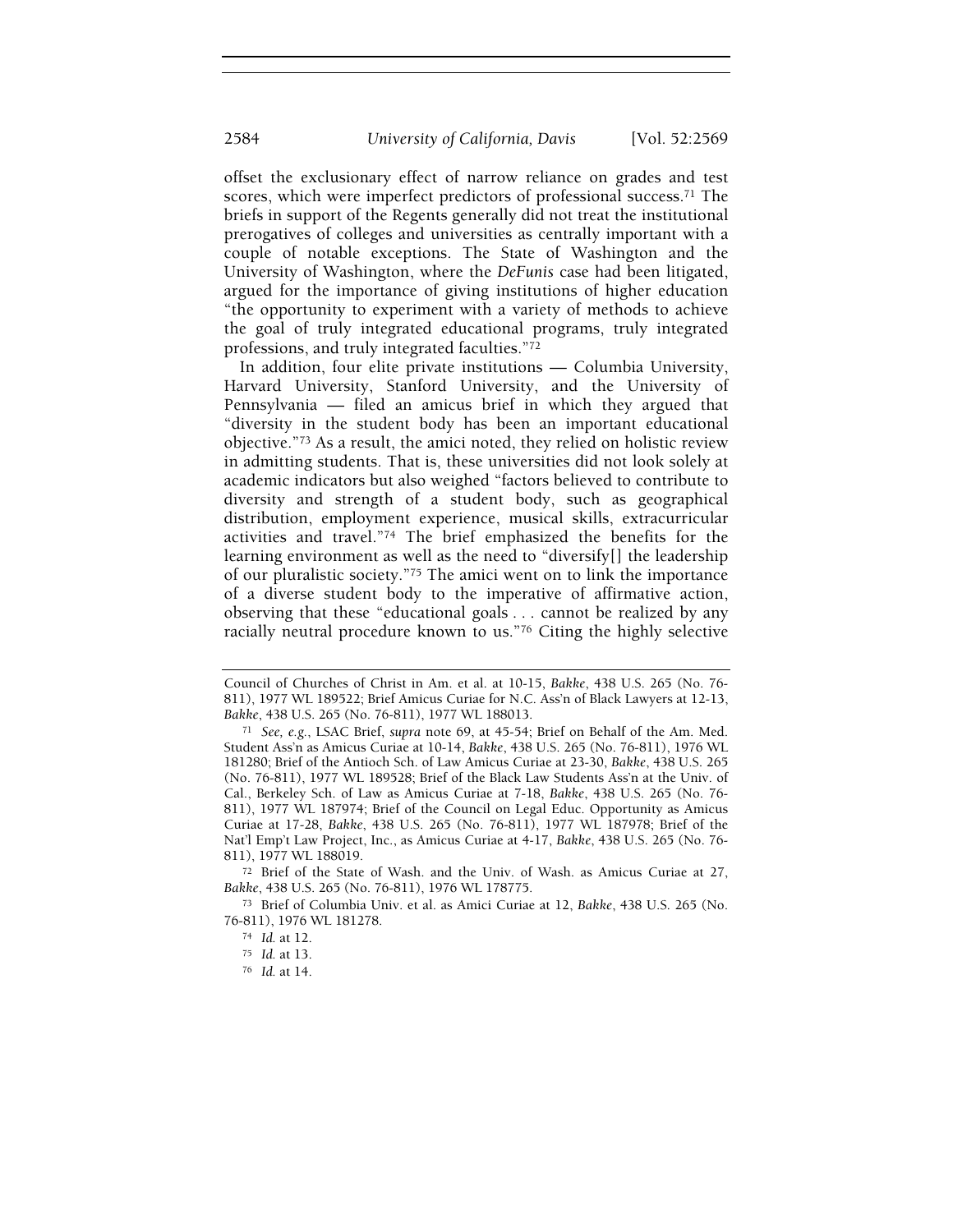nature of the admissions process and the disparities in standardized test scores between White and minority applicants, the amici turned to the serious problems of underrepresentation that would result without affirmative action.77 In her rhetorical analysis of the Bakke case, M. Kelly Carr notes that to the extent that the amicus briefs addressed diversity, they often treated it as an artifact of a social justice mission, rather than as an end in itself.<sup>78</sup>

The amici who aligned themselves with Bakke argued that the Davis program relied on a pernicious quota system that wrongly treated Whites as a homogeneous group.<sup>79</sup> That system ignored the fact that White ethnic groups had suffered their own histories of discrimination and therefore should not be subject to reverse discrimination. B'nai Brith and other Jewish organizations pointed to the harms that they had experienced as members of a discrete and insular minority.<sup>80</sup> In addition, the Sons of Italy offered statistics on the underrepresentation of Italian Americans in the professions,<sup>81</sup> and the Polish American Congress suggested that there was no substantial difference between the term "Pollack" and other racial epithets.82 The Young Americans for Freedom questioned the very notion of a "white majority" because "it assumes the majority group is monolithic, when in fact it is pluralistic" and because "[t]hese dissimilar groups have each endured past discrimination."83 As a result, there was no viable reason to prefer some groups over others, as Davis's special program did.<sup>84</sup>

<sup>77</sup> See id. at 15-24.

<sup>78</sup> See M. KELLY CARR, THE RHETORICAL INVENTION OF DIVERSITY: SUPREME COURT OPINIONS, PUBLIC ARGUMENT, AND AFFIRMATIVE ACTION 106 (2018).

<sup>79</sup> See, e.g., Brief of the U.S. Chamber of Commerce Amicus Curiae at 35-49, Bakke, 438 U.S. 265 (No. 76-811), 1977 WL 187976; Brief of Amici Curiae for the Comm. on Acad. Nondiscrimination and Integrity and the Mid-America Legal Found. at 75-77, Bakke, 438 U.S. 265 (No. 76-811), 1977 WL 189551.

<sup>80</sup> See Brief Amici Curiae of Anti-Defamation League of B'nai Brith et al. at 5-6, Bakke, 438 U.S. 265 (No. 76-811), 1977 WL 188002; see also Brief of Am. Jewish Comm. et al. at 21-22, Bakke, 438 U.S. 265 (No. 76-811), 1977 WL 188015; Brief of the Queens Jewish Comm. Council and the Jewish Rights Council as Amici Curiae in Opposition to Petitioner at 9, 11, Bakke, 438 U.S. 265 (No. 76-811), 1977 WL 188014.

<sup>81</sup> See Brief Amicus Curiae for the Order Sons of Italy in America in Support of Respondent at 2-4, Bakke, 438 U.S. 265 (No. 76-811), 1977 WL 189539.

<sup>82</sup> See Brief of the Polish Am. Cong. et al. as Amici Curiae at 10, Bakke, 438 U.S. 265 (No. 76-811), 1977 WL187975.

<sup>83</sup> Brief of Amicus Curiae Young Ams. for Freedom at 10, Bakke, 438 U.S. 265 (No. 76-811), 1977 WL 187991.

<sup>84</sup> See id. at 10-12.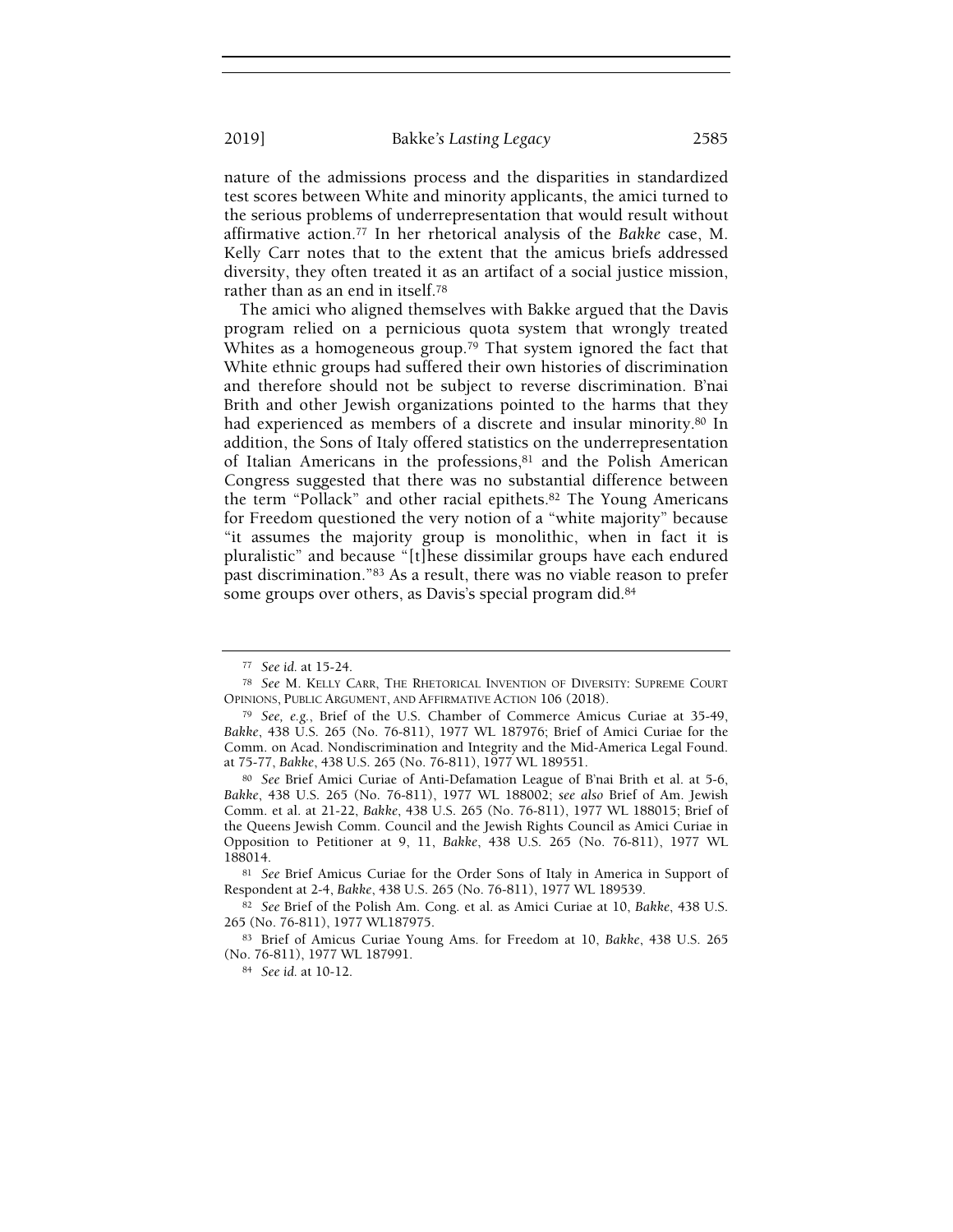With what one Justice described as "the formidable pile of briefs"85 in hand, the process of evaluating the constitutionality of affirmative action began. By the time the Justices heard oral argument in the case, they had discussed the issues privately, become acutely aware of the intense public feeling surrounding the case, and realized that they themselves were sharply divided.86 The dialogue surrounding Bakke was so charged that it tested even sturdy old alliances. Over lunch, Justice Brennan asked Justice Marshall if he would be comfortable were his son to apply to medical school and receive special consideration because of his race. Marshall reportedly replied "Damn right, they owe us!"87 Brennan was surprised by the answer, and Marshall later concluded that "I think [my colleagues on the Supreme Court] honestly believe that Negroes are so much better off than they were before."<sup>88</sup>

Anticipation ran high on the day of oral argument in the Bakke case. Hundreds lined up to get a seat in the courtroom with some arriving as early as 4:00 AM, and many left disappointed when the 400 seats in the courtroom were filled.89 Allan Bakke, however, was not among the spectators; he preferred to avoid the intense media scrutiny.<sup>90</sup> Those lucky enough to get a seat listened to Archibald Cox begin the argument for the University by informing the Justices that "This case . . . presents a single vital question: whether a state university, which is forced by limited resources to select a relatively small number of students from a much larger number of well-qualified applicants, is free, voluntarily, to take into account the fact that a qualified applicant is Black, Chicano, Asian, or native American in order to increase the number of qualified members of those minority groups trained for the educated professions and participating in them, professions from which minorities were long excluded because of generations of pervasive racial discrimination."<sup>91</sup>

<sup>85</sup> SCHWARTZ, supra note 8, at 43. Although the pile of briefs was formidable, Justice Lewis Powell read only a select few identified as useful by his law clerk Robert Comfort. See CARR, supra note 78, at 122-23.

<sup>86</sup> BALL, supra note 9, at 87-88.

<sup>87</sup> Id. at 86.

<sup>88</sup> Id.

<sup>89</sup> See id. at 88-89.

<sup>90</sup> See id. at 88.

<sup>91</sup> Oral Argument of Mr. Archibald Cox on Behalf of the Petitioner, in 100 LANDMARK BRIEFS AND ARGUMENTS OF THE SUPREME COURT OF THE UNITED STATES: CONSTITUTIONAL LAW 1977 TERM SUPPLEMENT 623, 623 (Philip B. Kurland & Gerhard Casper eds., 1978) [hereinafter LANDMARK BRIEFS].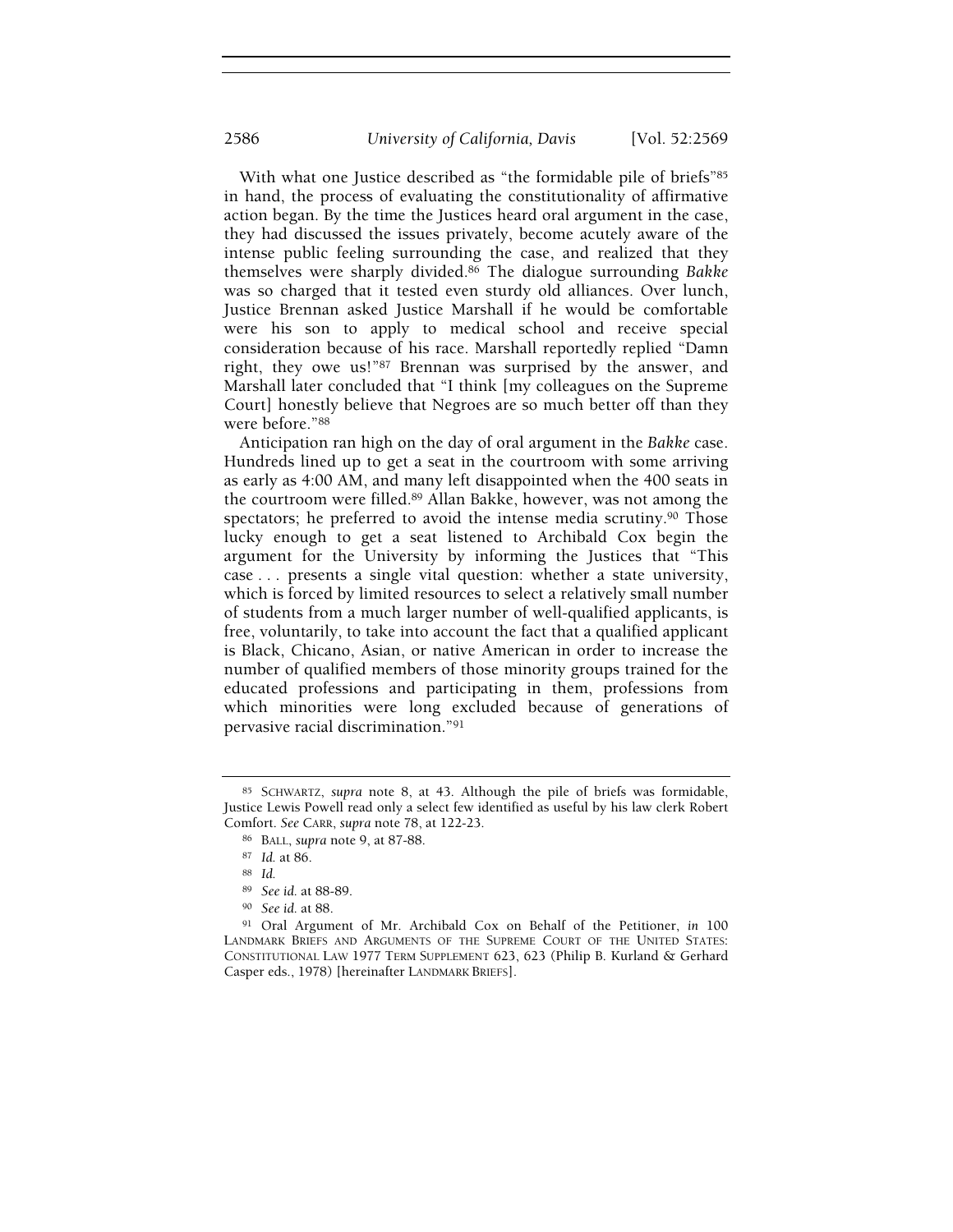In explaining why the Justices should answer that question in the affirmative, Cox emphasized three key realities behind the program: the number of qualified applicants was "vastly greater" than the number of seats in the entering class; a history of racial discrimination had shut minorities out of quality education and access to the professions; and "no racially blind method of selection . . . will enroll today more than a trickle of minority students in the nation's colleges and professions."92 Given these circumstances, Cox insisted that the Davis medical school could voluntarily use race in its admissions process to promote several socially valuable objectives: increasing the number of doctors from underrepresented racial and ethnic groups; augmenting the number of doctors serving minority communities; compensating for past societal discrimination; and enhancing the diversity of the student body.93 Finally, Cox insisted that the Davis program did not rely on quotas because it was not adopted with invidious intent, did not stigmatize individuals or groups, and did not operate rigidly regardless of the qualifications of individual applicants.<sup>94</sup>

After Cox spoke on behalf of the University, Solicitor General Wade McCree rose to address the Court. He opened with a striking observation that brought home the ongoing significance of racial discrimination, reminding the Justices that "many children born in 1954, when Brown was decided, are today, twenty-three years later, the very persons knocking on the doors of professional schools, seeking admission . . . . They are persons who, in many instances, have been denied the fulfillment of the promise of that decision, because of resistance to this Court's decision . . . . "95 He contended that the Davis medical school could adopt a special admissions program, regardless of whether it had engaged in past discrimination, in response to a history of racial animus in California and to similar "conduct throughout the nation."96 McCree argued that the Court should reach a definitive constitutional conclusion,<sup>97</sup> and in doing so, he sought to deflect some Justices' efforts to decide the case on statutory grounds.98 Despite his desire for a constitutional ruling,

<sup>92</sup> Id. at 623-24.

<sup>93</sup> See id. at 628-29, 632, 637-8.

<sup>94</sup> See id. at 625-27.

<sup>95</sup> Oral Argument of Wade H. McCree, Jr., on Behalf of the United States as Amicus Curiae, in LANDMARK BRIEFS, supra note 91, at 639, 639.

<sup>96</sup> Id. at 640-41.

<sup>97</sup> See id. at 643.

<sup>98</sup> See BALL, supra note 9, at 86-87.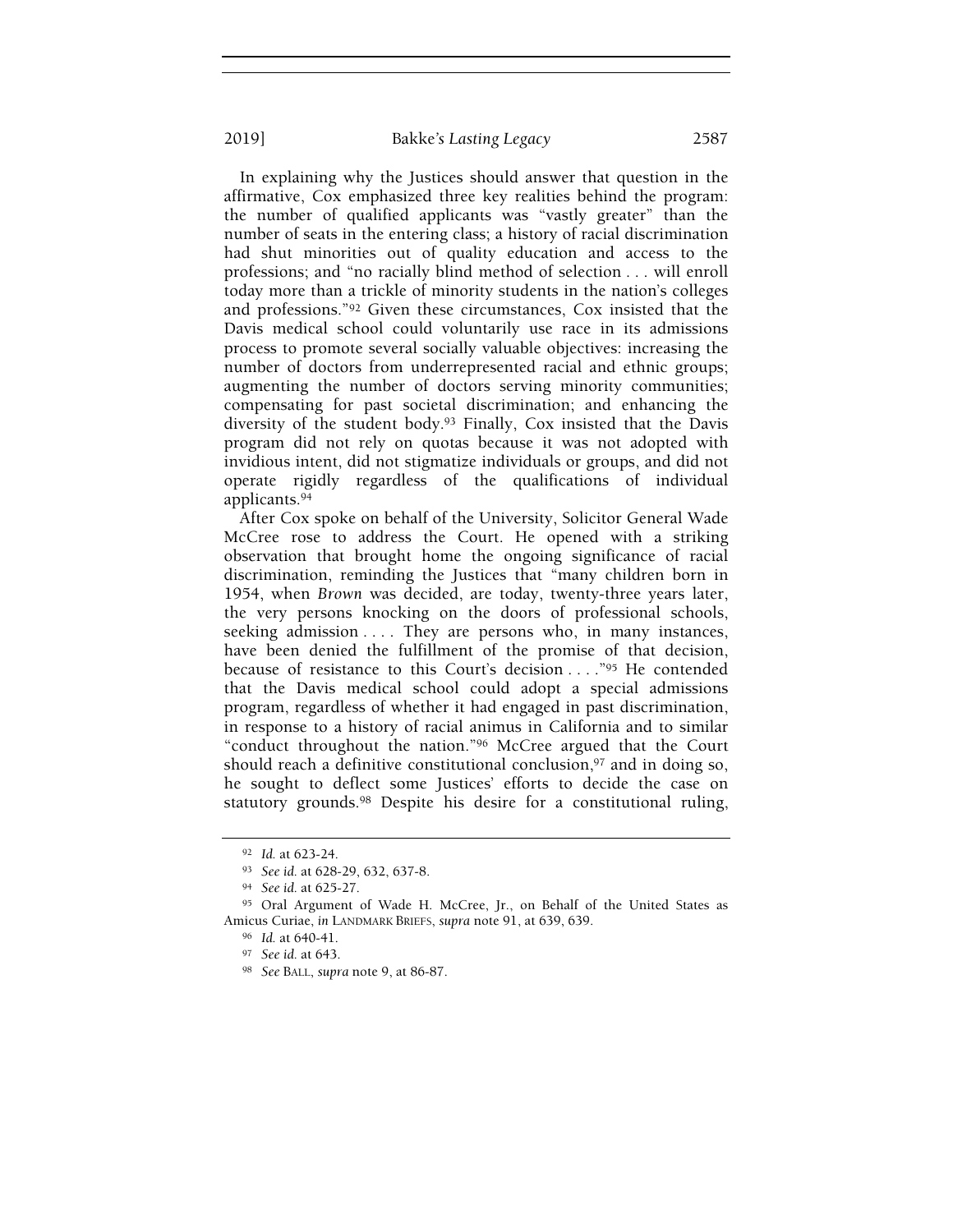McCree acknowledged that some delay might be inevitable. In response to questions from the Justices, McCree discussed the need for a remand, in part to address the propriety of including all Asian Americans in the special program.<sup>99</sup>

Reynold Colvin was the last of the three attorneys to address the Court when he spoke on behalf of Allan Bakke. One Justice recalled that Colvin was "plainly in over his head," which was "unfortunate" given "the importance of the case" but did provide "comic relief."<sup>100</sup> Colvin spent a great deal of time rehearsing the facts of the case, rather than analyzing the legal issues.101 Eventually, Justice Powell was moved to observe that "the university doesn't deny or dispute the basic facts. They are perfectly clear. We are here — at least I am here — primarily to hear a constitutional argument. You have devoted twenty minutes to laboring a fact . . . ."102 When Colvin did turn to the constitutional issues, Justice Marshall pointed out that "You are arguing about keeping somebody out, and the other side is arguing about getting somebody in."103 Marshall then inquired as to whether there would be a problem if only one seat were set aside in the entering class, and Colvin replied that numbers made no difference in determining whether there was a constitutional violation. In response, Marshall asked whether "underprivileged people have some rights." Colvin answered that they had "the right to compete," and Marshall rejoined: "To eat cake."<sup>104</sup>

# B. Bakke Is Transformed into a Case with Implications for Academic Freedom and Corporate Rights

The attorneys' performance during oral argument in Bakke was admittedly uneven, but these presentations — whether masterful, mediocre, or even misdirected — seldom decide cases.105 After the argument, the Justices deviated from their customary practice and circulated memoranda in advance of the first conference. These early exchanges focused on whether the Court needed supplemental

<sup>99</sup> Oral Argument of Wade H. McCree, Jr., in LANDMARK BRIEFS supra note 91, at 642-43.

<sup>100</sup> SCHWARTZ, supra note 8, at 53.

<sup>101</sup> See Oral Argument of Reynold H. Colvin on Behalf of the Respondent, in LANDMARK BRIEFS, supra note 91, at 644, 644-52.

<sup>102</sup> Id. at 652; SCHWARTZ, supra note 8, at 53.

<sup>103</sup> Oral Argument of Reynold H. Colvin on Behalf of the Respondent, in LANDMARK BRIEFS, supra note 91, at 644, 656.

<sup>104</sup> Id. at 656-57.

<sup>105</sup> See SCHWARTZ, supra note 8, at 56.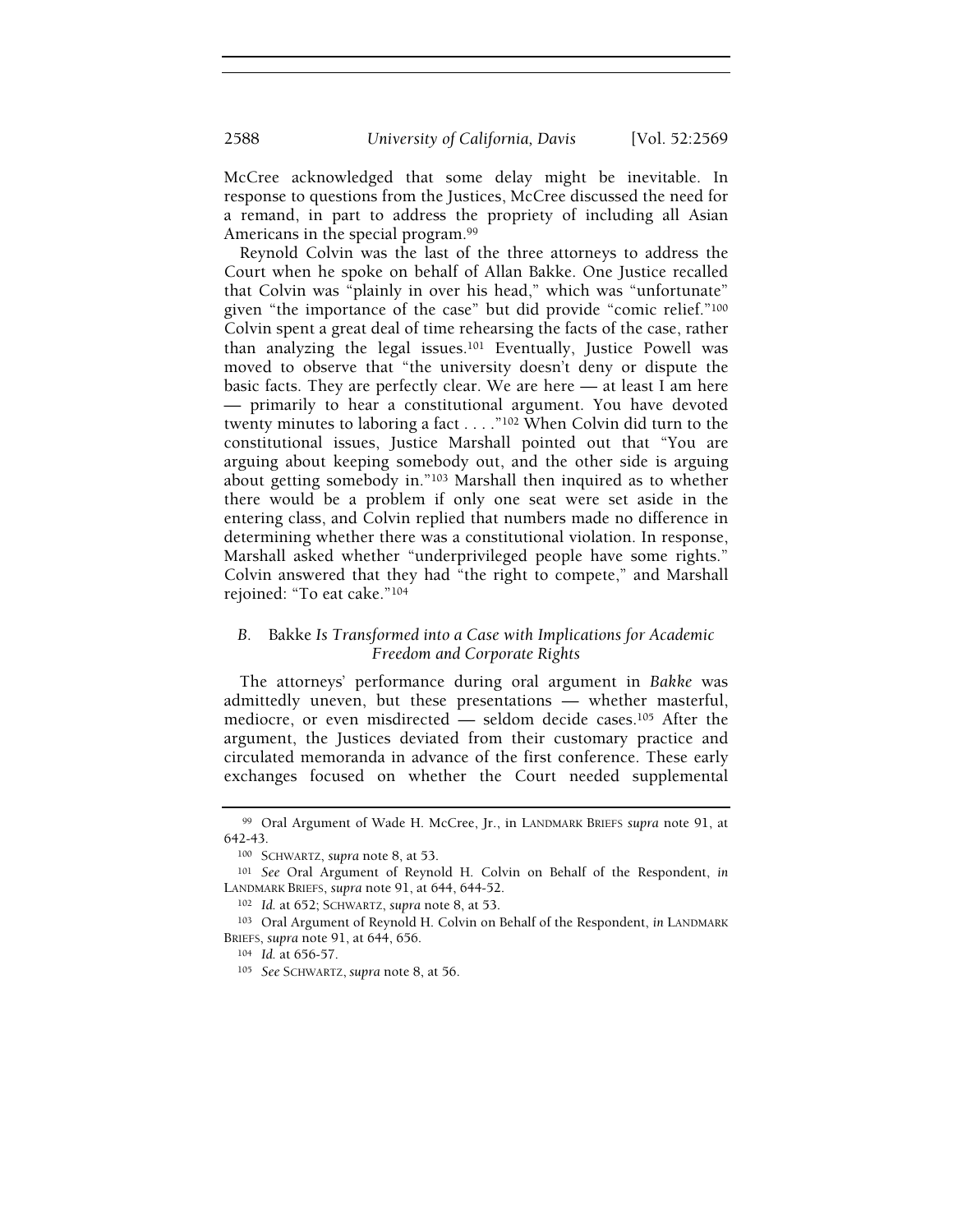briefing on Title VI of the Civil Rights Act. Justice John Paul Stevens, the newest appointee to the Court, advocated most strongly for the additional briefing and a statutory decision.106 Justice Byron White and Chief Justice Burger also thought such briefing appropriate, but Justice Powell strongly opposed the idea.<sup>107</sup> In light of the *DeFunis* case, Powell thought that "[a]ny action by us that may be perceived as ducking this issue for the second time in three years would be viewed as a 'self-inflicted wound' on the Court."108 In his view, the effort to avoid the constitutional question by relying on a "similarly Delphic Title VI" would prove an exercise in futility.109 The discussion at the first conference did not reconcile these sharply differing views, but the Justices ultimately voted 5–4 to get the additional briefs.<sup>110</sup>

As the Justices continued to exchange memoranda, their initial focus was on questions of racial equality. Soon after the conference, Justice Marshall circulated a memorandum on the relevance of Title VI, though he also was clearly expressing his views on the merits of the case. He reiterated his observation during oral argument that "the decision in this case depends on whether you consider the actions of the Regents as admitting certain students or excluding certain other students."111 He reminded the other Justices that the nation's failure to abide by a principle of color-blindness had produced the "sordid history" that led to the Bakke case. In Marshall's view, "despite the lousy record, the poorly reasoned lower court opinion, and the absence as parties of those who will be most affected by the decision (the Negro applicants), we are stuck with this case."112 He reminded his colleagues that "We are not yet all equals, in large part because of the refusal of the Plessy Court to adopt the principle of colorblindness. It would be the cruelest irony for this Court to adopt the dissent in Plessy now and hold that the University must use colorblind admissions."<sup>113</sup>

<sup>106</sup> See BALL, supra note 9, at 87; SCHWARTZ, supra note 8, at 61.

<sup>107</sup> See SCHWARTZ, supra note 8, at 57-61 (describing memoranda circulated by White, Powell, JJ., and Burger, C.J.).

<sup>108</sup> Id. at 60.

<sup>109</sup> Id.

<sup>110</sup> See id. at 62.

<sup>111</sup> Memorandum to the Conference Re: No. 76-811 Regents of the University of California v. Bakke from Justice Thurgood Marshall 1 (Apr. 13, 1978) (emphasis in original) (on file with author).

<sup>112</sup> Id. at 3; see also SCHWARTZ, supra note 8, at 128-29.

<sup>113</sup> Memorandum to the Conference Re: No. 76-811 Regents of the University of California v. Bakke from Justice Thurgood Marshall, supra note 111, at 3; see also SCHWARTZ, supra note 8, at 129.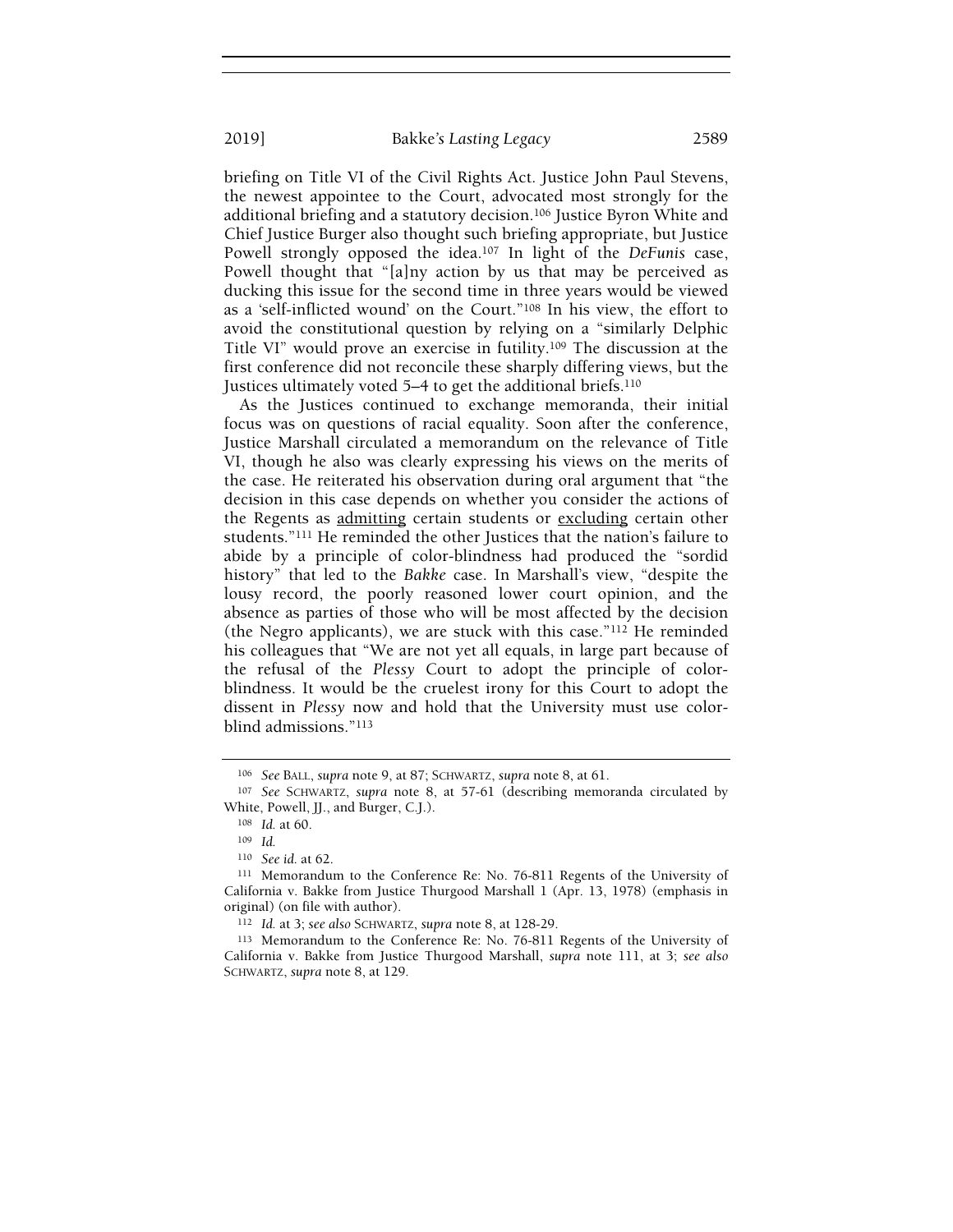Despite Marshall's trenchant observations, the Justices who rejected the Davis program insisted on color-blindness. Chief Justice Burger believed that under Title VI and the Equal Protection Clause, strict scrutiny must apply to a program that excluded members of the minority or the "majority," a term that he placed in quotes to highlight its uncertain significance.114 Although Burger found the purposes behind the special program "sound and desirable," he did not think they afforded sufficient justification for the "rigid, plainly racial basis of the Regents' program."115 In particular, the admissions process did not allow Bakke to compete for sixteen seats in the entering class because minority applicants were evaluated separately from other applicants.116 Burger rejected the University's claim that there was no other way to achieve the program's goals, though he also believed that the Court should refrain from designing alternative approaches given its lack of expertise in setting admissions standards.<sup>117</sup>

Justice Rehnquist also embraced the imperative of color-blindness. Like Chief Justice Burger, he thought that without a history of past discrimination by the Davis medical school, strict scrutiny must apply because the program treated individual applicants differently on the basis of race.118 In Rehnquist's view, the Davis program could not be used to redress general societal discrimination because "the right not to be discriminated against is personal to the individual," and Bakke's right to equal protection therefore did not turn on whether "at some other place or at some other time minority group members have been discriminated against."119 Rehnquist was convinced that the Fourteenth Amendment prohibited "discrimination on the basis of race, any race" because this was "not a permissible basis of governmental action."120 Although he reserved the question of whether race could be a factor, as opposed to the sole factor, in determining admissions, he thought it difficult to allow any express role for race.121 Anticipating Justice Powell's perspective on the case, Rehnquist forthrightly rejected the diversity rationale, observing that

<sup>114</sup> See Memorandum from Warren Burger, C.J., to the Conference 2-3 (Oct. 21, 1977), in SCHWARTZ, supra note 8, at 168-69.

<sup>115</sup> Id. at 3.

<sup>116</sup> See id. at 2, 5.

<sup>117</sup> See id. at 4.

<sup>118</sup> See Memorandum from William H. Rehnquist, J., to the Conference 2-6 (Nov. 10, 1977), in SCHWARTZ, supra note 8, at 177-81.

<sup>119</sup> Id. at 14-15.

<sup>120</sup> Id. at 10.

<sup>121</sup> See id. at 18.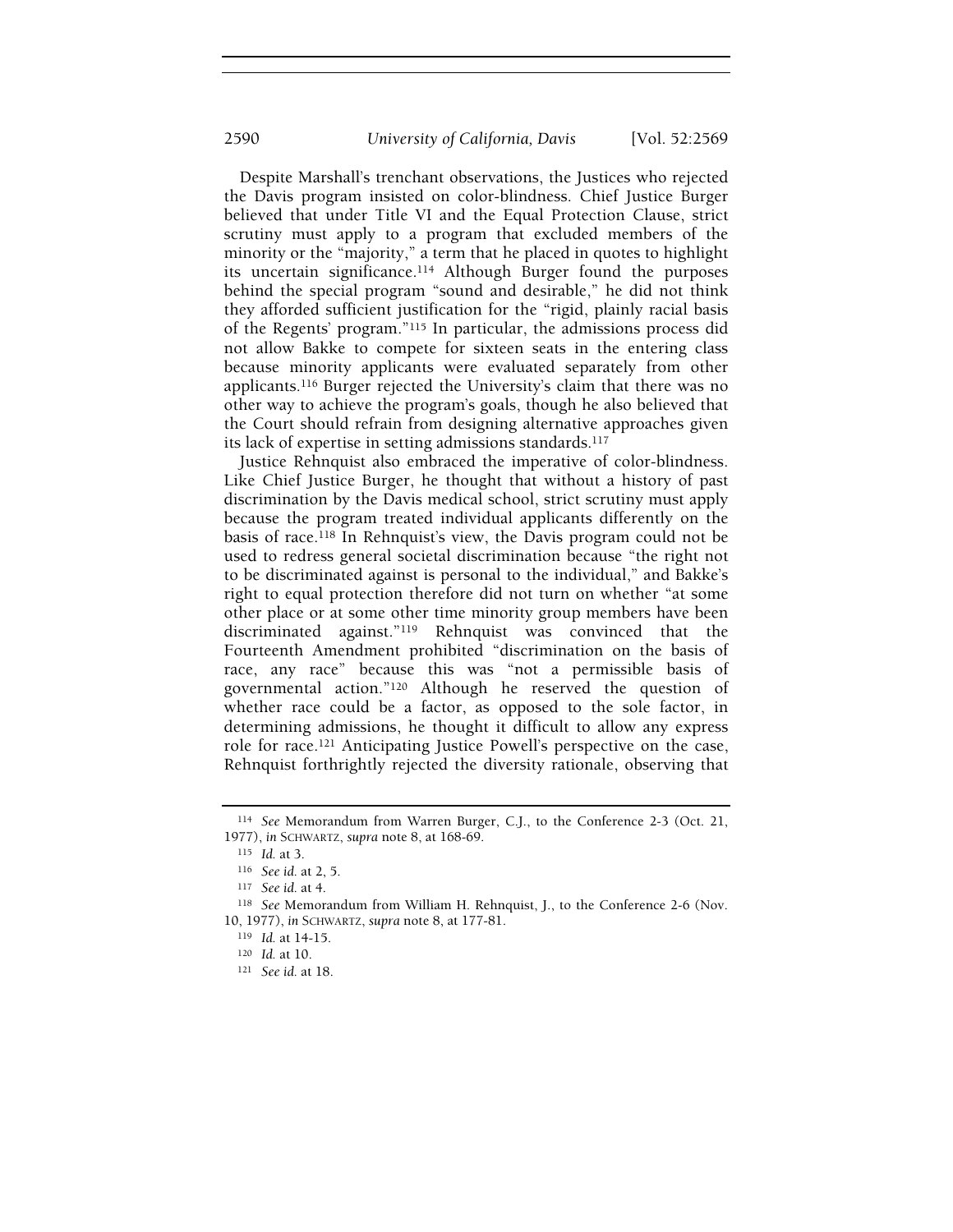"[m]embers of minority groups are not less valuable human beings simply because of their minority status and, it would seem to me, are not more valuable either."<sup>122</sup>

Toward the end of the memorandum, Rehnquist's analysis took an unexpected turn when he discussed the Bakke case's implications for liberty as well as equality concerns. In particular, Rehnquist analogized the University's arguments to those rejected in the Court's recent campaign finance decision in Buckley v. Valeo.123 The reference must have come as something of a surprise to colleagues, given that neither the parties nor the amici had cited the case in their briefs, presumably because it seemed inapposite to questions of racial equality.<sup>124</sup> Buckley addressed the constitutionality of a Federal Election Campaign Act provision that capped expenditures by any person, including an "individual, partnership, committee, association, corporation, or any other organization or group of persons"125 seeking to influence the political process. Congress had intended, among other things, to equalize citizens' ability to affect the outcome of elections.<sup>126</sup> The Justices rejected the limits on expenditures because they wrongly curbed political speech.127 The Court made clear that "the concept that government may restrict the speech of some elements of our society in order to enhance the relative voice of others is wholly foreign to the First Amendment . . . . "<sup>128</sup> In Rehnquist's view, the special program at Davis was an equally troubling effort to sacrifice Bakke's liberty interest, that is, his right to compete, to advance a wide-ranging quest for equality.129 Just as Congress had tried to curb speech rights to make up for the limited voice of some, Davis was claiming that "discrimination based on race can be justified because the opposite type of discrimination has been and possibly still is practiced in other

<sup>122</sup> Id. at 13.

<sup>123</sup> See id. at 17-19; see also Buckley v. Valeo, 424 U.S. 1 (1976) (per curiam).

<sup>124</sup> See Table of Cases, in ALLAN BAKKE VERSUS REGENTS OF THE UNIVERSITY OF CALIFORNIA: THE SUPREME COURT OF THE UNITED STATES 653, 658 (Alfred A. Slocum ed., 1979).

<sup>125</sup> Buckley, 424 U.S. at 6, 23-24.

<sup>126</sup> See id. at 25-26 (stating that "the prevention of corruption and the appearance of corruption" was the primary goal of the legislation but there were two ancillary goals related to "equaliz[ing] the relative ability of all citizens to affect the outcome of elections" and to "open[ing] the political system more widely to candidates without access to large amounts of money" by containing the cost of political campaigns).

<sup>127</sup> See id. at 39-54.

<sup>128</sup> Id. at 48-49.

<sup>129</sup> See Memorandum from William H. Rehnquist, J., supra note 118, at 17-18.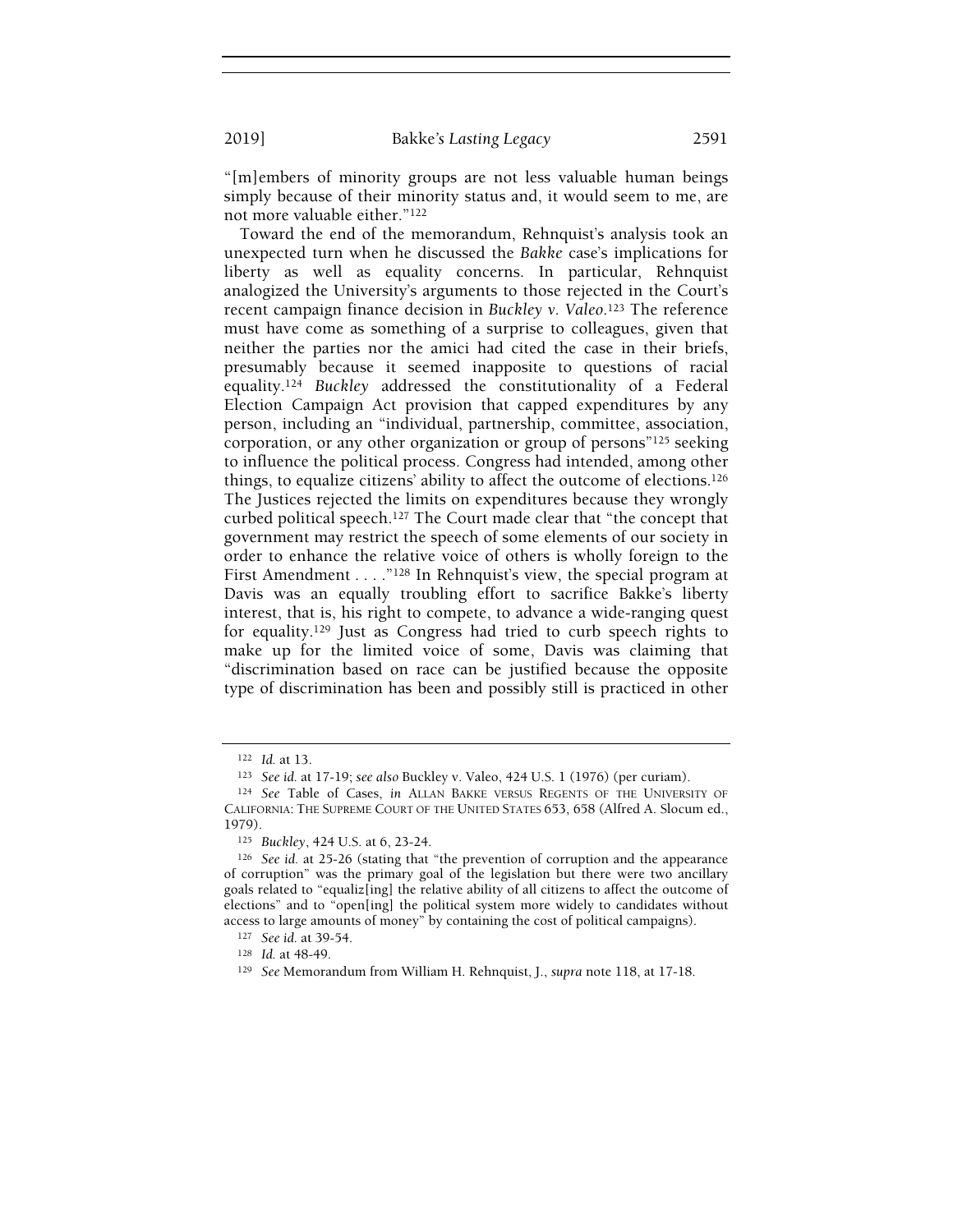places."130 Neither claim, Rehnquist argued, had any convincing constitutional foundation.

In making this argument, Rehnquist was shrewdly positioning a win for affirmative action as a loss for corporate speech, a tactic that posed a serious dilemma for Powell, who was a key architect of the Buckley decision. Before joining the Court, Powell penned a memorandum urging American businesses to take a more active role in politics than had previously been the case.131 Worried that the free enterprise system was under siege from activism on the left, Powell exhorted businesses to "learn the lesson, long ago learned by labor and other self-interest groups. This is the lesson that political power is necessary; that such power must be assidously [sic] cultivated; and that when necessary, it must be used aggressively and with determination without embarrassment and without the reluctance which has been so characteristic of American business."132 Powell firmly believed that companies must use the courts aggressively to protect their interests, rather than ceding the judicial system to liberals and the left.<sup>133</sup> Powell's memorandum did not come to light until one year after he was confirmed to the Court, but once widely known, it served as a rallying cry for "the emerging New Right — a coalition of free market advocates and religious conservatives that swept Ronald Reagan into the White House in 1980, pushed for deregulation of industry, and reasserted the influence of business in American politics."<sup>134</sup>

<sup>130</sup> See id.

<sup>131</sup> See Memorandum from Lewis F. Powell, Jr., to Eugene B. Sydnor, Jr., Chairman, Educ. Comm., U.S. Chamber of Commerce (Aug. 23, 1971), http:// reclaimdemocracy.org/powell\_memo\_lewis/.

<sup>132</sup> Id.

<sup>133</sup> See id.

<sup>134</sup> ADAM WINKLER, WE THE CORPORATIONS: HOW AMERICAN BUSINESSES WON THEIR CIVIL RIGHTS 281 (2018); see also John C. Coates IV, Corporate Speech & the First Amendment: History, Data, and Implications, 30 CONST. COMMENT. 223, 246 (2015) (describing the Court's jurisprudence as "pav[ing] the way for a corporate takeover of the First Amendment — right in line with Powell's 1971 memo calling for a new corporate political movement to work its will through the courts"). Others take a more tempered view of the Powell memorandum's influence. Mark Schmitt argues that the memorandum had "some impact" but did not play the pivotal role that some have described. Mark Schmitt, The Legend of the Powell Memo, AM. PROSPECT (Apr. 27, 2005), http://prospect.org/article/legend-powell-memo. Legal historian Ann Southworth carefully traces the ways in which the memorandum coincided with but did not wholly determine the direction of activism on the right. Although Powell had wanted the Chamber of Commerce to play a leading part in the mobilization effort, it did not do so, and there was little cooperation between free-market and cultural conservatives. See ANN SOUTHWORTH, LAWYERS OF THE RIGHT: PROFESSIONALIZING THE CONSERVATIVE COALITION 15-16 (2008).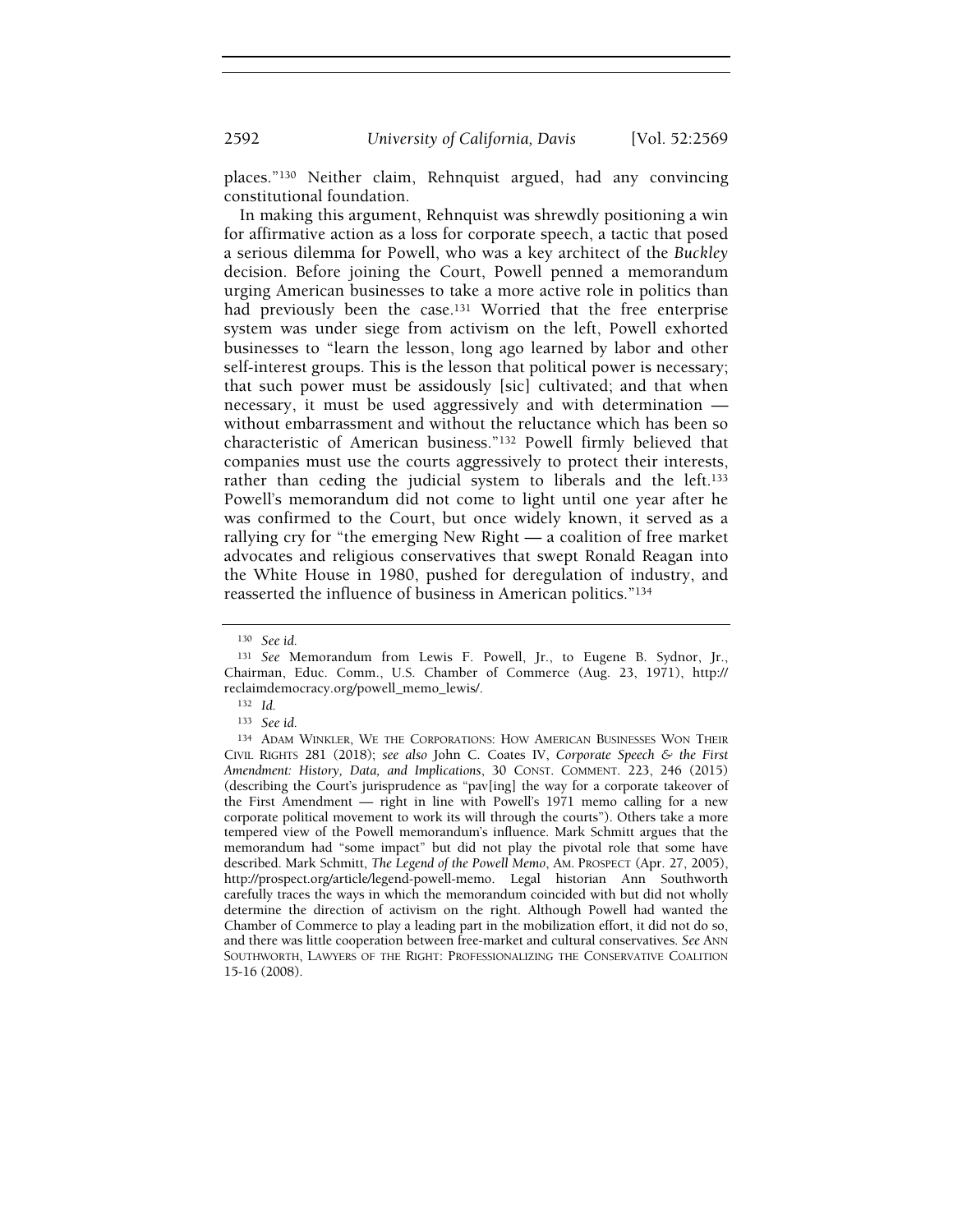The Buckley decision was important to Powell because it embodied two pillars of his strategic plan: that businesses should engage in politics and that they should litigate to protect their rights. In preconference notes after oral argument in Buckley, Powell made clear that "[a]ny limitation on a contribution to a political candidate or committee undoubtedly restricts the exercise of free speech."135 In his view, Congress had no constitutional basis to curb that speech through restrictions on campaign expenditures based on a desire to

level the playing field. Powell asked: "Are the 'many' really denied access now? This has not been my experience in campaigns."136 His position was central to the opinion that emerged, given his pivotal role as part of a "drafting team" assembled by Chief Justice Burger to write the Buckley opinion.<sup>137</sup>

When Rehnquist alluded to the Buckley case in his pre-conference memorandum on Bakke, he must have got Powell's attention. In the battle over affirmative action, the Court once again had to confront constitutional tensions between equality and liberty. Powell plainly did not want to undermine Buckley, but he also wanted to leave room for the use of race in college and university admissions. Powell therefore faced a quandary: If corporate speech rights could not be constrained in the service of equality, how could Allan Bakke's freedom to compete be sacrificed to promote access for underrepresented minorities? Fortunately for Powell, the diversity rationale that he was crafting provided a satisfactory answer.138 That rationale focused on improving the learning environment rather than compensating for past injustice. So, instead of rectifying inequality, a diverse student body advanced the university's truth-seeking function through the robust exchange of ideas, thus benefiting all students. At the same time, the academic freedom to pursue diversity was lodged in the university, so its liberty interest could be respected rather than restricted if affirmative action programs were upheld.139 By conferring constitutional protection on a corporate right to autonomy instead of

<sup>139</sup> Justice Powell had previously expressed concerns about the liberal leanings of the professoriate, but he nonetheless remained a staunch defender of academic freedom in colleges and universities. See CARR, supra note 78, at 130, 137.

<sup>135</sup> Richard L. Hasen, The Untold Drafting History of Buckley v. Valeo, 2 ELECTION L.J. 241, 243 (2003).

<sup>136</sup> Id. at 249.

<sup>137</sup> See id. at 245.

<sup>138</sup> The work on a diversity rationale had already begun before Justice Rehnquist circulated his memorandum. Justice Powell had been in conversation with his law clerk Robert Comfort about this approach from July through October of 1977. See CARR, supra note 78, at 121-40; JEFFRIES, supra note 62, at 468-78.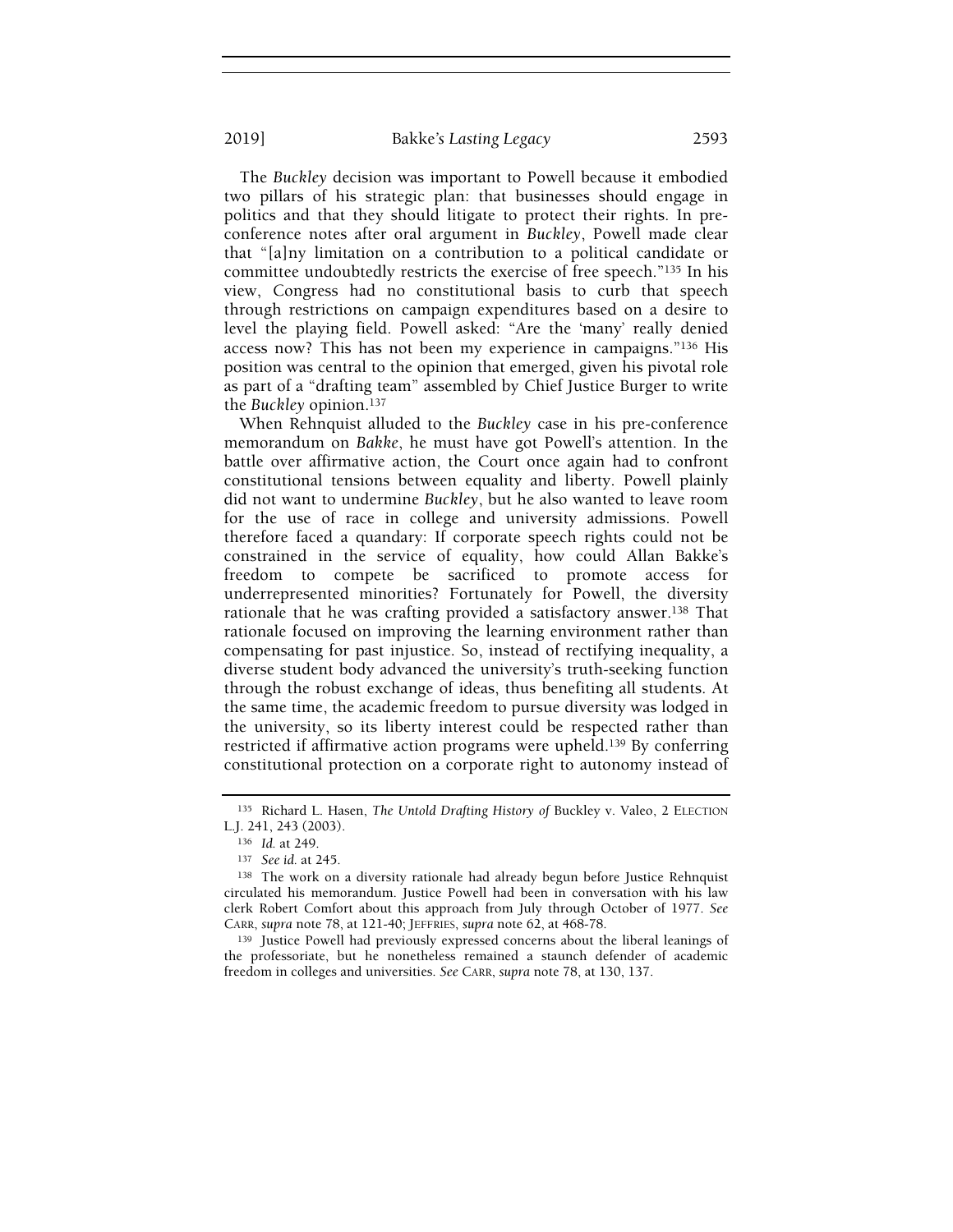an individual right to compete, Bakke bolstered rather than betrayed Buckley. After the Bakke decision, some scholars argued that the diversity rationale should have focused on the empowerment of individuals through substantive participation, rather than on the academic freedom of educational institutions.140 But, if Justice Powell's opinion in Bakke was designed to avoid a direct conflict with Buckley, that proposition was a nonstarter.<sup>141</sup>

Shortly after receiving the Rehnquist memorandum, Justice Powell circulated his own analysis, which set forth the diversity rationale and closely resembled the opinion he would write in the case.142 Focusing first on racial equality issues, he concluded that strict scrutiny should apply because "the special admissions program is undeniably a classification based on race and ethnic background."143 He worried that "there is no principled basis for deciding which groups will merit 'heightened judicial solicitude' and which will not."144 Aligning himself with advocates of color-blindness, he believed that it was not always clear when "a so-called preference is in fact benign," in part because of the increasingly pluralistic nature of American society.<sup>145</sup> Drawing on the work of sociologist Nathan Glazer, Powell asserted that "We are indeed a nation of minorities; to enshrine some minorities as deserving of special benefits means not to defend minority rights against a discriminating majority but to favor some of these minorities over others."146 Powell believed that an exacting strict

 $140$  See, e.g., Cedric Merlin Powell, Schools, Rhetorical Neutrality, and the Failure of the Colorblind Equal Protection Clause, 10 RUTGERS RACE & L. REV. 362, 375-77 (2008) [hereinafter Rhetorical Neutrality].

<sup>141</sup> For that very reason, in recent challenges to the Trump administration's decision to rescind the Deferred Action for Childhood Arrivals ("DACA") program, it is the university, rather than the undocumented students themselves, that has cited harm to an interest in achieving a diverse student body. See Regents of Univ. of Cal. v. U.S. Dep't of Homeland Sec., 279 F. Supp. 3d 1011, 1034 (N.D. Cal. 2018). Of course, students can be the stakeholders in First Amendment conflicts with other students or the institution itself. See, e.g., Christian Legal Soc'y v. Martinez, 561 U.S. 661, 667-68 (2010). However, this type of dispute does not figure in the Bakke analysis, presumably because Allan Bakke had not yet become a member of the university community.

<sup>142</sup> See Memorandum from Justice Lewis F. Powell, Jr., to the Conference 20-26 (Nov. 22, 1977), in SCHWARTZ, supra note 8, at 198. Interestingly, the memorandum has the heading for an opinion with the words "1st Draft" at the top of the page. Id.

<sup>143</sup> Id. at 3-4.

<sup>144</sup> Id. at 9.

<sup>145</sup> See id. at 9-10.

<sup>146</sup> Ian F. Haney López, A Nation of Minorities: Race, Ethnicity, and Reactionary Colorblindness, 59 STAN. L. REV. 985, 1026 (2007) (citing a passage from NATHAN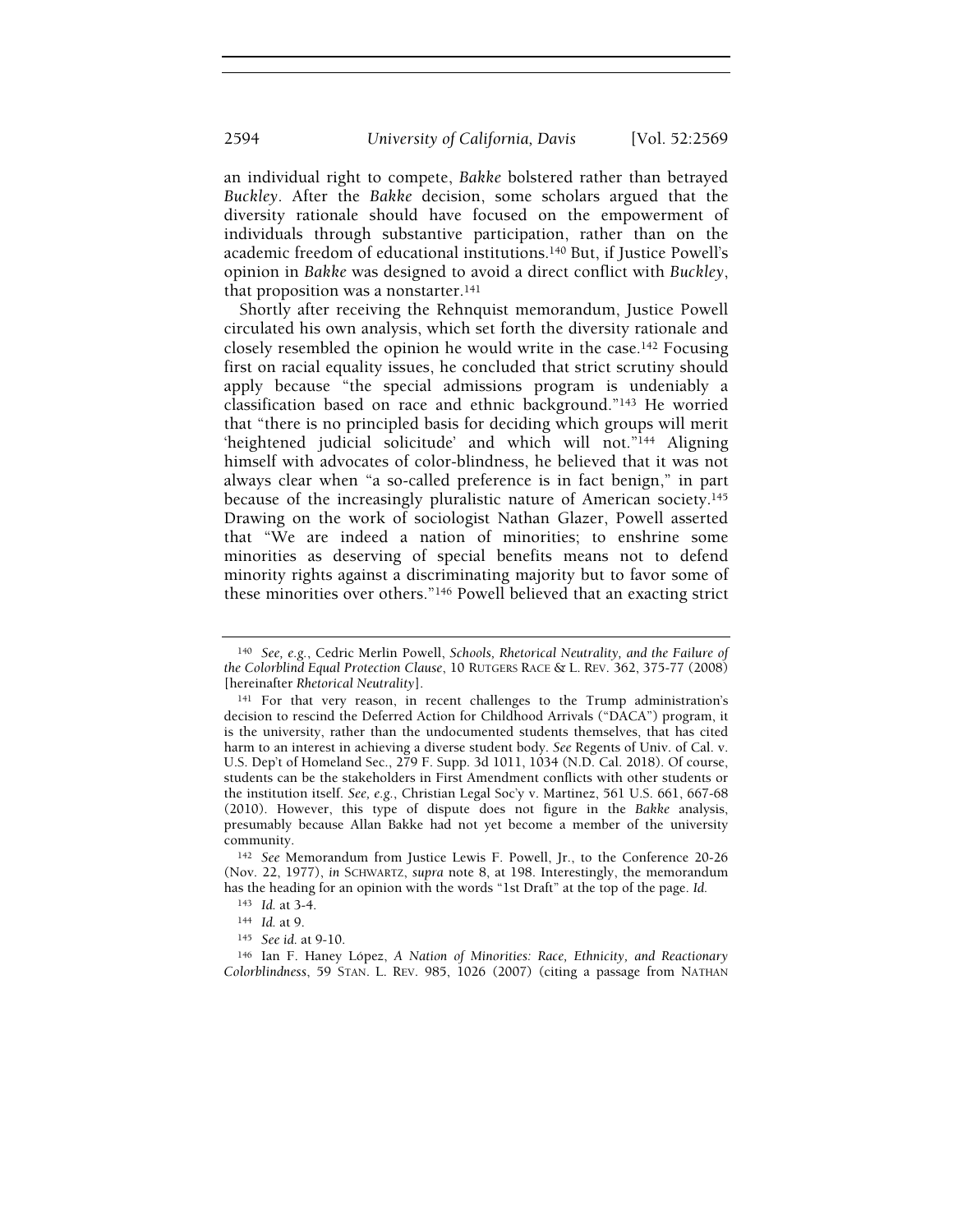scrutiny standard could ensure that constitutional protections did not "vary with the ebb and flow of political forces."<sup>147</sup>

In applying strict scrutiny, Powell found that the Davis program did not pass muster. There was only one proffered interest that he deemed compelling: the University's desire to enroll a diverse student body.<sup>148</sup> By focusing exclusively on this goal, Powell was able to make the exercise of academic freedom central to the case: Colleges and universities must enjoy the discretion to constitute their own learning communities.149 Even so, Powell found that the special program was not necessary to achieve that goal because there were viable alternatives to a two-track admissions process based on race.150 At this juncture, Powell diverged from his conservative colleagues in a significant way. From the outset, Powell was convinced that the Court could not simply strike down the Davis program but instead had to provide guidance on programs that would satisfy constitutional requirements.151 To that end, he offered up the system of undergraduate admissions at Harvard as a model. Harvard's program considered race as a plus factor but required that all applicants compete with one another for seats in the entering class.<sup>152</sup>

The next day, Justice Brennan shared his memorandum, which focused entirely on racial equality concerns.153 He made clear that he agreed with the Solicitor General that "Title VI affords no escape from deciding the constitutional issue."154 Turning to the equal protection question, he joined Marshall in insisting that "to read the Fourteenth

GLAZER, AFFIRMATIVE DISCRIMINATION: ETHNIC INEQUALITY AND PUBLIC POLICY (1975) and linking it to the language in Powell's opinion). In Bakke, Powell asserted that the United States had become "a Nation of minorities" by the time the Fourteenth Amendment regained its vitality in the twentieth century. Regents of the Univ. of Cal. v. Bakke, 438 U.S. 265, 291-92 (Powell, J.).

<sup>147</sup> Memorandum from Lewis F. Powell, Jr., supra note 142, at 10.

<sup>148</sup> Id. at 16-22.

<sup>149</sup> See id. at 20-24. Powell did not attempt to lay out a fully elaborated theory of diversity or of academic freedom. Leading scholars have noted the amorphous boundaries of academic freedom. See, e.g., Mark G. Yudof, Three Faces of Academic Freedom, 32 LOY. L. REV. 831, 855 (1987). In general, Powell may have preferred flexible standards to bright-line rules as part of a strategy of racial indirection described elsewhere in this volume. Yuvraj Joshi, Racial Indirection, 52 UC DAVIS L. REV. 2495, 2497 (2019).

<sup>150</sup> Memorandum from Lewis F. Powell, Jr., supra note 142, at 22-23.

<sup>151</sup> See, e.g., JEFFRIES, supra note 62, at 473, 476-78, 484-85.

<sup>152</sup> Memorandum from Lewis F. Powell, Jr., supra note 142, at 23-25.

<sup>153</sup> Memorandum from William J. Brennan, Jr., to the Conference 1-9 (Nov. 23, 1977), in SCHWARTZ, supra note 8, at 225, 227-35.

<sup>154</sup> Id. at 1.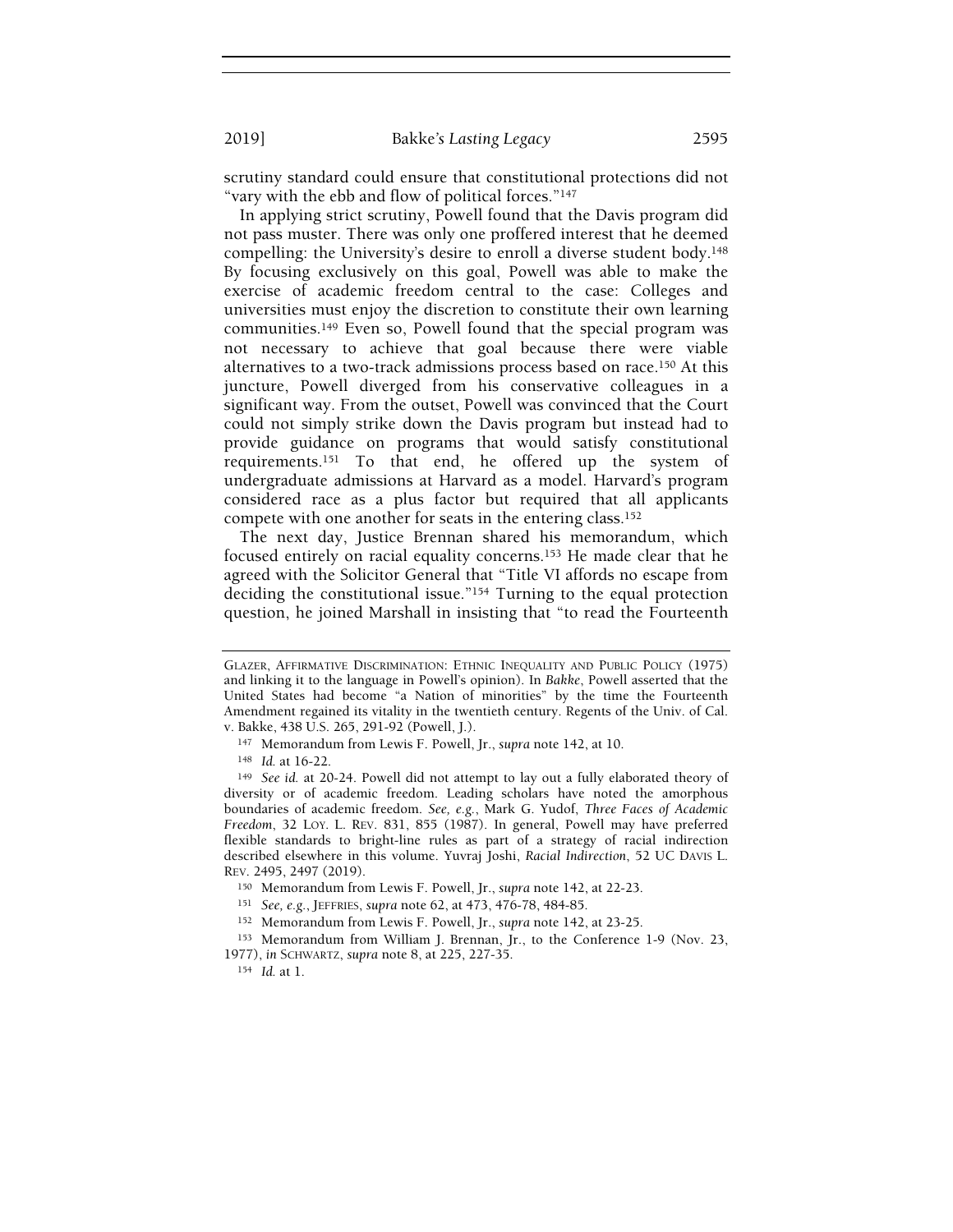Amendment to state an abstract principle of color-blindness is itself to be blind to history."155 Brennan acknowledged that Whites clearly had protected constitutional rights, but he believed that the Davis program properly sought to correct the embarrassing lack of minorities in medical school without demeaning or stereotyping any individual.<sup>156</sup> Brennan therefore was persuaded that "under any standard of Fourteenth Amendment review other than one requiring absolute color-blindness, the Davis program passes muster."157 Shortly after Brennan circulated his memorandum, Justice White indicated that he was in basic agreement with its analysis.<sup>158</sup>

## C. Justice Powell's Focus on Diversity and Academic Freedom Becomes Pivotal

After these memoranda circulated, the Justices again met in conference. It was clear that four Justices — Chief Justice Burger and Justices Rehnquist, Stewart, and Stevens — would vote to strike down the Davis program based on either Title VI or the Equal Protection Clause or both. Meanwhile, three Justices — Brennan, Marshall, and White — would vote to uphold the program on constitutional grounds.159 Powell's opinion was poised to play a pivotal role, depending on how Justice Blackmun cast his vote. Blackmun had been hospitalized for surgery and did not make his views on the Bakke case known for months, much to his colleagues' consternation.160 In light of the plainly divergent views on equality and color-blindness, Brennan readily appreciated the potential significance of Powell's approach. In conference, Powell indicated that he would vote to affirm the California Supreme Court's decision invalidating the Davis program. Brennan quickly pointed out that the lower court opinion would not allow for a program like Harvard's, so Powell should vote to affirm in part and reverse in part. Powell agreed, which allowed Bakke to become a split decision.161 The significance of Brennan's colloquy with Powell became evident when Justice Blackmun finally revealed

<sup>155</sup> See id. at 2.

<sup>156</sup> Id. at 3-9.

<sup>157</sup> Id. at 10.

<sup>158</sup> SCHWARTZ, supra note 8, at 93.

<sup>159</sup> See id. at 93-98.

<sup>160</sup> See id. at 120-29.

<sup>161</sup> See id. at 96-97. A number of memoranda circulated after the conference debating how Powell should vote in light of his views of the case, but he ultimately chose the path that Brennan had suggested. Id. at 99-106.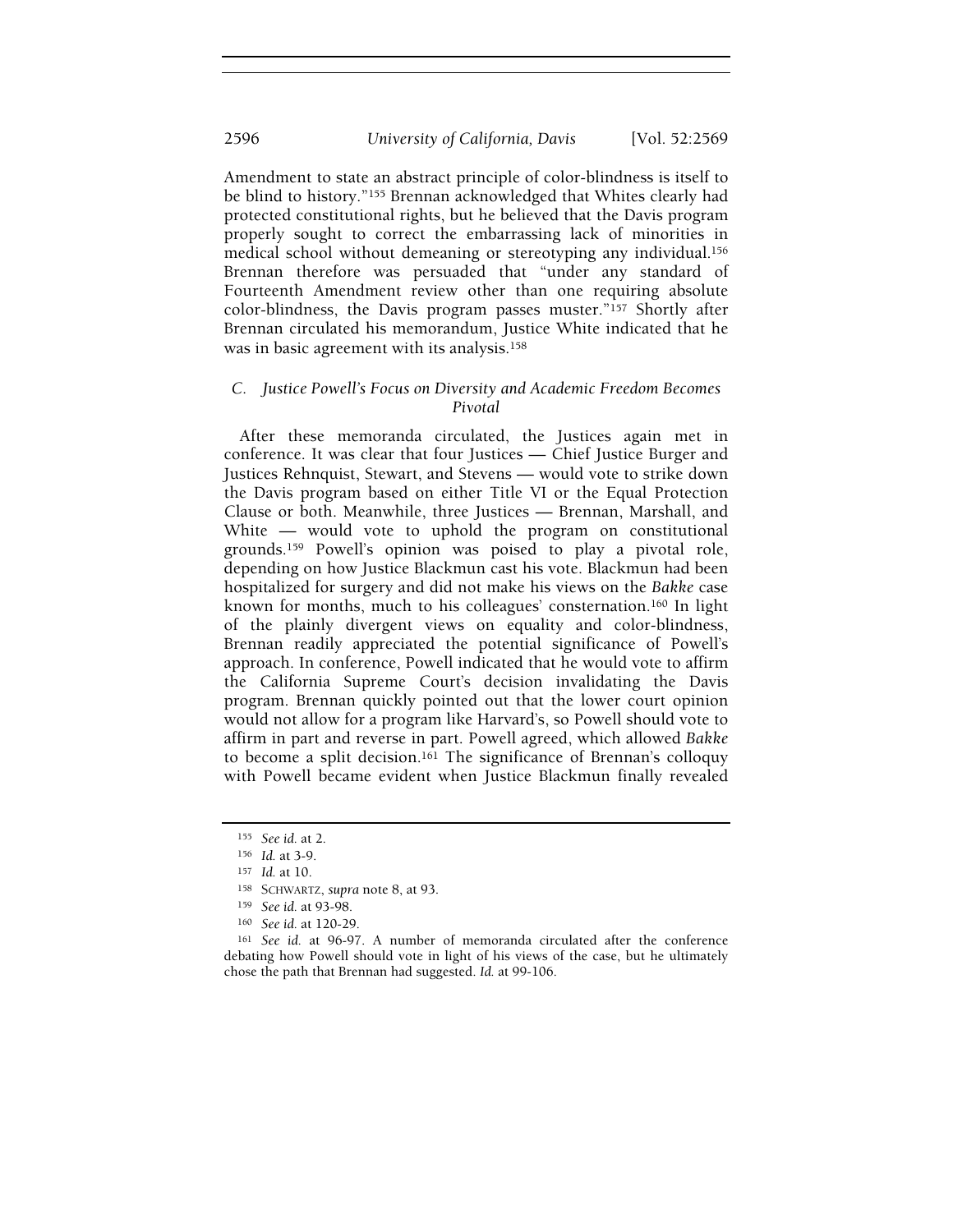his views.<sup>162</sup> He joined with Justices Brennan, Marshall, and White, reportedly because of Marshall's powerful memorandum on the ongoing injuries of race.<sup>163</sup>

These intense internal judicial deliberations led to the complex lineup that would define the Bakke decision. Because four Justices believed that race-conscious programs like the one at Davis were impermissible under Title VI and four Justices believed that the programs were permissible under both Title VI and the Equal Protection Clause, Justice Powell became the decisive figure in the case. Although he wrote only for himself, his opinion came to be identified with Bakke's holding.164 Powell joined four Justices to find that regardless of the medical school's motives, strict scrutiny applied to a classification that distinguished among individuals on the basis of race; the Davis program could not meet that demanding test under the Equal Protection Clause.165 At the same time, Powell joined with four other Justices to find that some race-conscious admissions programs were permissible. Powell's opinion, however, focused not on the rectification of a history of racial injustice but on the academic freedom to promote a diverse student body. This rationale turned on deference to the University's pedagogical judgments, including those related to the composition of the student body. As Powell explained, programs like the one at Harvard University struck an appropriate balance between treating applicants as individuals and achieving diversity in the general student body.<sup>166</sup>

Due to the significance of the case and the intricacy of the decision, Powell prepared an announcement of Bakke's holding that he circulated to colleagues for comment before he read it from the bench. Powell's main concern was that the media properly understand that even though the Court had rejected the Davis program, its decision nonetheless left room for affirmative action to continue in college and university admissions.167 Powell's efforts paid off. The most prominent

<sup>162</sup> See generally Memorandum from Harry A. Blackmun, to the Conference 1-13 (May 1, 1978), in SCHWARTZ, supra note 8, at 247, 247-59. For a general discussion of the Blackmun memorandum, see SCHWARTZ, supra note 8, at 131-36.

<sup>163</sup> See BALL, supra note 9, at 121.

<sup>164</sup> See JEFFRIES, supra note 62, at 456-57; SCHWARTZ, supra note 8, at 152.

<sup>165</sup> See Regents of the Univ. of Cal. v. Bakke, 438 U.S. 265, 287-91, 319-20 (1978) (Powell, J.). See generally DREYFUSS & LAWRENCE, supra note 8, at 207-10 (describing how Powell's opinion aligned with the views of his conservative colleagues).

<sup>166</sup> See Bakke, 438 U.S. at 311-20 (Powell, J.). See generally DREYFUSS & LAWRENCE, supra note 8, at 211-13 (outlining Powell's analysis of the Davis special admissions program and how it left some room for the use of race in admissions).

<sup>167</sup> See SCHWARTZ, supra note 8, at 141.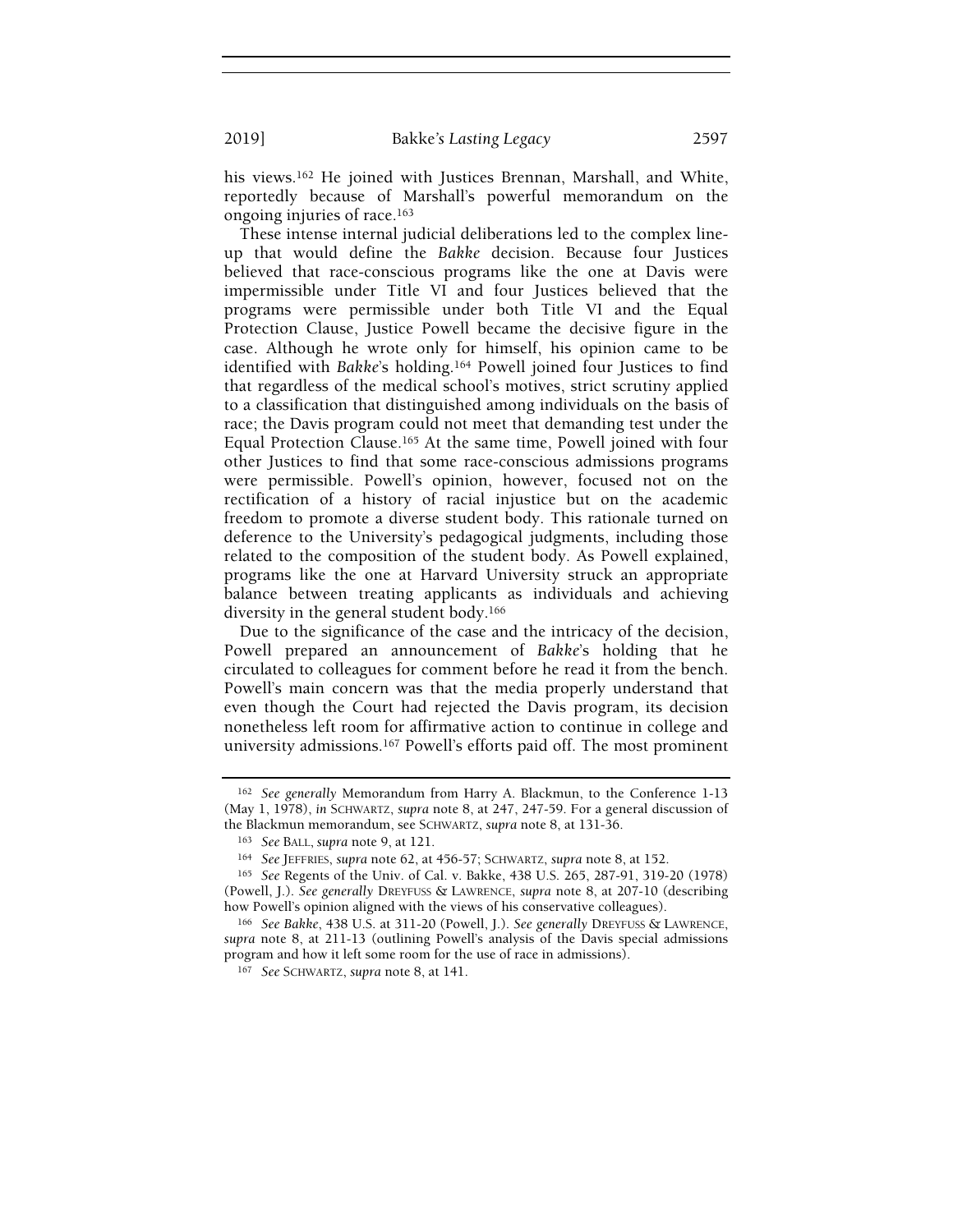media outlets, including the New York Times, the Washington Post, and the Wall Street Journal, ultimately conveyed a fair and balanced picture of the outcome, tempering any political fallout that might otherwise have occurred.<sup>168</sup>

## III. BAKKE REMAINS PUBLICLY IDENTIFIED AS A RACIAL EQUALITY CASE BUT SURVIVES IN THE SAFE HAVEN OF ACADEMIC FREEDOM

Because the campaign for civil rights has been a high-profile quest for racial equality, Bakke remains entirely identified with these issues in public discourse. Supporters of the case argue that our nation has not yet achieved full inclusion of underrepresented groups in colleges and universities, while opponents contend that affirmative action is nothing more than unjustified reverse discrimination against whites and, more recently, Asian Americans. The Court's endorsement of academic freedom barely gets a mention in these debates over the role of race in college and university admissions. Yet, deference to efforts to promote a diverse student body has saved affirmative action in higher education, even as the Court has rejected other programs of race-conscious decision-making.

## A. Bakke Remains a Race Case in the Public Imagination

Despite the Court's prodigious efforts, Bakke and its progeny have not put the affirmative action controversy to rest. In the public imagination, the case remains a dispute about racial equality, as immediately became evident when, on remand, Allan Bakke was admitted to Davis's medical school at the age of thirty-eight. Upon his arrival, Bakke encountered protestors who saw him as a foe of racial inclusion. Even so, he eventually was able to pursue his studies without drawing much attention to himself. After medical school, he secured an internship at the Mayo Clinic and later practiced anesthesiology in Minnesota.169 An intensely private person, Bakke refrained from commenting on the case, but supporters and opponents

<sup>168</sup> See, e.g., BALL, supra note 9, at 140-41 (describing the reactions of writers at the New York Times, Washington Post, and Wall Street Journal); DREYFUSS & LAWRENCE, supra note 8, at 225-27 (detailing the lessened fallout of Bakke and the reactions of some nonprofits); JEFFRIES, supra note 62, at 493-94 (describing Powell's goal to guide public perception); SCHWARTZ, supra note 8, at 151-52 (chronicling the mixed reactions to the decision among publications and activists).

<sup>169</sup> BALL, supra note 9, at 173-74; S.J. Diamond, Where Are They Now?: A Drifter, a Deadbeat, and an Intensely Private Doctor, L.A. TIMES (Aug. 30, 1992), http://articles.latimes.com/1992-08-30/news/vw-8207\_1\_legal-decisions.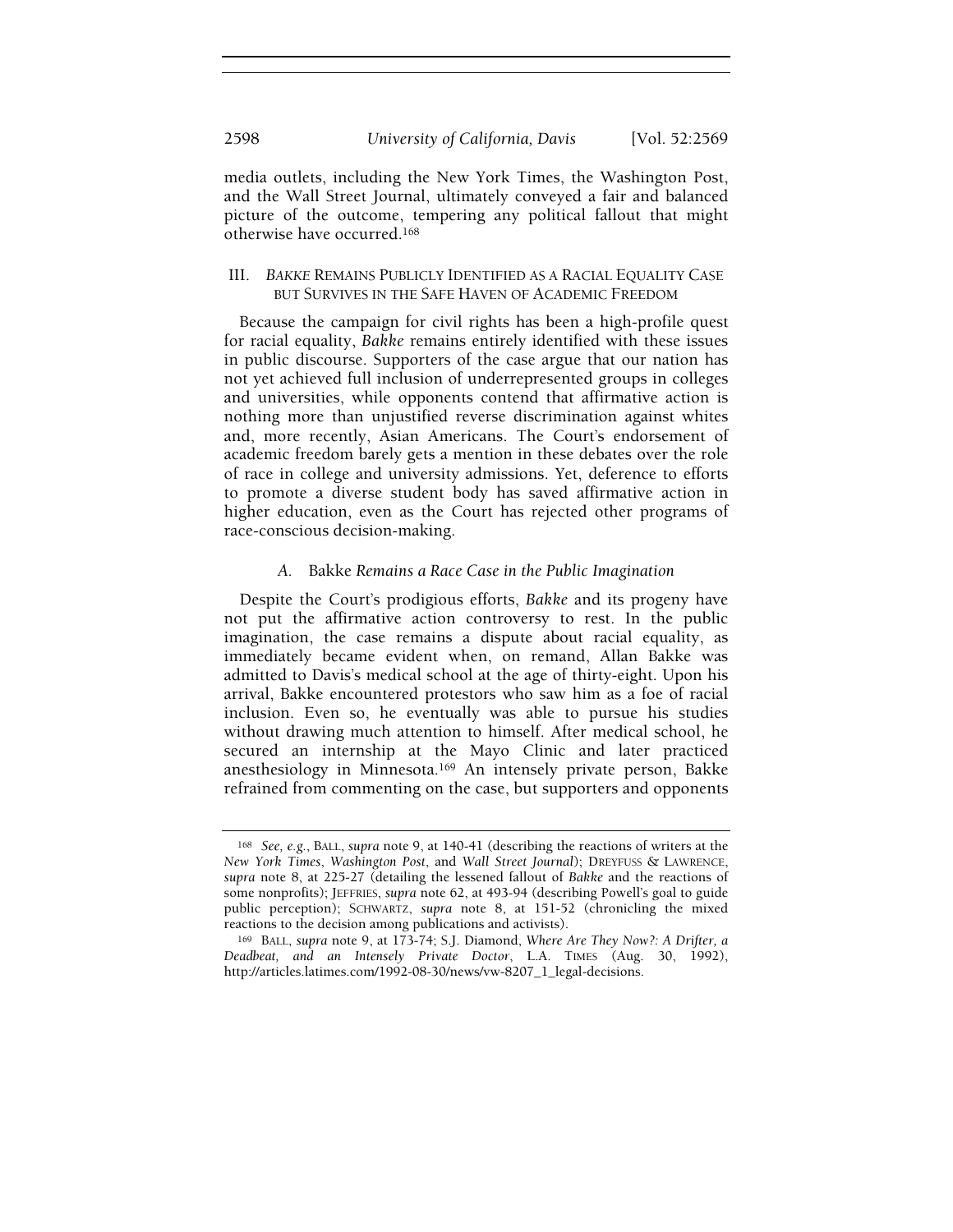of affirmative action nonetheless invoked his name. Defenders of the programs like Senator Ted Kennedy drew unfavorable comparisons between Bakke and Patrick Chavis, a Black doctor who had graduated from Davis medical school at about the same time. While Bakke was serving a predominantly affluent, white community, Chavis was providing needed obstetric and gynecological care to a poor community of color in Los Angeles. Senator Kennedy argued that these divergent career trajectories demonstrated the need for affirmative action. Later, opponents of affirmative action turned the tables when Chavis was accused of malpractice. They attributed his problems to lowered admissions standards and made unflattering comparisons between his shortcomings and Bakke's successful practice.<sup>170</sup>

On the legal front, Bakke's critics openly questioned the authoritativeness of Powell's opinion and its diversity rationale, pointedly observing that no other Justices had endorsed his reasoning. These attacks culminated in Hopwood v. Texas, $171$  in which the Fifth Circuit Court of Appeals declared that Bakke was no longer good law and struck down affirmative action in admissions at the University of Texas. In reaching this conclusion, the court described Justice Powell's holding as a "lonely opinion" that was not binding precedent.<sup>172</sup> Citing decisions after Bakke that rejected affirmative action in employment and contracting, the Fifth Circuit concluded that diversity no longer qualified as a compelling interest.173 Even if it did, the Hopwood court found that any admissions program that used race as a factor inevitably would devolve into an impermissible quota system. So, a race-conscious program could not be narrowly tailored to advance diversity.<sup>174</sup>

#### B. The Court Saves Bakke as an Academic Freedom Case

The United States Supreme Court declined to hear the Hopwood case, but a few years later, the Justices decided two companion cases

<sup>170</sup> See, e.g., Douglas Martin, Patrick Chavis, 50, Affirmative Action Figure, N.Y. TIMES (Aug. 15, 2002), https://www.nytimes.com/2002/08/15/us/patrick-chavis-50 affirmative-action-figure.html; Richard Pearson, Dr. Patrick Chavis — Player in Reverse Discrimination Case, S.F. GATE (Aug. 14, 2002), https://www.sfgate.com/bayarea/ article/Dr-Patrick-Chavis-player-in-reverse-2810140.php.

<sup>171</sup> 78 F.3d 932 (5th Cir. 1996), cert. denied, 518 U.S. 1033 (1996).

<sup>172</sup> *Id.* at 944-45.

<sup>173</sup> Id. at 944-48.

<sup>174</sup> Id. at 948 n.36. For a general discussion of the Hopwood case, see MICHAEL A. OLIVAS, SUING ALMA MATER: HIGHER EDUCATION AND THE COURTS 78-86 (2013).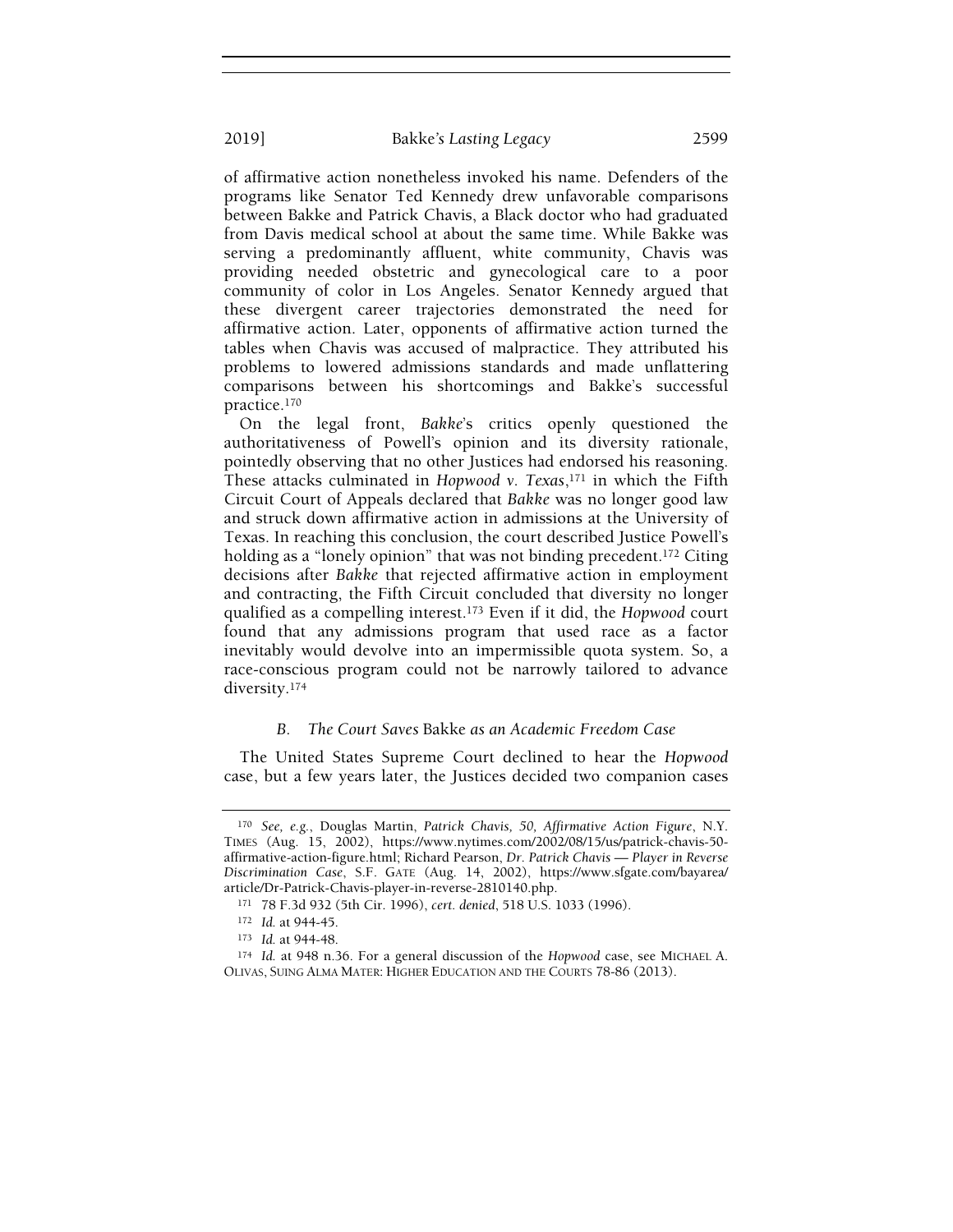challenging undergraduate and law school admissions at the University of Michigan.175 These decisions made clear that Bakke still created a safe harbor for affirmative action in higher education. In a clear rebuke to the Fifth Circuit, Justice Sandra Day O'Connor's majority opinion in Grutter v. Bollinger reiterated that diversity is a compelling interest, one that not only enhances learning on campus but also promotes democratic legitimacy by broadening pathways to leadership.176 In reaching these conclusions, O'Connor noted that "[t]he Law School's educational judgment that such diversity is essential to its educational mission is one to which we defer."177 That deference was based on the University's evidence of diversity's benefits as well as an awareness that these "complex educational judgments [fall] in an area that lies primarily within the expertise of the university."<sup>178</sup>

Like her predecessor Lewis Powell, Justice O'Connor sought to find the "middle of the road"179 on affirmative action, and due to her efforts, his opinion was no longer a lonely one. Indeed, Justice Stevens, who had previously voted to strike down the Davis program, now cast his vote to uphold an admissions process that treated race as one factor in selecting among applicants. That vote was essential in creating the 5–4 majority that preserved affirmative action programs at public colleges and universities.180 After the direct assault in Hopwood, the bulwark of academic freedom still stood, arguably offering even more solid protection to affirmative action than had been true before.

The Supreme Court reaffirmed its support for the role of race in admissions yet again in 2016 in Fisher v. University of Texas,<sup>181</sup> another challenge to admissions policies at the University of Texas. Immediately after the Hopwood case and before the Supreme Court had decided Grutter, the Texas legislature adopted a "Top Ten Percent" plan that guaranteed seats in the entering class to the top ten percent of graduating high school seniors in the state.182 That plan was

<sup>182</sup> Id. at 2205. Because of the large numbers of students who could enroll under the plan, the legislature later agreed to allow the University of Texas to scale back the

<sup>175</sup> Gratz v. Bollinger, 539 U.S. 244, 249-51 (2003) (undergraduate admissions); Grutter v. Bollinger, 539 U.S. 306, 312-15 (2003) (law school admissions).

<sup>176</sup> See Grutter, 539 U.S. at 328-33.

<sup>177</sup> Id. at 328.

<sup>178</sup> Id.

<sup>179</sup> See JEFFREY TOOBIN, THE NINE: INSIDE THE SECRET WORLD OF THE SUPREME COURT 217 (2007).

<sup>180</sup> Rachel F. Moran, The Heirs of Brown: The Story of Grutter v. Bollinger, in RACE LAW STORIES 451, 478 (Rachel F. Moran & Devon Wayne Carbado eds., 2008).

<sup>181</sup> Fisher II, 136 S. Ct. 2198 (2016).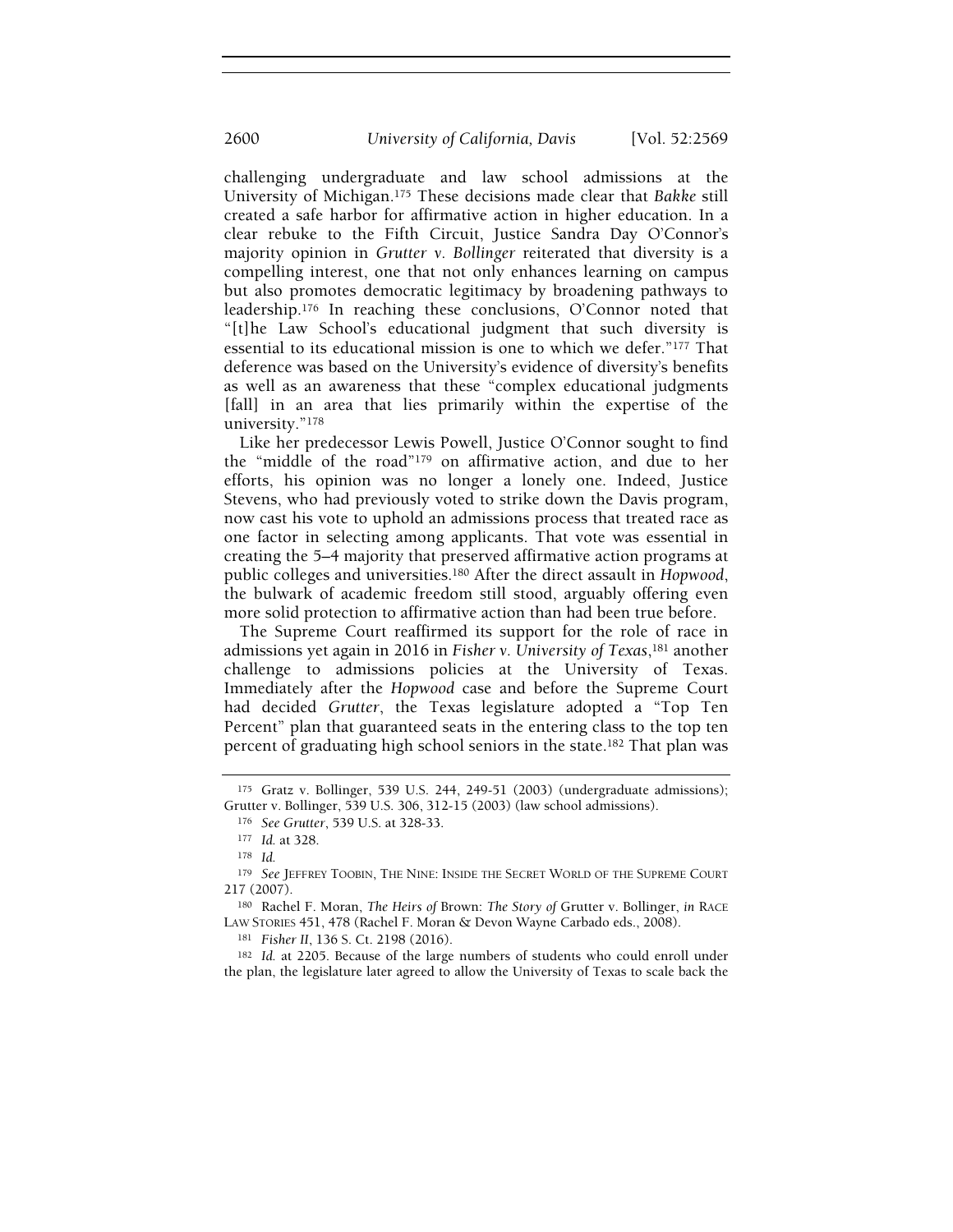used to fill up to seventy-five percent of the available seats and yielded substantial diversity.183 After the Grutter decision, the University of Texas revisited the undergraduate admissions process and adopted a new system to select students for the remaining twenty-five percent of the seats in the class. That system weighed race as one factor in evaluating applicants. The University argued that this step was necessary to address ongoing difficulties in achieving a diverse student body.<sup>184</sup>

The new process slightly increased the representation of Black and Hispanic students. The last class admitted to the University of Texas under the Top Ten Percent plan without any consideration of race had included 4.1% African-American and 14.5% Hispanic students. By contrast, the first class admitted under the modified system enrolled 4.6% African-American and 16.9% Hispanic students.185 The Fisher lawsuit challenged the new admissions policy on the ground that the Top Ten Percent plan already provided a satisfactory race-neutral means to achieve a diverse student body. As a result, the University's use of race was neither necessary nor justifiable.186 In Fisher I, the Court continued to pay some deference to colleges and universities but made clear that academic freedom was not tantamount to carte blanche. The Justices criticized the lower courts for relying on a "good faith" test to evaluate the use of race in the University of Texas's admissions process. Because the Top Ten Percent plan had yielded substantial diversity in the student body, the Court demanded that the University offer evidence that a race-neutral alternative was not workable.<sup>187</sup>

Even so, the diversity rationale continued to do important work in determining whether the University's admissions process was narrowly tailored to achieve its aims. In Fisher II, the Court concluded that the University had offered a "reasoned, principled explanation" for its modest use of race in evaluating applicants. Based on a yearlong study of diversity in the student body, the University presented demographic data on Black and Hispanic enrollments, anecdotal evidence that underrepresented students continued to feel isolated on

plan to the top seven percent of graduating high school classes. OLIVAS, supra note 174, at 87.

<sup>183</sup> See Fisher II, 136 S. Ct. at 2206; Fisher v. University of Texas (Fisher I), 570 U.S. 297, 305 (2013).

<sup>184</sup> See Fisher II, 136 S. Ct. at 2205-06; Fisher I, 570 U.S. at 305-06.

<sup>185</sup> Fisher I, 570 U.S. at 305.

<sup>186</sup> See Fisher II, 136 S. Ct. at 2211-12.

<sup>187</sup> See Fisher I, 570 U.S. at 312-14.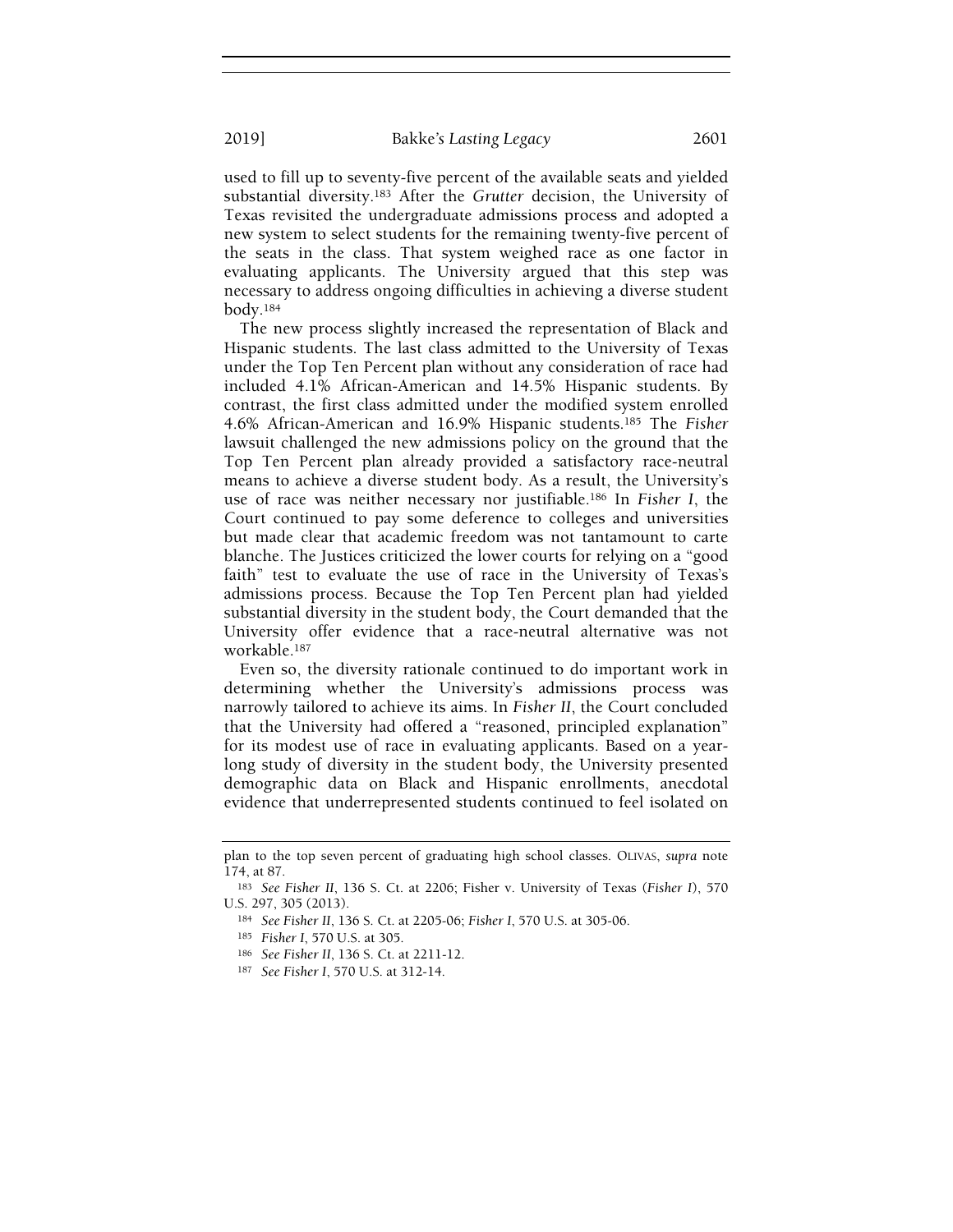campus, and statistical findings on their limited presence in some college classes.188 In a 4–3 decision, with Justice Kennedy writing for the majority, the Court upheld the University of Texas's admissions program as a proper exercise of academic freedom.189 In reaching this conclusion, the Court was persuaded that the University's adherence to internal policies and practices justified deference to its decisions about the ongoing need for race in the admissions program.<sup>190</sup>

#### C. The Public Continues to Debate Bakke as a Race Case

The Fisher case once again demonstrated the Court's commitment to diversity in higher education. Even so, the following year the Justice Department's civil rights division circulated an internal announcement on employing political appointees to challenge programs that engage in "intentional race-based discrimination in admissions."191 Later, a Justice Department spokesperson clarified that the hiring was focused on a 2015 complaint to the Office for Civil Rights and the Civil Rights Division that related to alleged discrimination against Asian-American applicants in Harvard University's undergraduate admissions process.192 Yet, the Department's concerns seemed to sweep more broadly than that. In 2018, the Department withdrew federal guidelines designed to assist colleges and universities in making proper use of race in their admissions processes.193 More recently, the

542220 (noting Trump administration's support for a challenge to Harvard's undergraduate admissions program); Mark G. Yudof & Rachel F. Moran, Affirmative Action: Why Now and What's Next?, CHRON. HIGHER EDUC. (Aug. 3, 2017), https://www.chronicle.com/article/Affirmative-Action-Why-Now/240843.

<sup>188</sup> See Fisher II, 136 S. Ct. at 2211-12 (citations omitted).

<sup>189</sup> See id. at 2214-15.

<sup>190</sup> See Mark G. Yudof & Rachel F. Moran, Race-Conscious Admissions Policies Face More Tests After "Fisher," CHRON. HIGHER EDUC. (July 17, 2016), https://www. chronicle.com/article/Race-Conscious-Admissions/237151 (noting the significance of "punctilious procedure" to the Court's decision to uphold the Texas admissions policy).

<sup>191</sup> See, e.g., Charlie Savage, Justice Department to Take On Affirmative Action in College Admissions, N.Y. TIMES (Aug. 1, 2017), https://www.nytimes.com/2017/08/01/us/ politics/trump-affirmative-action-universities.html; Alia Wong, A Federal Investigation into "Reverse-Discrimination" at Harvard, ATLANTIC (Oct. 5, 2017), https://www.theatlantic.com/ education/archive/2017/10/a-federal-investigation-into-reverse-discrimination-at-harvard/

<sup>192</sup> Barnini Chakraborty, N.Y. Times Story on Affirmative Action "Inaccurate," DOJ Says, FOX NEWS (Aug. 2, 2017), https://www.foxnews.com/politics/ny-times-story-onaffirmative-action-inaccurate-doj-says.

<sup>193</sup> Erica L. Green et al., Trump Officials Reverse Obama's Policies on Affirmative Action in Schools, N.Y. TIMES (July 3, 2018), https://www.nytimes.com/2018/07/03/us/ politics/trump-affirmative-action-race-schools.html.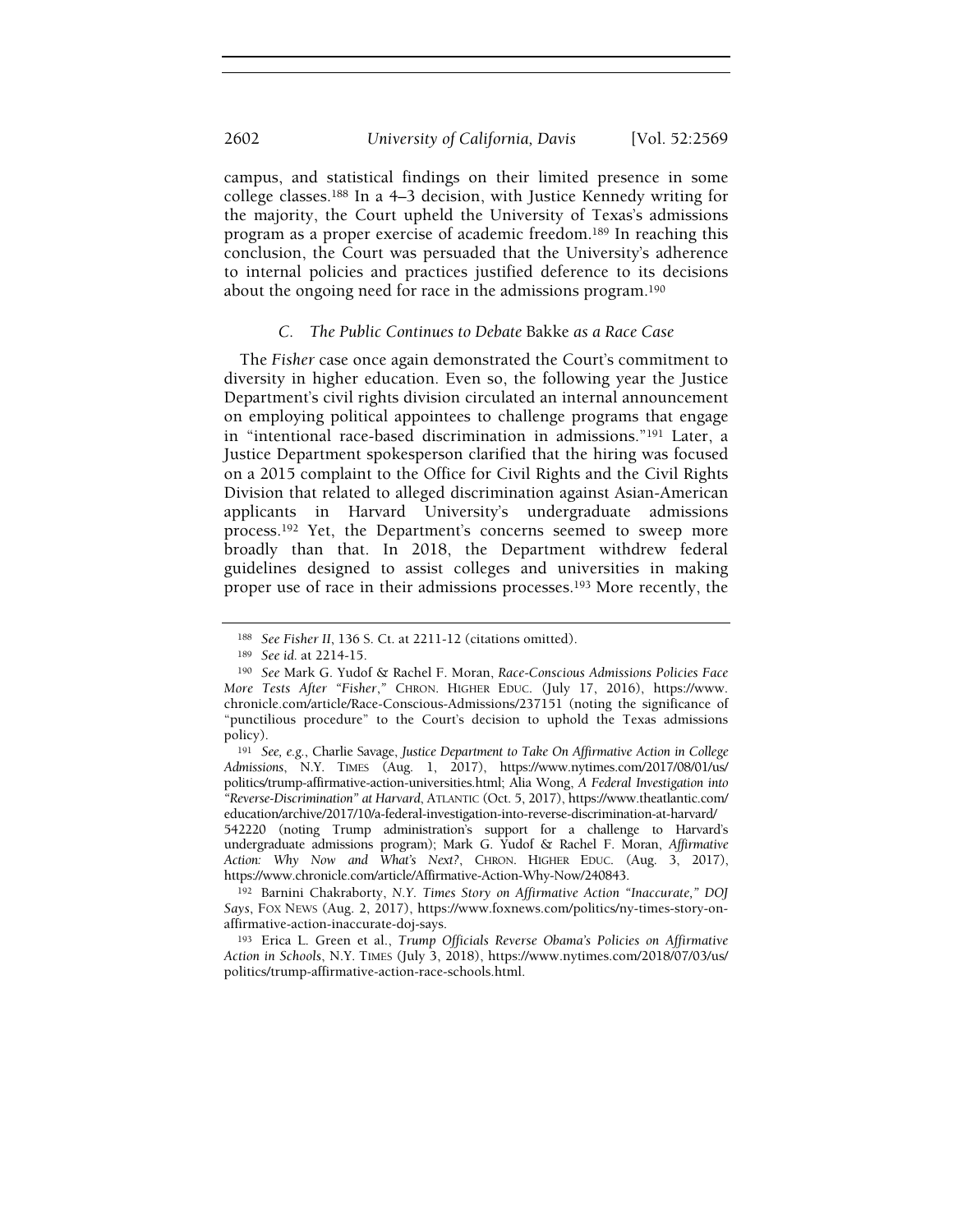Departments of Justice and Education announced that they are jointly investigating the use of race in undergraduate admissions at Yale University, again focusing on alleged reverse discrimination against Asian-American applicants.<sup>194</sup>

A 2014 lawsuit and the 2015 complaint against Harvard filed with the Office for Civil Rights and the Civil Rights Division allege that the University's admissions process is biased against Asian Americans.<sup>195</sup> The plaintiffs have relied on an internal Harvard report, which finds that if undergraduate admissions were based solely on academic indicators, Asian Americans would make up forty-three percent of the class rather than nineteen percent; Whites, thirty-eight percent rather than forty-three percent; Hispanics, two percent rather than nine percent; and African Americans, one percent rather than ten percent.<sup>196</sup> The Harvard litigation claims that Asian-American applicants have been harmed not only by race-based affirmative action but also by preferences for children of faculty, alumni, and donors as well as for athletes. Moreover, the plaintiffs assert that they have been wrongly disadvantaged by implicit bias in the interviewing process. Asian-American applicants receive the lowest interview scores of any racial or ethnic group, and the plaintiffs contend that these subjective, negative assessments unfairly undercut their academic accomplishments.<sup>197</sup>

<sup>194</sup> Katie Benner & Erica L. Green, U.S. Investigating Yale over Complaint of Bias against Asian-American Applicants, N.Y. TIMES (Sept. 26, 2018), https://www.nytimes. com/2018/09/26/us/politics/yale-asian-americans-discrimination-investigation.html. In addition, the Department of Education recently entered into a consent agreement that requires the Texas Tech University Health Sciences Center to refrain from considering race or ethnicity in admissions. The investigation had begun fourteen years earlier under then President George W. Bush's administration. Anemona Hartocollis, Texas Tech Medical School, Under Pressure from Education Dept., Will Stop Using Race in Admissions, N.Y. TIMES (Apr. 9, 2019), https://www.nytimes.com/2019/04/09/us/texastech-affirmative-action.html.

<sup>195</sup> Complaint at 3, Students for Fair Admissions, Inc. v. President and Fellows of Harvard Coll., 308 F.R.D. 39 (D. Mass. 2015) (No. 14-cv-14176-ADB), 2014 WL 6241935. Students for Fair Admissions also filed a suit against the University of North Carolina at Chapel Hill, alleging that it improperly uses race "in a mechanical, formulaic way" to admit underrepresented minorities. Eric Hoover, That Other Affirmative-Action Case: The Battle over UNC's Admissions Policies Heats Up, CHRON. HIGHER EDUC. (Jan. 18, 2019), https://www.chronicle.com/article/That-Other-Affirmative-Action/245519.

<sup>196</sup> Scott Jaschik, Smoking Gun on Anti-Asian Bias at Harvard?, INSIDE HIGHER EDUC. (June 18, 2018), https://www.insidehighered.com/admissions/article/2018/06/18/harvardfaces-new-scrutiny-over-how-it-evaluates-asian-american.

<sup>197</sup> Id.; see Anemona Hartocollis, Harvard Rated Asian-Americans Lower on Personality Traits, Suit Says, N.Y. TIMES (June 15, 2018), https://www.nytimes.com/ 2018/06/15/us/harvard-asian-enrollment-applicants.html.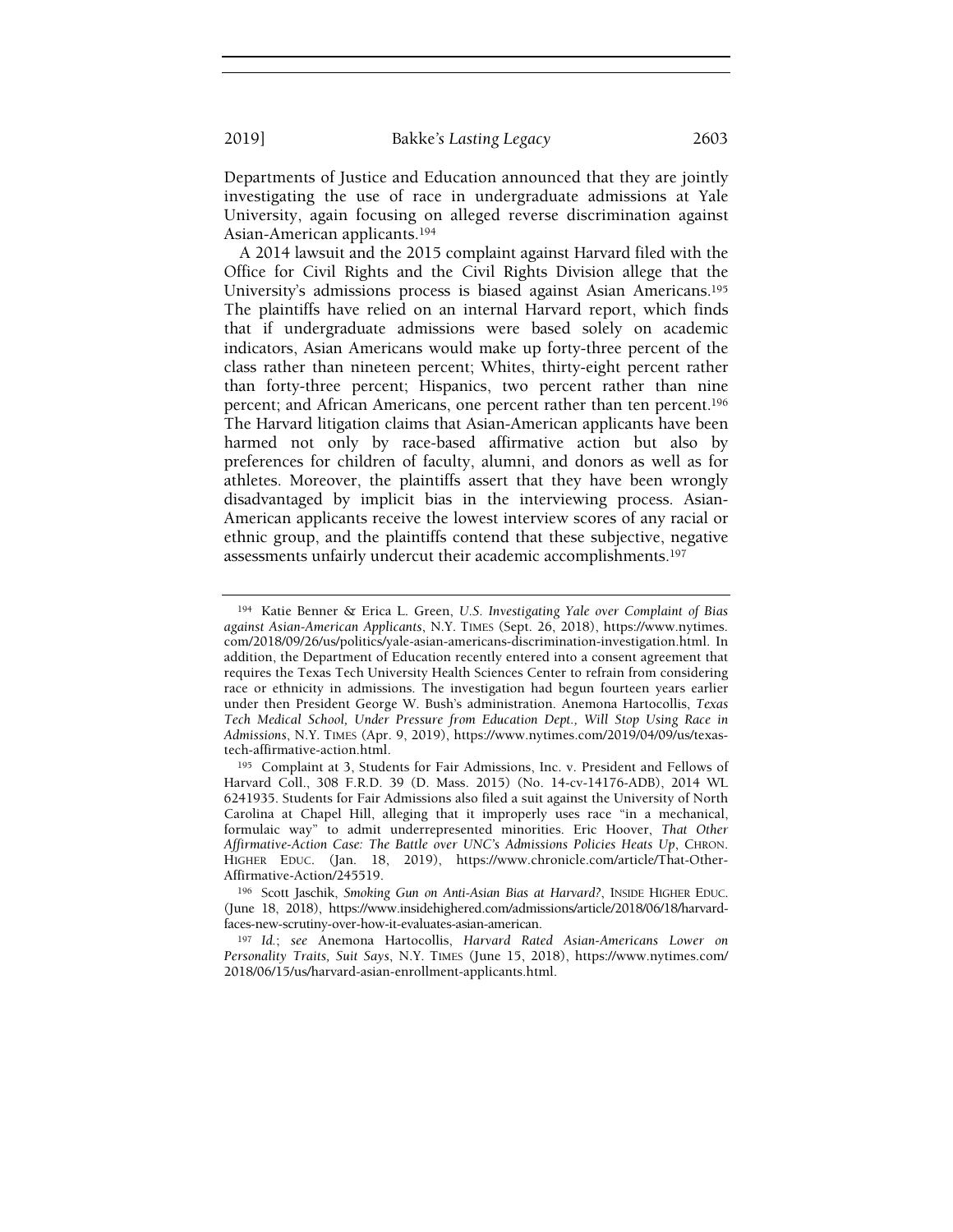There is potent symbolism in a direct assault on the Harvard plan that Powell held up as exemplary.198 As the complaint against the University alleges:

The Supreme Court was misled. The admissions plan Harvard advocated for in Bakke (the "Harvard Plan") that promised to treat each applicant as an individual has always been an elaborate mechanism for hiding Harvard's systematic campaign of racial and ethnic discrimination against certain disfavored classes of applicants. Indeed, the Harvard plan was created for the specific purpose of discriminating against Jewish applicants.... Today it is used to hide intentional discrimination against Asian Americans.<sup>199</sup>

The Justice Department has endorsed these concerns. In supporting the plaintiffs' position, then Attorney General Jeff Sessions announced that "[n]o American should be denied admission to school because of their race."200 The plaintiffs and the Justice Department clearly have framed the dispute as one that implicates racial equality and reverse discrimination. Harvard's response tries to change that framework. Not only does the University deny that it discriminates against applicants on the basis of race, but it also notes that "[c]olleges and universities must have the freedom and flexibility to create the diverse communities that are vital to the learning experiences of every student."201 In a case that may wend its way to the United States Supreme Court, the battle lines over affirmative action have been

<sup>198</sup> Mark G. Yudof & Rachel F. Moran, Now More than Ever, We Need Diversity in Admissions, CHRON. HIGHER EDUC. (July 11, 2018), https://www.chronicle.com/article/ Now-More-Than-Ever-We-Need/243897 [hereinafter Now More than Ever].

<sup>199</sup> Complaint, supra note 195, at 3. Similar claims appear in the 2015 complaint to the Office for Civil Rights and the Civil Rights Division. COALITION OF ASIAN-AM. ASS'NS, COMPLAINT AGAINST HARVARD UNIVERSITY AND THE PRESIDENTS AND FELLOWS OF HARVARD COLLEGE FOR DISCRIMINATING AGAINST ASIAN-AMERICAN APPLICANTS IN THE COLLEGE ADMISSIONS PROCESS 41 (2015), http://asianamericanforeducation.org/wpcontent/uploads/2015/09/Complaint-Against-Harvard-University.pdf. According to legal scholar Noah Feldman, Justice Powell was unaware of the anti-Semitic origins of the Harvard plan when he invoked it as a model for college and university admissions. Noah Feldman, Justifying Diversity, N.Y. REV. BOOKS (Dec. 6, 2018), https://www. nybooks.com/articles/2018-12-06/justifying-diversity.

<sup>200</sup> Nick Anderson, Justice Department Criticizes Harvard Admissions in Case Alleging Bias Against Asian Americans, WASH. POST (Aug. 30, 2018), https://www. washingtonpost.com/education/2018/08/30/justice-dept-criticizes-harvard-affirmativeaction-case/.

<sup>201</sup> Id.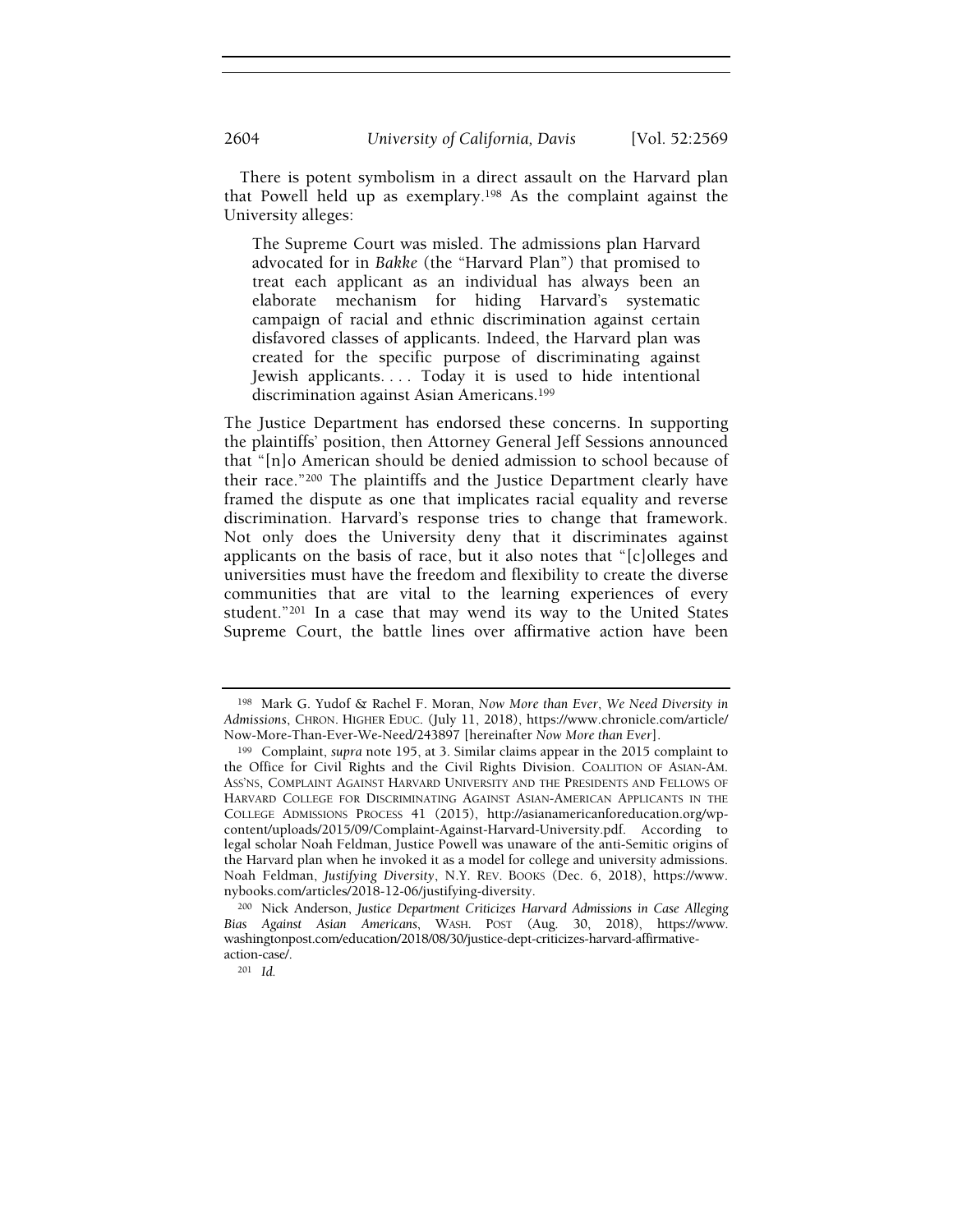drawn, with opponents focusing exclusively on race and defenders invoking the imperative of institutional autonomy.

Those battle lines suggest that Bakke's constitutional framework remains vital to the future of affirmative action in a higher education landscape that is simultaneously strikingly different from and notably similar to the one that the Court faced in 1978. At Davis, non-whites were clearly in the minority at the medical school, while the student body at Harvard today is majority non-white, whether admissions decisions are based on academic credentials or holistic review. Despite this fundamental demographic shift, the legal and political dynamics surrounding affirmative action have remained surprisingly constant, even forty years after Bakke.202 When Allan Bakke sued, Jewish groups challenged the Davis program because it threatened to resurrect a quota system that had harmed Jews' chances of admission at prestigious colleges and universities.203 Today, Asian-American plaintiffs in the Harvard case argue that tacit quotas subject them to the same kind of unfair treatment that Jews once experienced. In Bakke, critics of affirmative action argued that the inclusion of Asian-American applicants revealed the program's underlying incoherence because they were not disadvantaged in the admissions process.204 The Harvard lawsuit offers an ironic coda to that aspect of the Bakke case. The Asian-American plaintiffs today are challenging the legitimacy of Powell's model not by demanding that they be beneficiaries of affirmative action but by asking that they be free of reverse discrimination.

With Justice Kennedy's retirement, there is renewed speculation about the constitutional fate of affirmative action.205 Given the myriad challenges to Powell's middle path, legal scholar Michael A. Olivas believes that the diversity rationale has "proven surprisingly resilient and supple over the intervening decades," so much so that he believes the Bakke decision's "longevity is proof that there is a God."<sup>206</sup> Miracles aside, this Article now turns to Bakke's jurisprudential legacy, identifying some largely unappreciated features of the decision that

<sup>202</sup> Yudof & Moran, Now More than Ever, supra note 198.

<sup>203</sup> See supra notes 42–43, 80.

<sup>204</sup> See supra notes 68, 99.

<sup>205</sup> See, e.g., Caleb Gayle, From Abortion to Affirmative Action, How Trump's Supreme Court Pick Could Change America, GUARDIAN (June 30, 2018, 01:00 AM EDT), https://www.theguardian.com/law/2018/jun/30/supreme-court-trump-pick-abortionaffirmative-action.

<sup>206</sup> OLIVAS, supra note 174, at 87.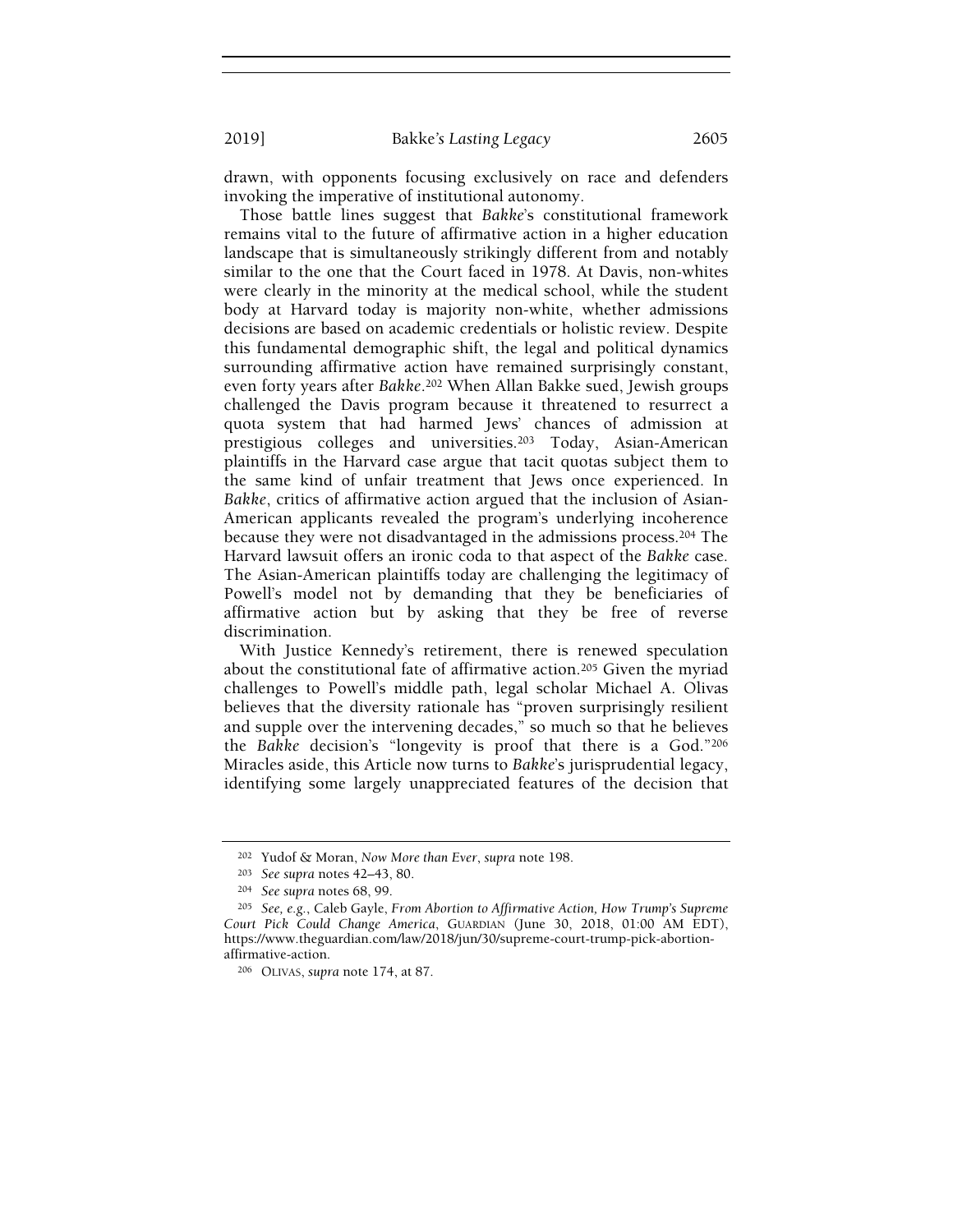help to explain why it has endured and why its staying power should not be underestimated even today.<sup>207</sup>

## IV. WILL ACADEMIC FREEDOM REMAIN A SAFE HARBOR FOR BAKKE IN THE FACE OF A COLOR-BLIND IMPERATIVE?

The fate of Bakke and its progeny may well depend on whether these cases are framed entirely in terms of race or whether their implications for institutional autonomy are fully appreciated and elaborated. So far, scholars have emphasized Bakke's pernicious consequences for race jurisprudence and equal protection law, while its First Amendment implications have been largely ignored. As a consequence, protections for academic freedom have not been linked to increasingly robust protections for corporate speech rights, even though both spring from the same liberty-based constitutional principles. As a result, the diversity rationale has come to appear anomalous, largely divorced from other parts of the law and seemingly manufactured for the occasion to justify affirmative action in higher education admissions. A thorough analysis of the Court's approach to academic freedom reveals that it would be difficult to reject a norm of deference for colleges and universities when they select students, while taking a hands-off approach to other exercises of institutional autonomy.

# A. Scholars Mainly Analyze Bakke as a Race Case but It Survives as an Academic Freedom Decision

When scholars reflect on Bakke, they typically understand the decision wholly in terms of its implications for equal protection doctrine. According to this view, Bakke ushered in a series of decisions that made a rigid and unyielding interpretation of color-blindness the law of the land. Now, whether officials act for benign or invidious purposes, any racial classification is treated as suspect and triggers strict scrutiny.208 Echoing Justice Marshall's concerns in Bakke, critics

<sup>207</sup> Akhil Reed Amar & Neal Kumar Katyal, Bakke's Fate, 43 UCLA L. REV. 1745, 1755 (1996).

<sup>208</sup> See, e.g., Koteles Alexander, Adarand: Brute Political Force Concealed as a Constitutional Colorblind Principle, 39 HOW. L.J. 367, 373-77 (1995); R. Richard Banks, The Benign-Invidious Asymmetry in Equal Protection Analysis, 31 HASTINGS CONST. L.Q. 573, 575-77 (2004); Powell, Rhetorical Neutrality, supra note 140, at 419; see also Jack M. Balkin & Reva B. Siegel, The American Civil Rights Tradition: Anticlassification or Antisubordination, 58 U. MIAMI L. REV. 9, 27 (2003) (arguing that sustained conservative opposition led to a rejection of any race-based classification, but also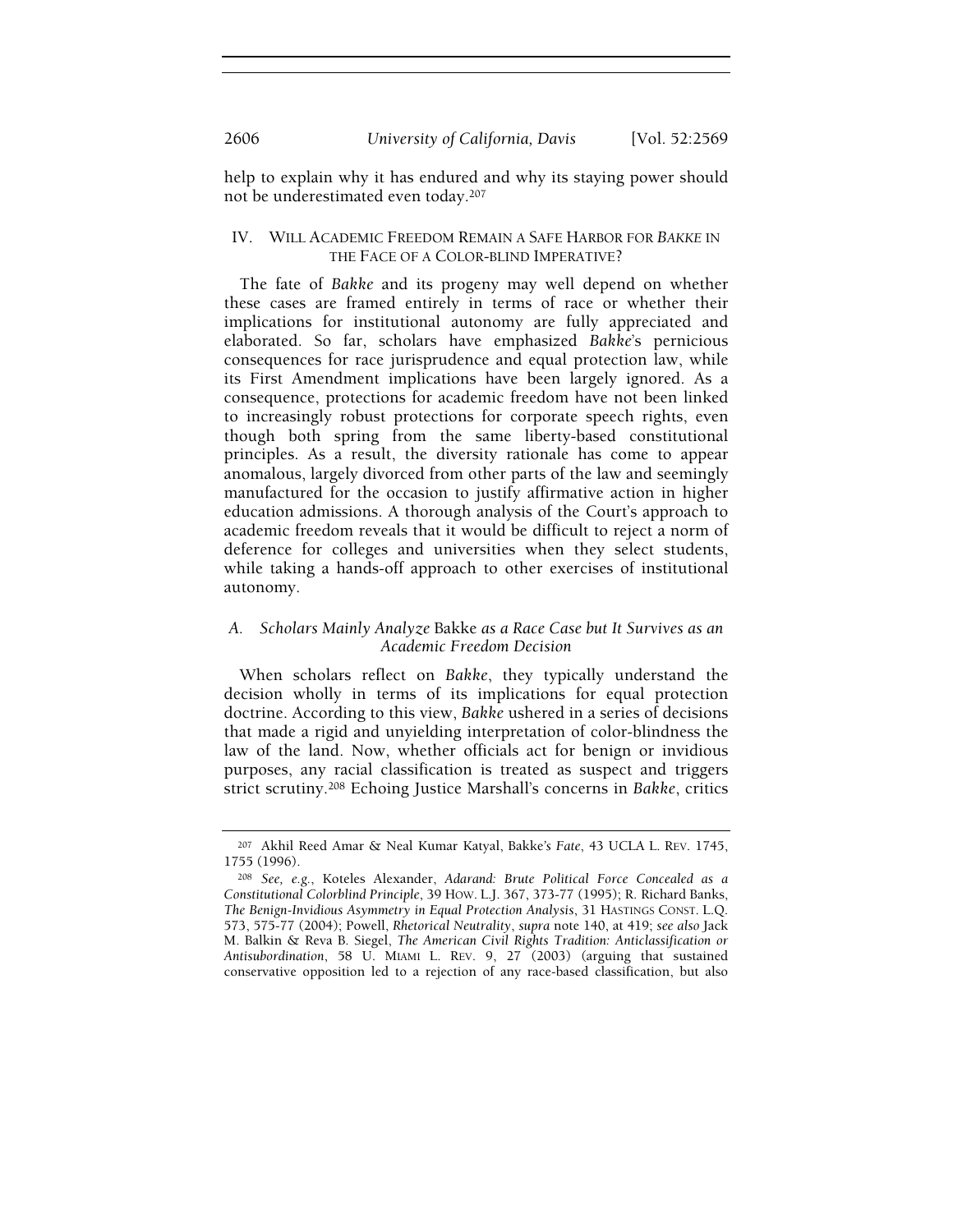have decried an anticlassification interpretation of the Constitution as fetishistic formalism that strips cases of their history and context. This rigid approach prevents state and federal officials from experimenting with initiatives that promote inclusion for previously disadvantaged groups.209 According to law professor Reva Siegel, the jurisprudential turn to color-blindness occurred when the Court shifted from rectifying past discrimination in school desegregation cases to confronting voluntary affirmative action programs.210 Affirmative action cases were especially problematic, she notes, because "they involved goods that might be understood as limited in quantity and subject to a meritocratic rule of distribution."211 Confronted with this

new set of circumstances, the Court focused on the harms to disappointed applicants like Bakke who had been completely excluded from a benefit, more specifically the opportunity to attend a particular college or university.212 Emphasizing these burdens allowed the Justices to apply strict scrutiny, even when college and university administrators were trying to counter the underrepresentation of historically disadvantaged minorities.<sup>213</sup> As Siegel explains, "If the harm of racial discrimination that a disappointed white applicant experienced did not have the elements of 'stigma' that a black applicant might experience, . . . that harm was nonetheless of sufficient magnitude to warrant equal protection."214

Legal scholar Ian Haney López contends that Powell promoted a false equivalency between harms to Whites and underrepresented minorities by using a theory of ethnicity to warn of new dangers of discrimination.215 This approach allowed Powell to elide the significance of racial subordination by emphasizing ethnic pluralism in a "nation of minorities."216 By citing cases involving discrimination against Asians and Mexican Americans to make his point, he

- <sup>215</sup> López, supra note 146, at 1025-28.
- <sup>216</sup> See id. at 1035.

noting that mobilization in support of affirmative action tempered this view somewhat); Reva B. Siegel, From Colorblindness to Antibalkanization: An Emerging Ground of Decision in Race Equality Cases, 120 YALE L.J. 1278, 1292 (2011).

<sup>209</sup> See Neil Gotanda, A Critique of "Our Constitution is Color-Blind," 44 STAN. L. REV. 1, 48-52 (1991).

<sup>210</sup> Reva B. Siegel, Equality Talk: Antisubordination and Anticlassification Values in Constitutional Struggles over Brown, 117 HARV. L. REV. 1470, 1524 (2004) [hereinafter Equality Talk].

<sup>211</sup> See id.

<sup>212</sup> Id. at 1527-28.

<sup>213</sup> Id. at 1529-30.

<sup>214</sup> Id. at 1530.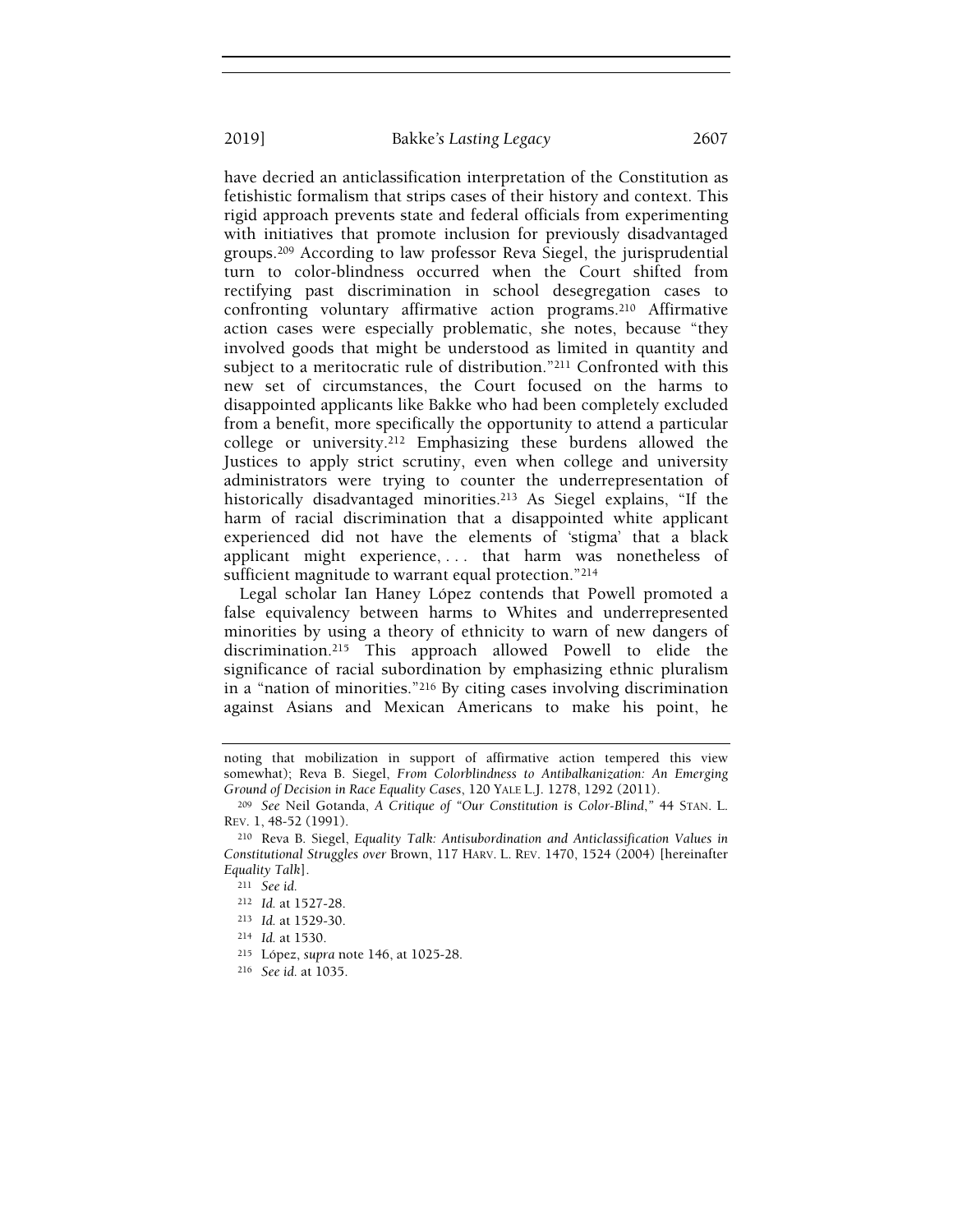conveniently overlooked the relevance of "the color line" and "the virulence of racism," Haney López asserts.217 Under Powell's theory of ethnic pluralism, strict scrutiny had to apply to all racial classifications because distinctions between benign and invidious classifications became incoherent. His opinion in Bakke celebrated diversity, which reflected his pluralistic vision of ethnicity and transplanted it to the learning environment at colleges and universities.<sup>218</sup> The result, Haney López argues, is that "constitutional race law is a disaster"219 due to the Court's "reactionary colorblindness."<sup>220</sup>

Reva Siegel, by contrast, treats diversity as constitutional camouflage. She believes that the Court "deploys anticlassification discourse to limit and to disguise the expression of antisubordination values."221 In particular, Powell's diversity rationale has permitted the Court to endorse formal color-blindness yet uphold race-conscious admissions by tacitly acknowledging the continuing reality of racial subordination.<sup>222</sup> Siegel argues that the Grutter decision built on that rationale by recognizing the importance of according people from all walks of life meaningful pathways to leadership in an authentic democracy. This analysis in effect concedes that without affirmative action in admissions, some groups would be relegated to outsider status or second-class citizenship in a racially stratified society.<sup>223</sup>

Although scholars have focused on Bakke's implications for race and equality, the decision's limited impact outside of higher education reveals the singular importance of academic freedom in preserving affirmative action in admissions. That point was brought home in Parents Involved in Community Schools v. Seattle School District.<sup>224</sup> There, the Court struck down voluntary integration plans that used race as one factor in assigning students to public elementary and secondary schools. The plans were designed, among other things, to promote the benefits of diversity in the learning environment.225 In

<sup>217</sup> Id. at 1035-36.

<sup>218</sup> See id. at 1040-43.

<sup>219</sup> Id. at 1061.

<sup>220</sup> Id. at 1062.

<sup>221</sup> Siegel, Equality Talk, supra note 210, at 1540.

<sup>222</sup> Id. at 1537-38.

<sup>223</sup> See id. at 1538-39.

<sup>224</sup> 551 U.S. 701 (2007). The Court had recognized the value of diversity in broadcast programming, but this decision was subsequently overturned when the Justices adopted strict scrutiny rather than intermediate review for federal policies. Metro Broad., Inc. v. FCC, 497 U.S. 547 (1990), overruled in part by Adarand Constructors, Inc. v. Pena, 515 U.S. 200 (1995).

<sup>225</sup> Parents Involved, 551 U.S. at 723-26.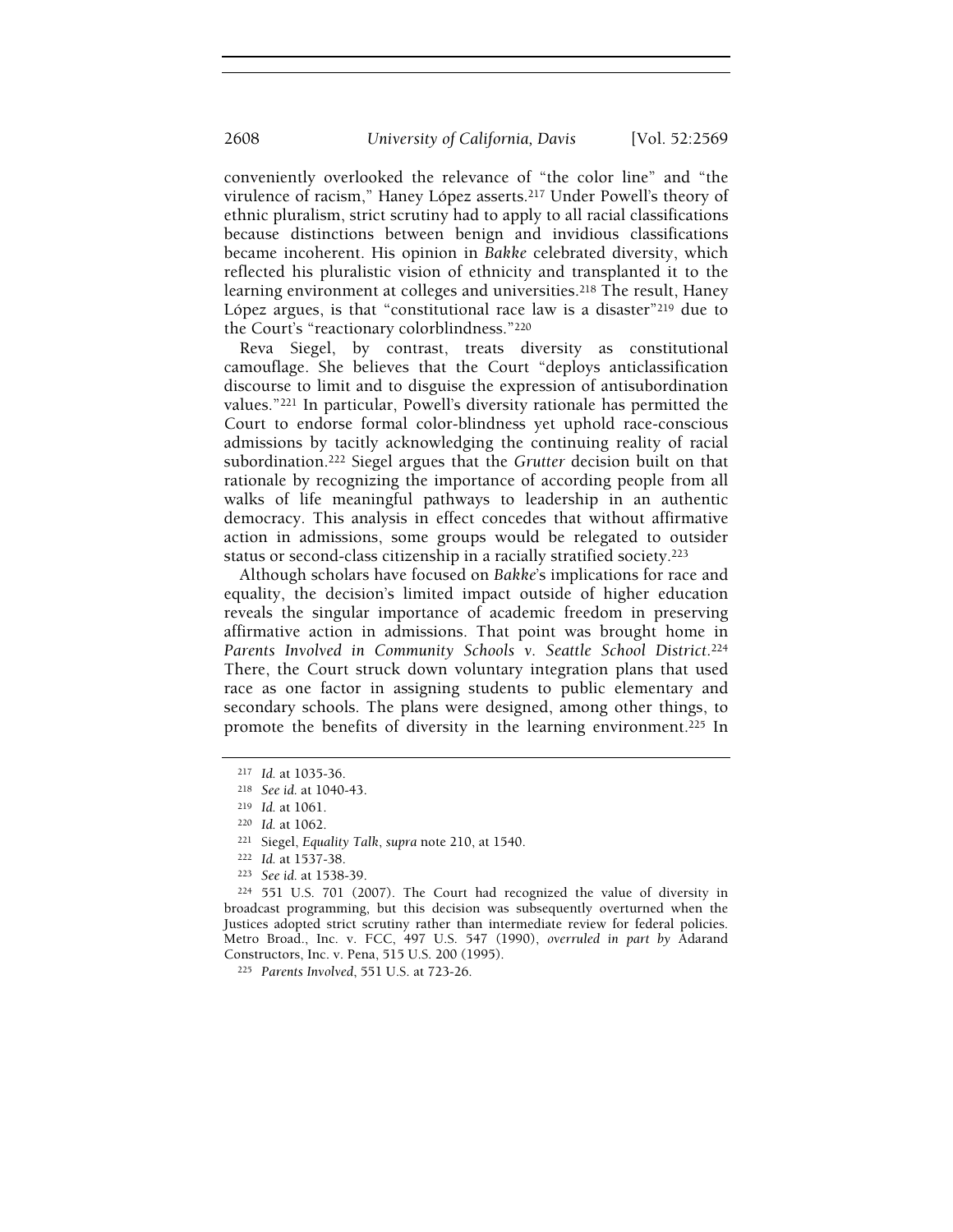applying strict scrutiny, the Court recognized that diversity is a compelling interest but noted the "unique context of higher education."226 While college and university administrators' decisions received substantial deference, the Court found little in history or tradition to suggest that school boards enjoyed a similar license.<sup>227</sup> Without the safe harbor of academic freedom, the Justices found that diversity could not justify race-conscious student assignment plans.<sup>228</sup>

In his concurring opinion, even Justice Kennedy — a crucial swing vote in support of affirmative action in higher education — concluded that school administrators should address concerns about the racial make-up of public elementary and secondary schools through measures that do not differentiate among individual students on the basis of race. For example, school boards could consider race as a factor when drawing school attendance zone boundaries or when selecting construction sites for new schools.229 The Court's adherence to a strict color-blindness principle in Parents Involved, when shorn of the academic freedom rationale, left considerably less room to consider race than had been true in Bakke, Grutter, or Fisher.230 The jurisprudential cover for addressing racial inequality that Siegel describes was simply no longer available.

<sup>226</sup> Id. at 722, 724-25.

<sup>227</sup> See id. at 724-25. Somewhat ironically, when Bakke was decided, Justice Powell's law clerk wrote a memorandum that cited Powell's opinion in San Antonio Independent School District v. Rodriguez, 411 U.S. 1 (1973), as authority for the academic freedom of educational decision-makers. CARR, supra note 78, at 126-27. Rodriguez involved a challenge to Texas's system of financing elementary and secondary schools, and the autonomy of state and local authorities figured prominently in the decision. Rodriguez, 411 U.S. at 42-44. The brief filed by the Regents as well as an amicus brief submitted by four elite private universities also justified academic freedom by analogizing it to the autonomy enjoyed by state and local educational policy-makers. The Regents cited Rodriguez, Brief for Petitioner, supra note 63, at 56, while the amicus brief cited both Rodriguez and Swann v. Charlotte Mecklenburg Board of Education, 402 U.S. 1 (1971), which dealt with a school board's power to implement desegregation. Brief of Columbia Univ. et al., supra note 73, at 31-32.

<sup>228</sup> Parents Involved, 551 U.S. at 725-33. The Court also dismissed the school districts' concerns about preventing racial concentration as impermissible racial balancing. Id.

<sup>229</sup> Id. at 787-89 (Kennedy, J., concurring in part and in the judgment).

<sup>230</sup> See Mary Kathryn Nagle, Parents Involved and the Myth of the Colorblind Constitution, 26 HARV. J. RACIAL & ETHNIC JUST. 211, 225-26 (2010).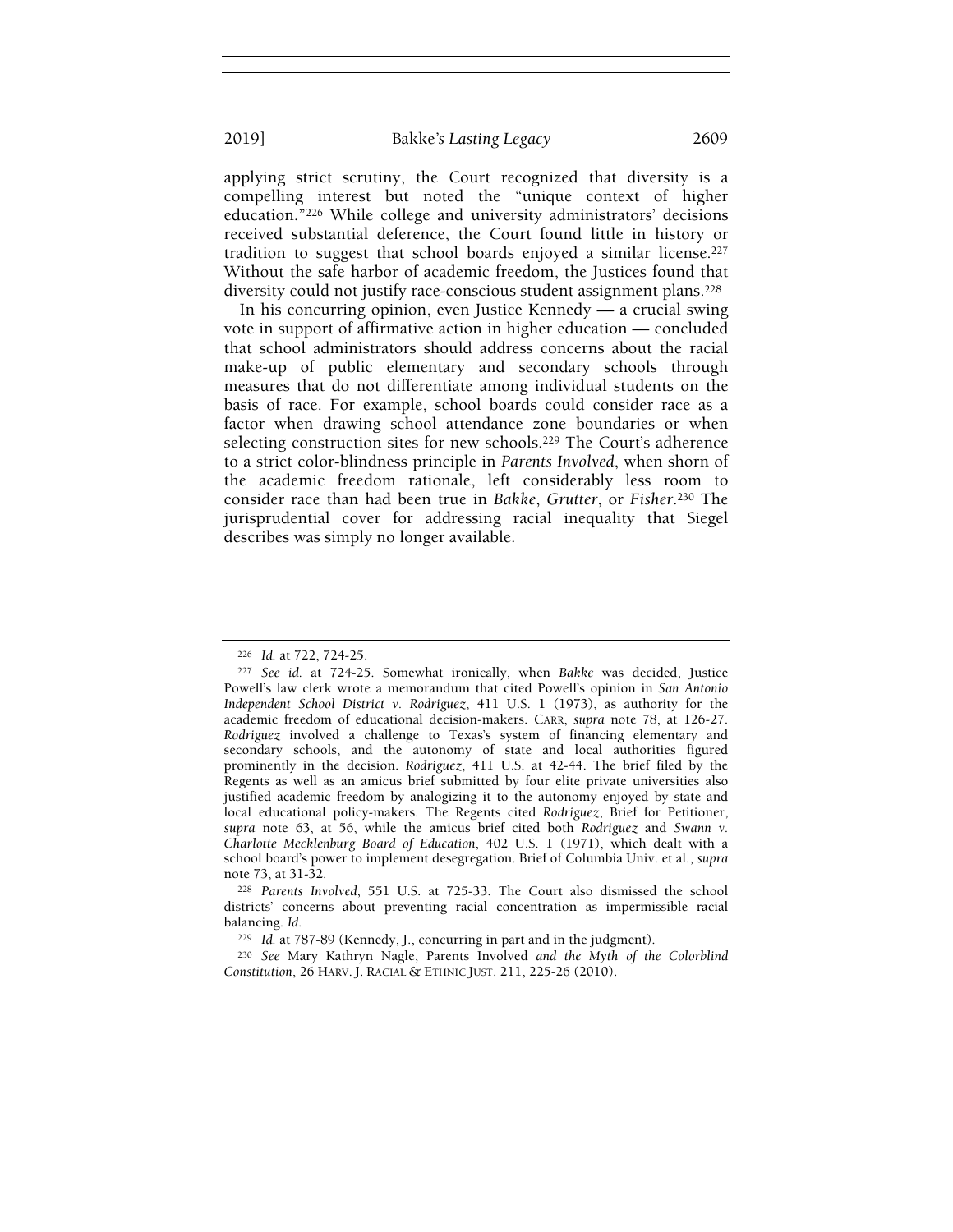## B. Bakke Should Be Understood as a Key Precedent About Institutional Autonomy and Explicitly Linked to the Rise of Corporate Speech Rights

Parents Involved makes clear that the outcome of reverse discrimination claims under the Fourteenth Amendment will turn heavily on the weight given to academic freedom claims under the First Amendment.231 Yet, "Bakke receives virtually no mention in any of the leading First Amendment treatises and casebooks."232 According to legal scholar Paul Horwitz, Bakke "represented a significant shift in the constitutional law of academic freedom: a shift from a concept of academic freedom as an individual right to 'a concept of constitutional academic freedom as a qualified right of the institution to be free from government interference in its core administrative activities, such as deciding who may teach and who may learn.'"233 He believes that the First Amendment implications of Bakke and its progeny have been sorely neglected, leaving that constitutional legacy liminal and uncertain.234 Due to this persistent neglect, Horwitz worries that academic freedom has come to seem like little more than a makeweight manufactured for the occasion, or as he puts it, "the proverbial ticket[] good for one trip only."<sup>235</sup>

Some scholars have, in fact, dismissed the academic freedom rationale in Bakke as a pretext. Richard H. Hiers insists that no "judge, Justice, or commentator [has] explained how institutional academic freedom or autonomy could be grounded upon the First Amendment."236 In his view, Powell's opinion in Bakke is a source of "confusion" because it conflates academic freedom with institutional autonomy.237 According to Hiers, "the Court has never held that educational institutions themselves are entitled to academic freedom under the First Amendment."238 Instead, public colleges and

<sup>231</sup> See Paul Horwitz, Grutter's First Amendment, 46 B.C. L. REV. 461, 464-65 (2005) (explaining that under Grutter and Bakke, values of academic freedom and educational autonomy gave rise to a greater state interest in diversity).

<sup>232</sup> Id. at 465.

<sup>233</sup> Id. (citing J. Peter Byrne, Academic Freedom: A "Special Concern" of the First Amendment," 99 YALE L.J. 251, 257 (1989) (emphasis added by Horwitz)).

<sup>234</sup> See id. at 467-72.

<sup>235</sup> Id. at 470. Here, Horwitz draws on Professor Mark G. Yudof's observation that "the Powell approach to academic freedom . . . was for that day and trip only. . . ." Yudof, supra note 149, at 855-56.

<sup>236</sup> Richard H. Hiers, Institutional Academic Freedom or Autonomy Grounded Upon the First Amendment: A Jurisprudential Mirage, 30 HAMLINE L. REV. 1, 56 (2007).

<sup>237</sup> See id. at 57.

<sup>238</sup> Id.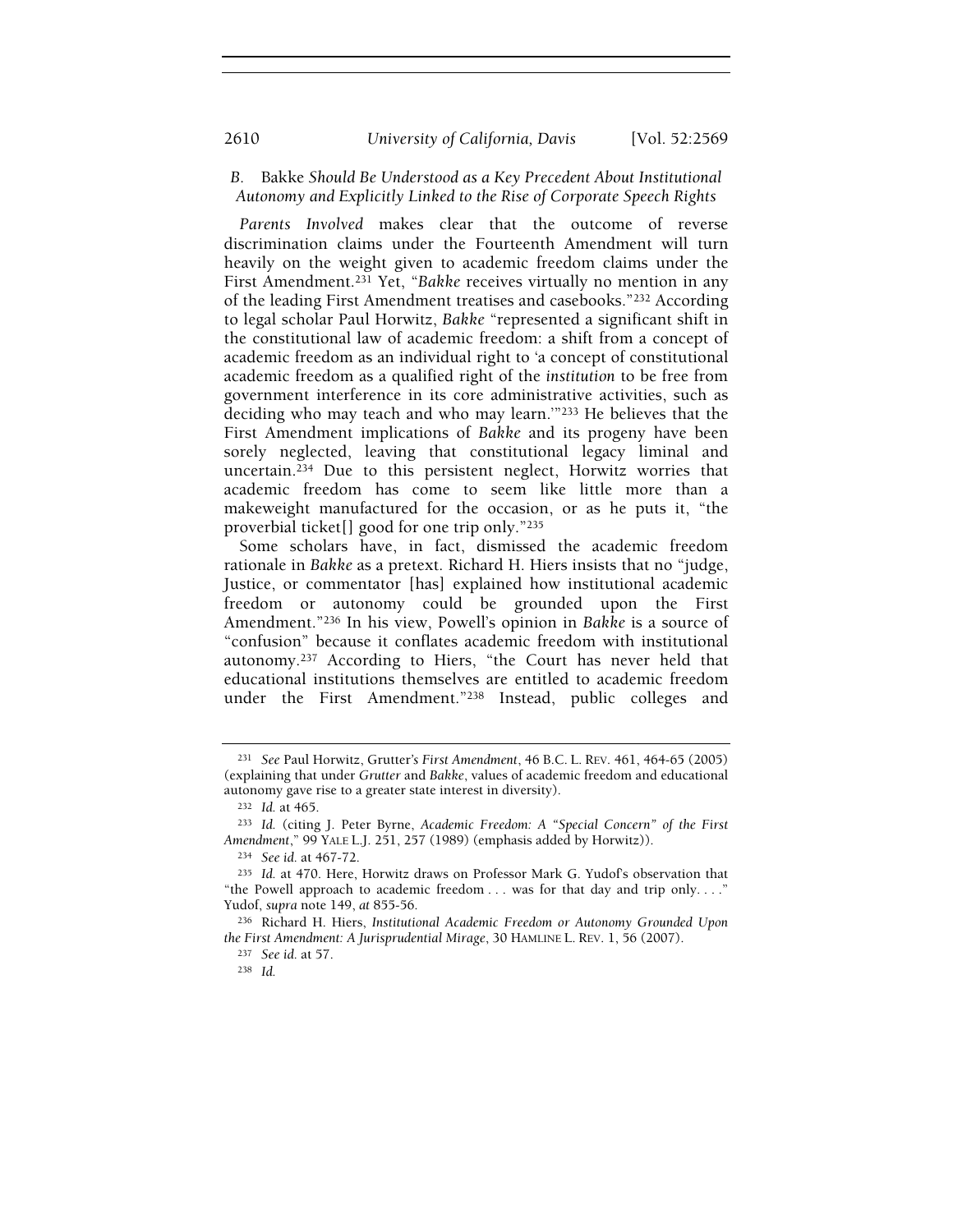universities must promote the flourishing of faculty and students by protecting their freedom of inquiry.239 Courts can and certainly should defer to academic expertise, Hiers says, but this is not equivalent to according broad license when reviewing an institution of higher education's own practices and policies.<sup>240</sup>

Despite Hiers' assertion, a careful examination of Bakke's history indicates that Powell deliberately chose to invest colleges and universities with First Amendment autonomy rights, rather than to confer those rights on individuals. That choice grew — at least in part — out of a desire to preserve the then-nascent recognition of corporate speech rights. In light of Justice Kennedy's recent retirement from the Court,<sup>241</sup> it is a particularly opportune moment to revisit Bakke's vision of academic freedom as elaborated in Grutter and reaffirmed in Fisher. With Kennedy's departure, there has been speculation that a newly constituted Court will overturn affirmative action in higher education admissions.242 At the same time, there is a widespread sense that corporate speech rights are secure.<sup>243</sup> Precisely because Bakke's First Amendment implications have been largely ignored, there is little sense that these predictions are inconsistent. Yet, if the Court's commitment to corporate rights is robust, it will not be easy to retreat from a principle of educational autonomy for colleges and universities.

<sup>239</sup> See id. ("Arguably, as 'expressive association,' academic institutions may invoke First Amendment academic freedom protections on behalf of their faculty and students.").

<sup>240</sup> Id. at 57-58.

<sup>241</sup> Michael D. Shear, Supreme Court Justice Anthony Kennedy Will Retire, N.Y. TIMES (June 27, 2018), https://www.nytimes.com/2018/06/27/us/politics/anthony-kennedyretire-supreme-court.html.

<sup>242</sup> Caleb Gayle, Supreme Court Pick Could Put Forty Years of Affirmative Action Precedent at Risk, GUARDIAN (July 7, 2018, 3:01 PM EDT), https://www.theguardian. com/law/2018/jul/07/supreme-court-pick-affirmative-action-precedent.

<sup>243</sup> See Adam Liptak, A Clue on His View of Citizens United, N.Y. TIMES, July 23, 2018, at A12 ("[T]here is every reason to think a Justice Kavanaugh would continue to press one of his old boss's [Justice Kennedy's] signature projects: dismantling campaign finance laws that restrict the ability of people and groups to spend money to influence elections."). My purpose here is not to evaluate the constitutional legitimacy of the jurisprudence establishing corporate speech rights. Other scholars have offered strong critiques of the Court's decisions in this area. See, e.g., Coates, supra note 134, at 266-75 (describing the dangers of corporate rent-seeking behavior under current doctrine). My task instead is to explore whether these precedents can be squared with the rejection of academic freedom that promotes diversity.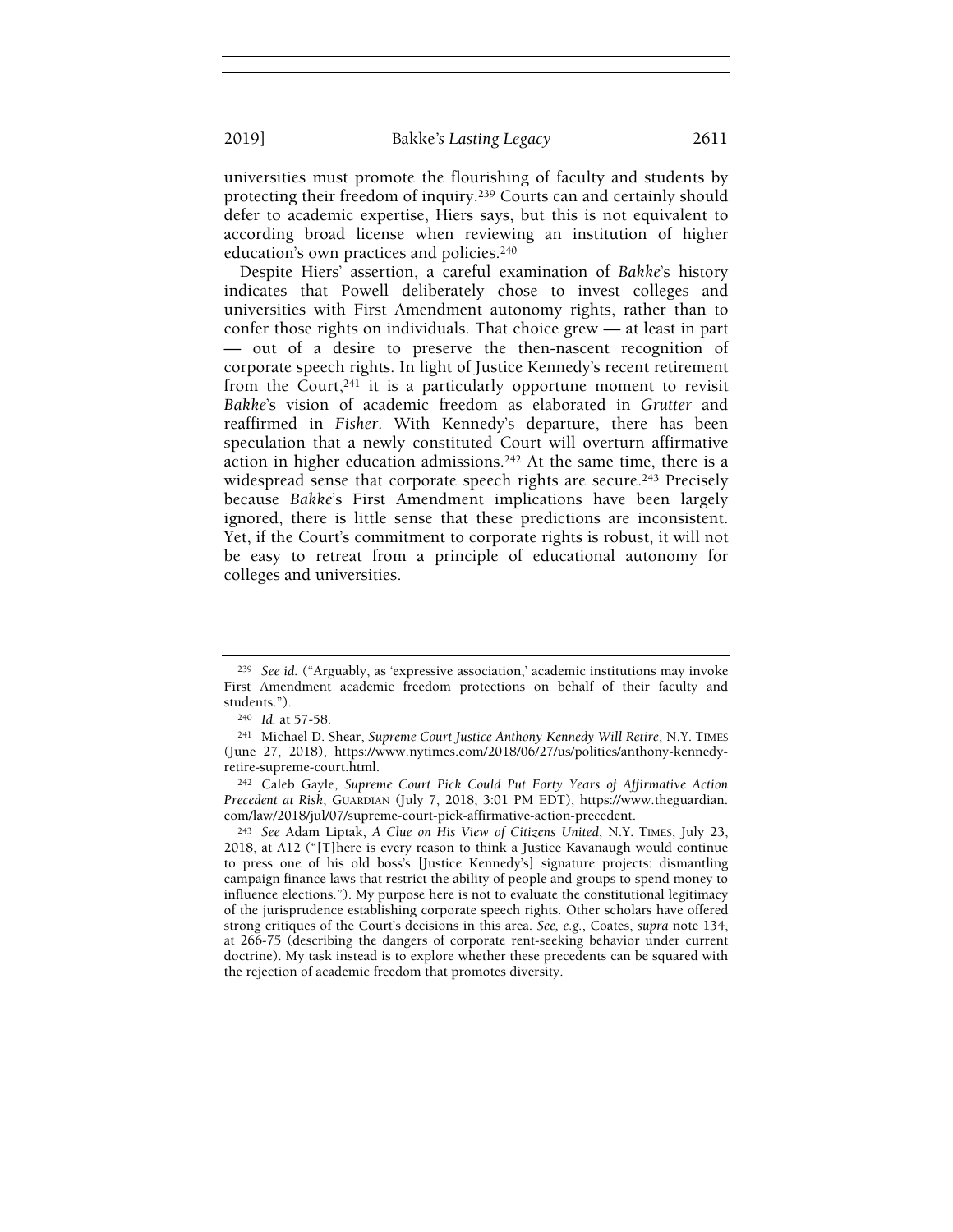# 2612 University of California, Davis [Vol. 52:2569

# 1. The College or University as an Autonomous Institution

To address the doctrinal relationship between an academic freedom rationale and corporate speech rights, it is useful to draw on Horwitz's three alternative interpretations of the First Amendment interests at stake in Bakke and its progeny.244 The first equates academic freedom with institutional autonomy. According to Horwitz, "that reading assumes that the particular educational goals put forward by a university are less important to the courts than the fact that the goals are propounded by educators making 'complex educational judgments.'"245 As a result, "provided a university policy is based on genuine academic reasons, it is entitled to act substantially free of governmental interference" so long as it operates "within constitutionally prescribed limits."246 This strong presumption in favor of a hands-off approach to college and university decision-making is analogous to a libertarian rationale in campaign finance reform cases. Corporate rights to be free of state interference gained significant recognition during the Lochner era when the Court repeatedly rejected government regulations as improper intrusions into the operation of the free market.247 That laissez-faire school of thought did not survive the Great Depression and the rise of the New Deal. On the contrary, throughout the 1930s and 1940s, government intervention appeared essential to avoid a catastrophic economic collapse.248 By the 1970s, however, Powell's memorandum, aptly entitled "Attack on American Free Enterprise System," called for resurrecting the Lochner era's doctrinal commitments, in part by strengthening corporate speech rights. Conservative organizations and libertarian think tanks took up the crusade, and with Buckley v. Valeo, Powell and his adherents began

<sup>244</sup> Yudof, supra note 149, at 858 ("We all admire the systematizers and universalists, but in the case of academic freedom we must learn to tolerate a more complex reality.").

<sup>245</sup> Horwitz, supra note 231, at 502.

<sup>246</sup> Id.

<sup>247</sup> See, e.g., Grosjean v. Am. Press Co., 279 U.S. 233 (1936) (declaring unconstitutional a tax on advertisements in papers with circulation in excess of 20,000 copies if the tax limited the dissemination of information). See generally WINKLER, supra note 134, at 255.

<sup>248</sup> CASS SUNSTEIN, THE SECOND BILL OF RIGHTS: FDR'S UNFINISHED REVOLUTION AND WHY WE NEED IT NOW MORE THAN EVER 35-40 (2004).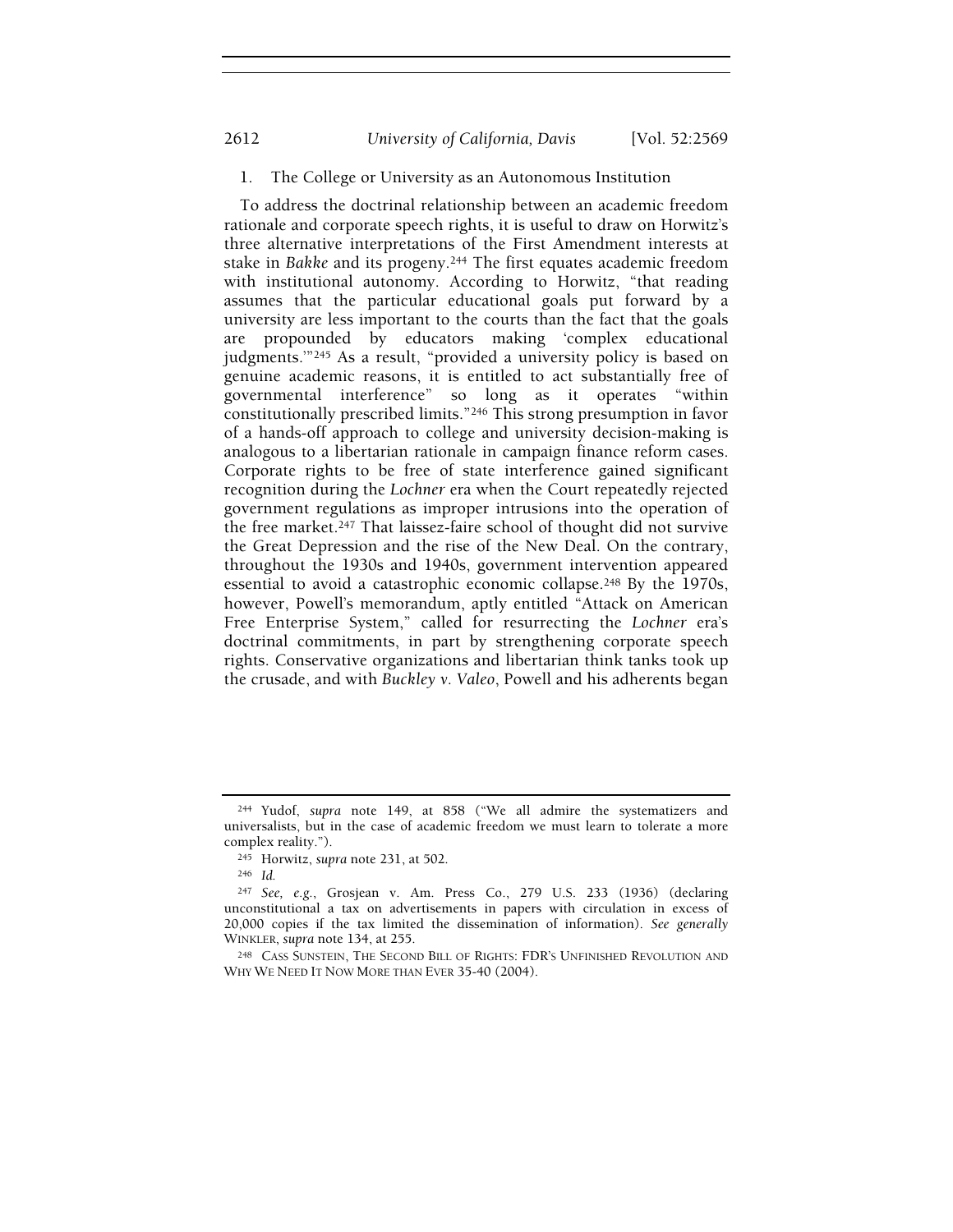to enjoy success.249 As constitutional law scholar Cass Sunstein observes, "Buckley is a direct heir to Lochner."<sup>250</sup>

Following Buckley, two campaign finance decisions called this laissez-faire perspective into question. In Austin v. Michigan Chamber of Commerce,251 Michigan state law prohibited corporations from using treasury funds to make independent expenditures to support or oppose a candidate for state office. Instead, corporations had to use monies set aside solely for political purposes.252 Under a strict scrutiny test, the Court first found that Michigan had a compelling interest in preventing corruption in its political campaigns.253 Because corporations could still contribute from specially designated funds, the Court also held that the statute was narrowly tailored to advance the goal of "eliminating from the political process the corrosive effect of political 'war chests' amassed with the aid of the legal advantages given to corporations."254 In Austin, the corporate identity of the speaker seemed to matter greatly, leading the Court to resist a hands-off approach to regulation.

In McConnell v. FEC,<sup>255</sup> the Court confronted new federal campaign finance laws enacted after the Buckley decision. Ongoing abuses of the electoral process had convinced Congress that additional regulations were necessary. To that end, new legislation curbed the use of "soft money," that is, donations to a party that were not earmarked for a particular candidate or purpose, in federal, state, and local elections. These contributions previously had been exempted from limits and disclosures under federal law, leading to loopholes that Congress considered a threat to both the actual and perceived legitimacy of the political process.256 In addition, Congress imposed disclosure requirements on issue advertisements that had not been covered before. These advertisements provided implied support for candidates through messages about particular issues but did not exhort viewers to vote for the candidates. Issue advertisements often misled voters about

<sup>249</sup> WINKLER, supra note 134, at 302, 336-37. This was true even though the case ironically had been brought by the liberal-leaning American Civil Liberties Union. Id. at 336-37.

<sup>250</sup> Cass R. Sunstein, Lochner's Legacy, 87 COLUM. L. REV. 873, 884 (1987).

<sup>251</sup> 494 U.S. 692 (1990), overturned by Citizens United v. FEC, 558 U.S. 310 (2010).

<sup>252</sup> Id. at 654-55.

<sup>253</sup> Id. at 658-60.

<sup>254</sup> Id. at 666.

<sup>255</sup> 540 U.S. 93 (2003), overturned by Citizens United v. FEC, 558 U.S. 310 (2010).

<sup>256</sup> Id. at 122-26.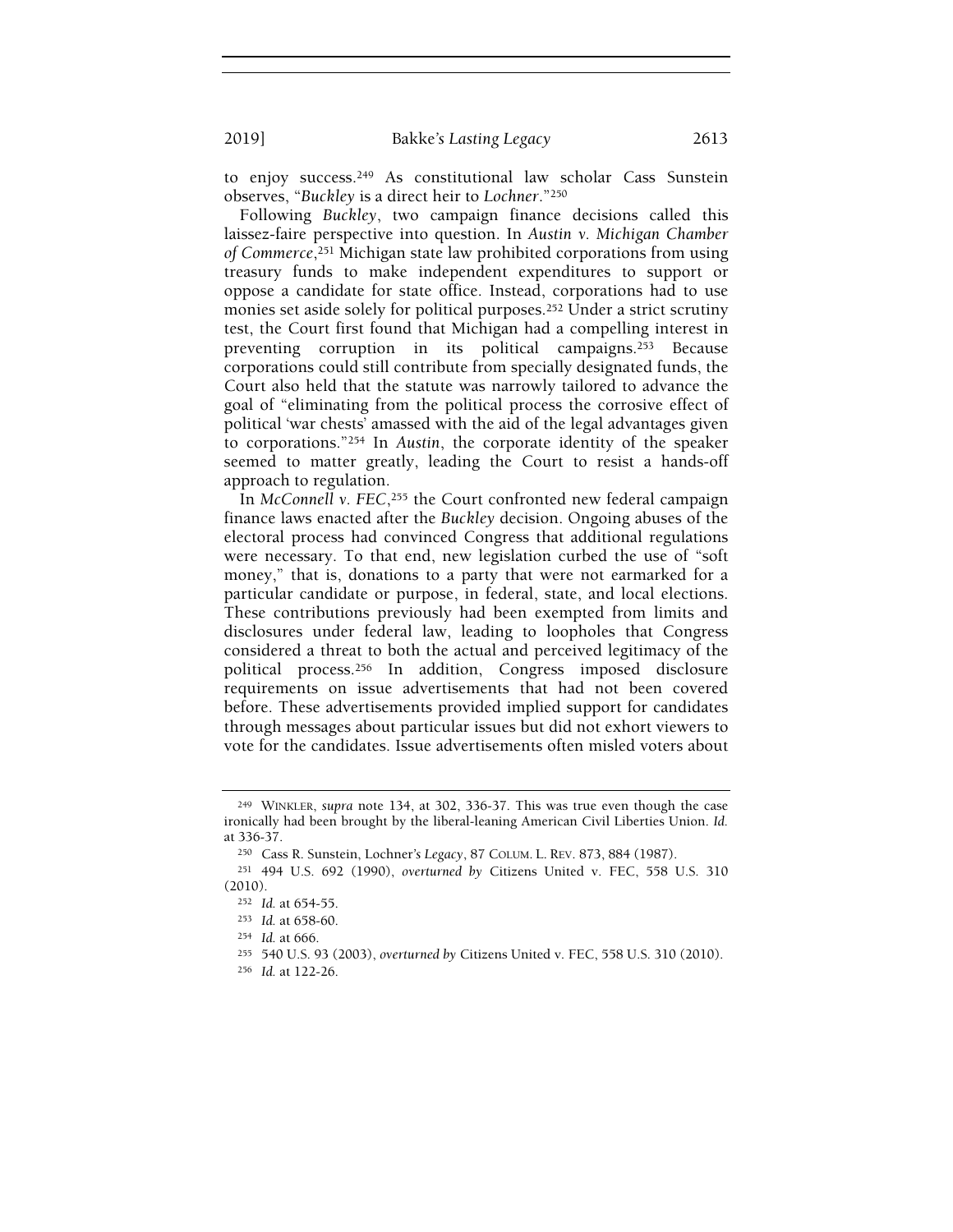the sponsors' identities, which impeded efforts to make an informed choice at the polls.257 In McConnell, the Court mostly upheld the new restrictions because an explosion of soft money was jeopardizing the integrity of the political process.<sup>258</sup>

The decisions in Austin and McConnell tempered any libertarian impulse in Buckley, but the Court's 2009 decision in Citizens United changed all that.259 The conservative wing of the Court handed down a broad-ranging opinion that once again left corporate speech largely unregulated.260 As Justice Kennedy explained in his majority opinion, "First Amendment protection extends to corporations" because they promote robust democratic discourse.261 In overturning Austin and McConnell, the Court concluded that limits on corporate political expenditures improperly "interfere[d] with the 'open marketplace' of ideas protected by the First Amendment."262 The Justices found that the sole reason to constrain corporate expenditures related to the risk of corruption, which was narrowly defined as quid pro quo corruption, that is, a bribe.<sup>263</sup> In this libertarian vein, the majority rejected an appearance of outsize influence or favoritism as a legitimate basis for interfering with corporate speech rights.264 Nor could government regulate expenditures based on a concern that captive shareholders would be forced to endorse a corporate message. Instead, the Court believed that dissenting shareholders should remedy that problem "through the procedures of corporate democracy."<sup>265</sup>

Whatever one's views on the propriety of the 2009 decision in Citizens United, its laissez-faire approach clearly supports educational autonomy for colleges and universities and the deference that comes with it. To dispense with academic freedom as a basis for upholding

<sup>257</sup> Id. at 126-29.

<sup>258</sup> Id. at 146-53, 155-56.

<sup>259</sup> WINKLER, supra note 134, at 357.

<sup>260</sup> See Citizens United v. FEC, 558 U.S. 310, 339-41 (2010). See generally WINKLER, supra note 134, at 357-58.

<sup>261</sup> Citizens United, 558 U.S. at 342-43.

<sup>262</sup> Id. at 354.

<sup>263</sup> Id. at 359.

<sup>264</sup> Id. at 359-61.

<sup>265</sup> Id. at 362 (citing First Nat'l Bank of Bos. v. Bellotti, 435 U.S. 765, 794 (1978)). Some commentators have questioned the efficacy of corporate democracy in addressing dissenting shareholders' concerns. See, e.g., Elizabeth Pollman, Citizens Not United: The Lack of Stockholder Voluntariness in Corporate Political Speech, 119 YALE L.J. ONLINE 53, 56-58 (2009), http://yalelawjournal.org/forum/citizens-not-united-thelack-of-stockholder-voluntariness-in-corporate-political-speech.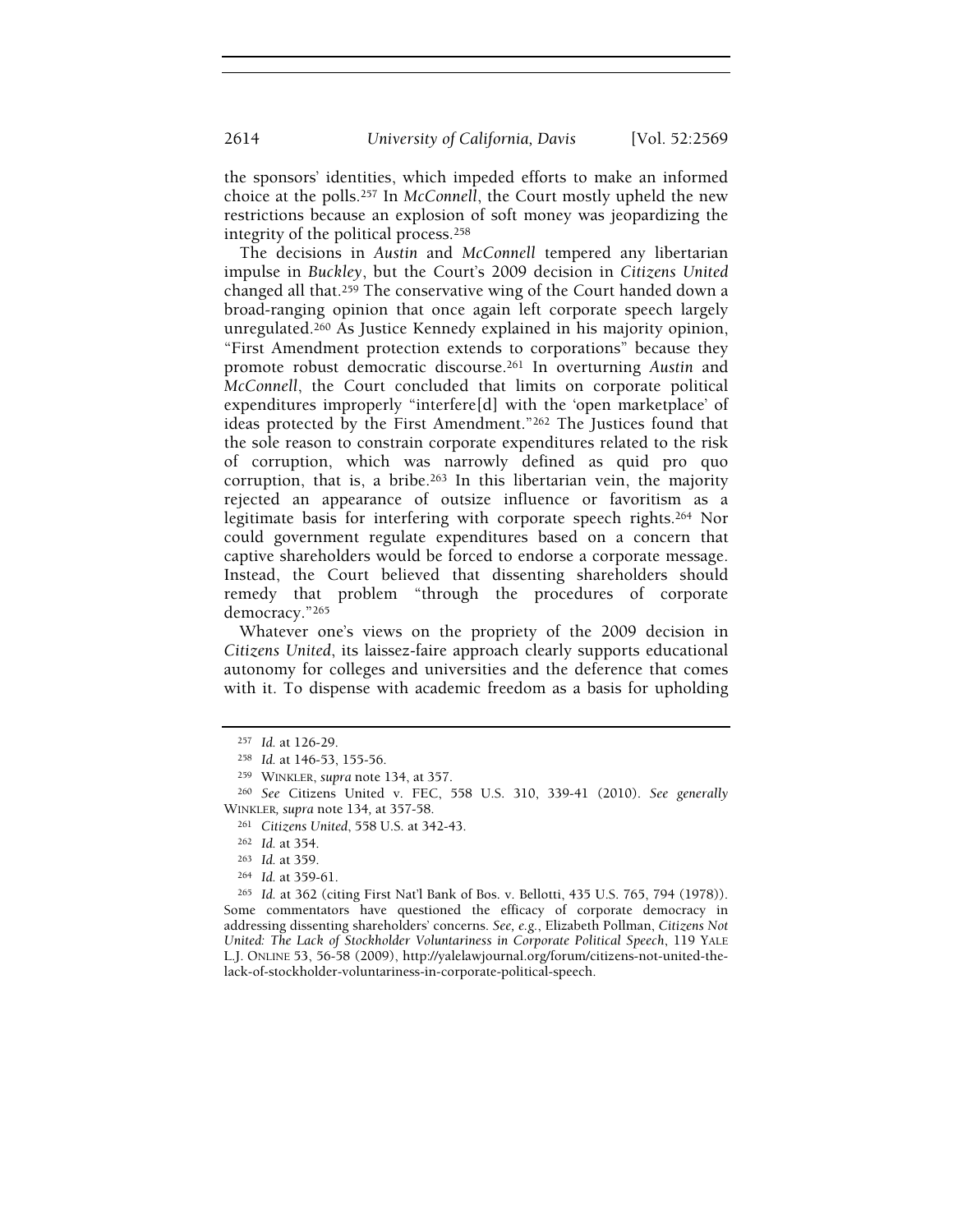affirmative action in admissions, the Court would somehow have to find that this form of institutional autonomy is inferior to speech — at least political speech — under the First Amendment. There are certainly hierarchies of First Amendment rights; for instance, commercial speech enjoys less protection than political speech.266 But here, the question is whether an associational right to constitute the institution through the choice of students is less protected than the right to engage in political speech. As a purely logical matter, any effort to subordinate the right of expressive association to a speech right is hard to credit. After all, for organizations, the creation of a speech community — the collective speaker, if you will — has to be antecedent, indeed foundational, to speech itself. The Court already has acknowledged this fact, noting that "implicit in the right to engage in activities protected by the First Amendment" is "a corresponding right to associate with others in pursuit of a wide variety of political, social, economic, educational, religious, and cultural ends."<sup>267</sup>

The Court has repeatedly expressed respect for colleges' and universities' associational rights. In Rumsfeld v. Forum for Academic and Institutional Rights,268 the Court recognized that law schools have a right of expressive association. There the Justices held that because "[t]he right to speak is often exercised most effectively by combining one's voice with the voices of others," it is imperative that the government refrain from "restrict[ing] individuals' ability to join together and speak."269 This right of expressive association protects an institution's freedom to include and to exclude members from the community,270 the very power that Justice Marshall described during the deliberations about Bakke forty years ago.271 The Rumsfeld decision ultimately upheld a federal requirement that military recruiters be granted access to law schools' on-campus job interviewing process. According to the Justices, the requirement did not intrude on a right of expressive association because the recruiters were "outsiders who come onto the campus for the limited purpose of trying to hire

<sup>266</sup> See David S. Han, Middle-Value Speech, 91 S. CAL. L. REV. 65, 79 (2017) (arguing that the Court has recognized high-value and low-value speech but needs to acknowledge the full spectrum of speech).

<sup>267</sup> Roberts v. U. S. Jaycees, 468 U.S. 609, 622 (1984).

<sup>268</sup> Rumsfeld v. Forum for Academic and Institutional Rights, Inc., 547 U.S. 47 (2006).

<sup>269</sup> Id. at 68.

<sup>270</sup> Id.

<sup>271</sup> See supra notes 103, 111 and accompanying text.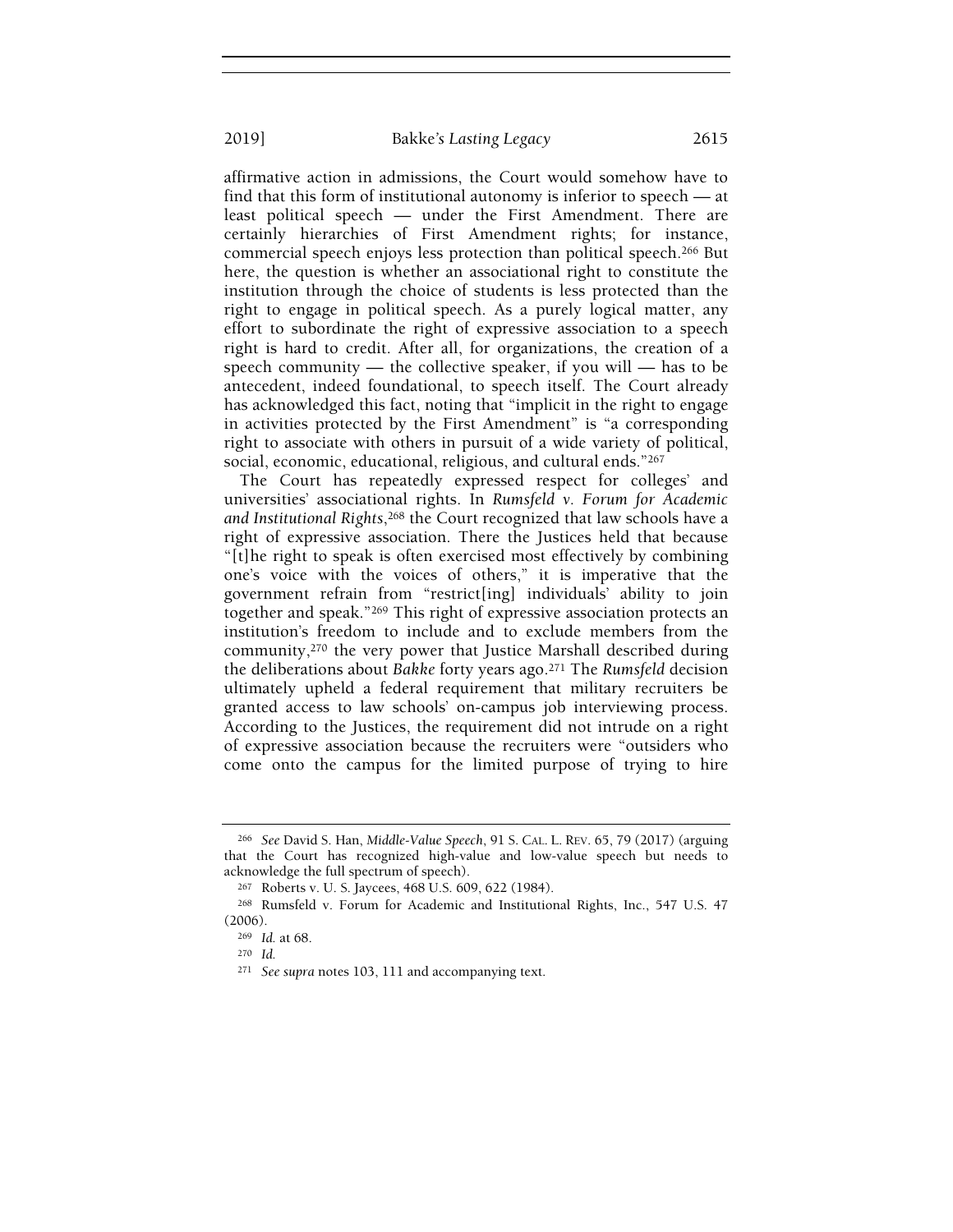students."272 The boundaries of the speech community simply were not at stake, as they were in Bakke, Grutter, and Fisher.

In a related vein, the Court has shown deference to institutions of higher education in structuring the terms of association in their communities. In Christian Legal Society v. Martinez,<sup>273</sup> a religious student organization at a public law school sought to exclude gays and lesbians from membership because they would not sign a "Statement of Faith" regarding their sexual conduct.274 This exclusionary practice violated the law school's requirement that student organizations "allow any student to participate, become a member, or seek leadership in the organization, regardless of [her] status or beliefs."<sup>275</sup> Based on this "all comers" policy, the administration rejected the organization's application for official recognition, which in turn prevented the group from receiving financial support, publicizing events in the school newsletter, having an organizational email account provided by the school, or using the school's logo. However, the organization was still able to get access to classrooms, bulletin boards, and chalkboards on an informal basis.<sup>276</sup>

The student organization unsuccessfully argued that the law school's decision violated First Amendment rights of expressive association and free speech. The Court held that the law school could set boundaries for the use of its limited public forum, that the all comers policy was viewpoint-neutral, and that the organization still could pursue its expressive aims by other means.277 The Justices' analysis of the case was "shaped by the educational context in which it arises"278 because "[a] college's commission — and its concomitant license to choose among pedagogical approaches — is not confined to the classroom, for extracurricular programs are, today, essential parts of the learning process."279 For that reason, the Court approached its constitutional task with "special caution"280 because the law school's decisions about student organizational policy were "due decent respect."281 Decisions like these demonstrate that the Justices have

<sup>272</sup> Rumsfeld, 547 U.S. at 69.

<sup>273</sup> 561 U.S. 661 (2010).

<sup>274</sup> Id. at 672.

<sup>275</sup> Id. at 671 (citing law school's nondiscrimination policy).

<sup>276</sup> Id. at 669-70, 673.

<sup>277</sup> Id. at 680-83.

<sup>278</sup> Id. at 685.

<sup>279</sup> Id. at 686.

<sup>280</sup> Id. at 687.

<sup>&</sup>lt;sup>281</sup> Id. In reaching this conclusion, the Court noted that the law school's all comers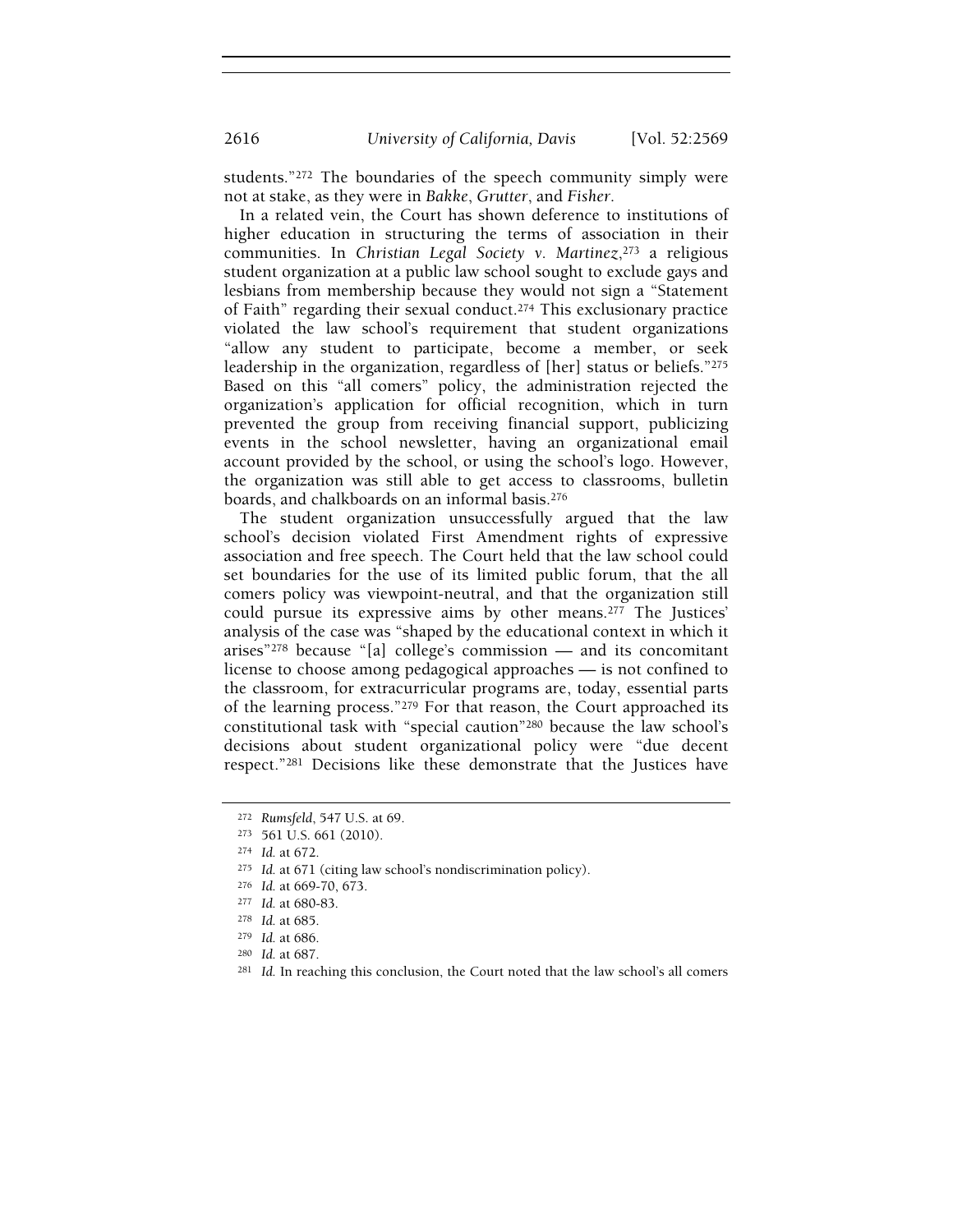consistently accorded colleges and universities considerable deference in constituting their speech communities. These rights of expressive association create space for colleges and universities to determine their membership and to establish conditions that enable speech communities to flourish. There is no reason to believe that these rights enjoy any less protection under the First Amendment than corporate speech rights.

# 2. The College or University as a Democracy-Promoting Institution

In addition to the educational autonomy rationale set forth in Bakke, Horwitz offers a second explanation for the protection of academic freedom. This explanation turns on Grutter, which goes beyond Bakke's focus on the pedagogical benefits of diversity to emphasize the significance of inclusive pathways to leadership in an authentic democracy. Far from adopting a laissez-faire rationale, Grutter sets forth "a substantive vision of the university as fulfilling an important democratic function."282 Under this view, colleges and universities are obligated to "provid[e] upward mobility to a diverse cadre of future leaders."283 Educational autonomy is an end in itself under a libertarian view, but Grutter instrumentalizes academic freedom in the service of larger democratic values.284 This perspective on affirmative action is elaborated in Justice Stephen Breyer's account of "active liberty."285 For Breyer, active liberty is distinct from laissez-faire libertarianism because the Court must weigh the impact of unrestricted liberty on the Constitution's democratic objectives. The government pursues these objectives when "it avoids concentration of too much power in too few hands; it protects personal liberty; it insists that the law respect each individual equally; and it acts only upon the basis of the law itself."286 Because courts must balance the individual's

policy was consistent with but broader than the state's nondiscrimination mandate. For that reason, the law school's autonomy interests played a significant role in upholding the policy. Id. at 689-90. The parties had previously stipulated to this expansive version of the policy, and the Court refused to adopt a narrower interpretation that tracked state policy. Id. at 675.

<sup>282</sup> Horwitz, supra note 231, at 549.

<sup>283</sup> Lani Guinier, Admissions Rituals as Political Acts: Guardians at the Gates of Our Democratic Ideals, 117 HARV. L. REV. 113, 175 (2003).

<sup>284</sup> Horwitz, supra note 231, at 549-50.

<sup>285</sup> STEPHEN BREYER, ACTIVE LIBERTY: INTERPRETING OUR DEMOCRATIC CONSTITUTION 15-16 (2005).

<sup>286</sup> Id. at 8-9.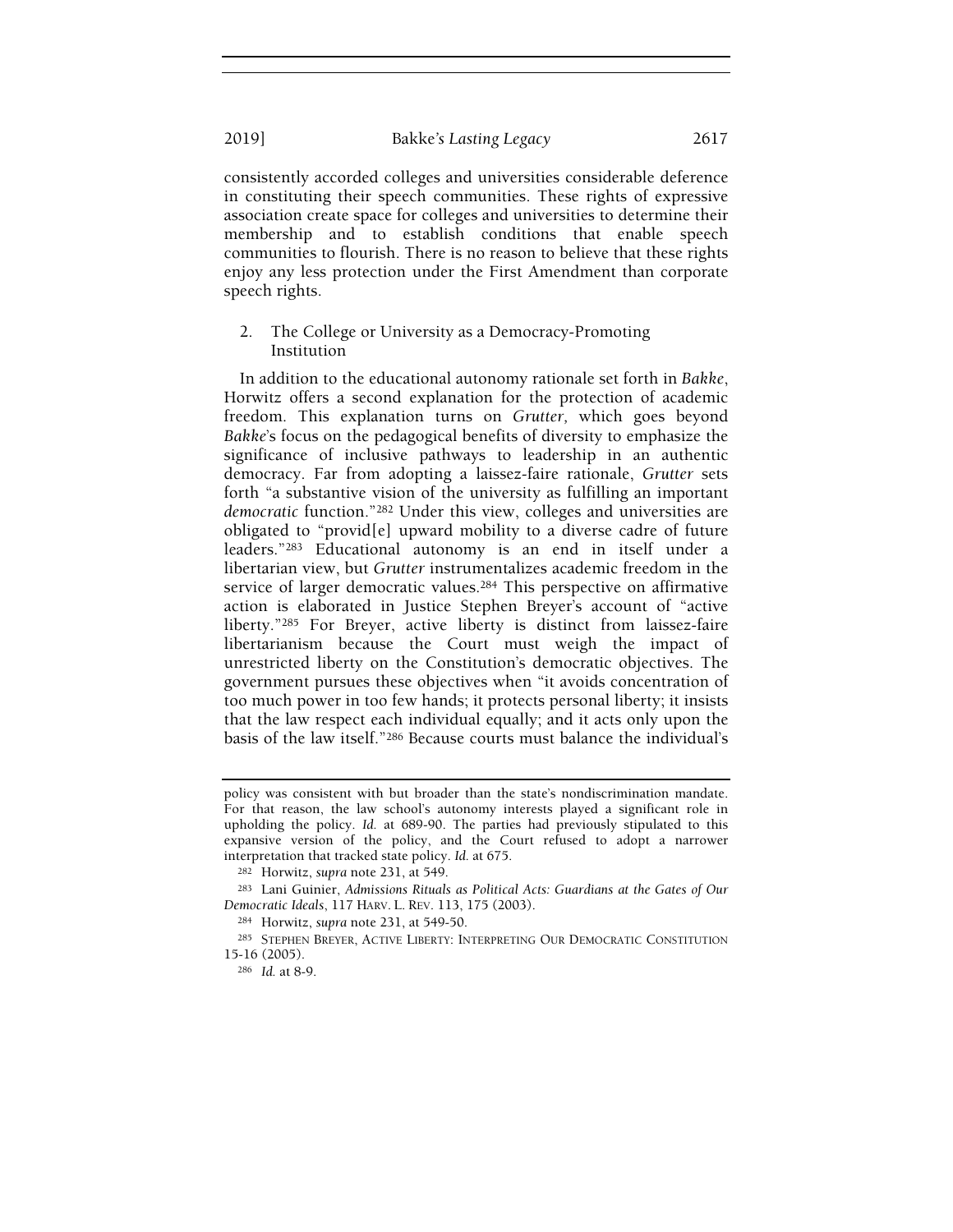interest in being free of government intrusion against the imperative of safeguarding the nation's democratic foundations, a strictly libertarian view of the Constitution is not possible.<sup>287</sup>

Far from relying on absolutes like formal color-blindness, Breyer's approach to active liberty is contextual and consequentialist.288 In his view, the Bakke decision established "a liberty-based claim" that "the Constitution grants universities especially broad authority to determine for themselves the composition of their student bodies."<sup>289</sup> In addition, however, Grutter appealed to "principles of solidarity, to principles of fraternity, to principles of active liberty" that are "necessary to maintain a well-functioning participatory democracy."<sup>290</sup> As a result, Grutter illuminated the anti-democratic implications of doing away with affirmative action:

Too many individuals of all races would lack experience with a racially diverse educational environment helpful for their later effective participation in today's diverse civil society. Too many individuals of minority race would find the doors of higher education closed; those closed doors would shut them out of positions of leadership in the armed forces, in business, and in government as well; and too many would conclude that the nation and its governmental processes are theirs, not ours. If these are the likely consequences — as many knowledgeable groups told the Court [in Grutter] that they were — could our democratic form of government then function as the Framers intended?<sup>291</sup>

In Breyer's account, the courts pay deference to college and university administrators not only because of their academic freedom to shape the learning environment but also because of their unique role in promoting a healthy democracy.

Breyer believes that active liberty has a similar role to play in corporate speech cases. In his view, Austin and McConnell properly held that the Court should not "apply a strong First Amendment presumption that would almost automatically find the [campaign finance] laws unconstitutional."292 Rather, the Court must carefully weigh "a campaign finance law's negative impact upon those primarily

<sup>287</sup> Id. at 6-12.

<sup>288</sup> Id. at 6.

<sup>289</sup> Id. at 80 (emphasis in original).

<sup>290</sup> Id. at 82 (emphasis in original).

<sup>291</sup> Id. at 83.

<sup>292</sup> Id. at 48.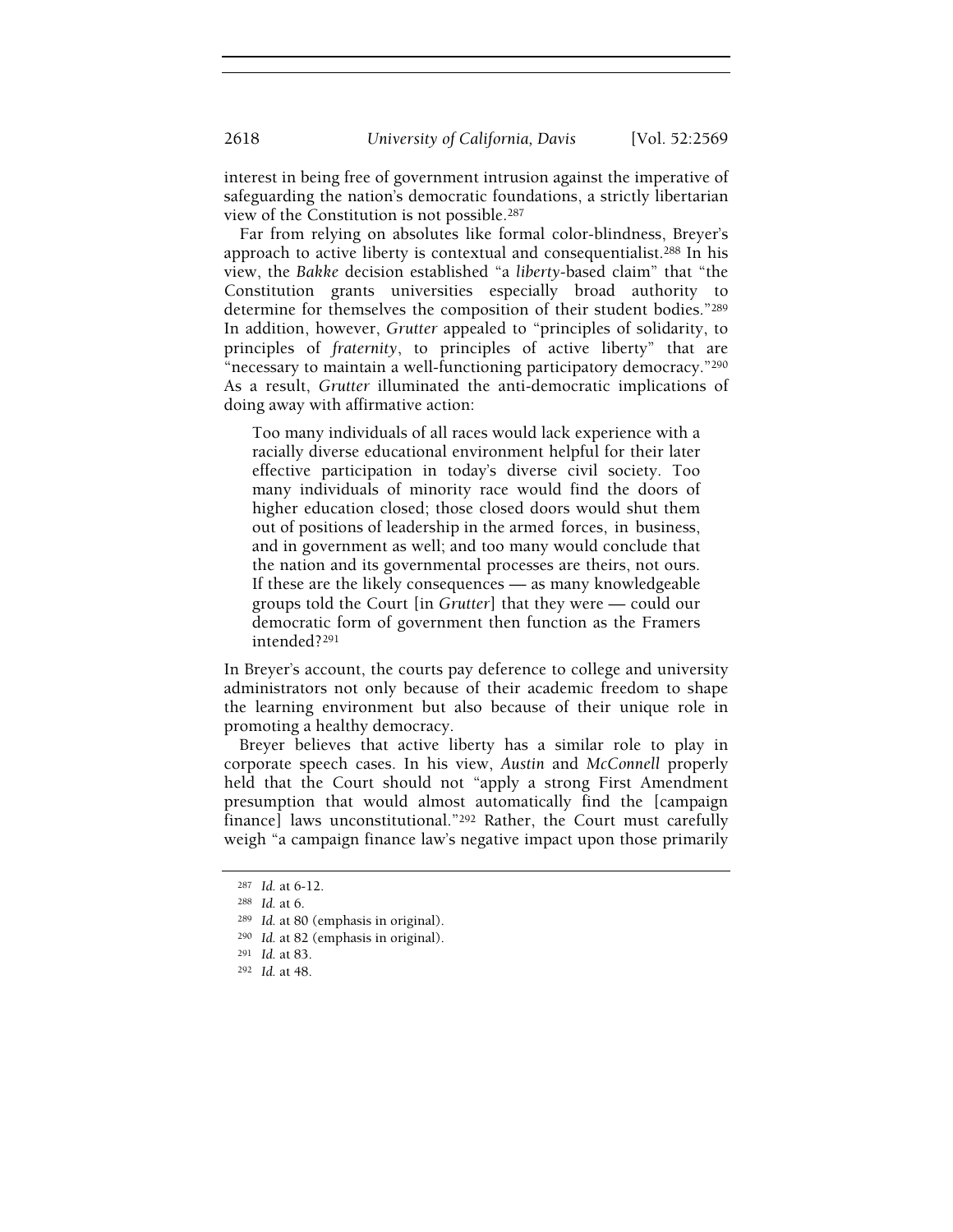wealthier citizens who wish to engage in more electoral communications and its positive impact upon the public's confidence in, and ability to communicate through, the electoral process."293 Of course, Citizens United overturned Austin and McConnell, impliedly rejecting arguments based on active liberty. In response, Breyer joined Justice Stevens' dissent, which warned that:

The Court's blinkered and aphoristic approach to the First Amendment may well promote corporate power at the cost of the individual and collective self-expression the Amendment was meant to serve. It will undoubtedly cripple the ability of ordinary citizens, Congress, and the States to adopt even limited measures to protect against corporate domination of the electoral process. Americans may be forgiven if they do not feel the Court has advanced the cause of self-government today.<sup>294</sup>

The affirmative action and campaign finance cases have plainly diverged when it comes to Breyer's notion of active liberty and its regard for democratic aims. One should not, however, conclude that the laissez-faire approach to corporate speech in Citizens United nullifies prior recognition of colleges' and universities' singular democracy-promoting characteristics.295 Regardless of the Justices' views on political speech and the marketplace of ideas, the Court can still conclude that institutions of higher education are critically important gateways to civic inclusion and leadership. In fact, in 2016, Fisher II did just that, seven years after the high-profile decision in Citizens United. Apparently, the majority considered the history and mission of institutions of higher education persuasive in finding that they have vital democratic-regarding properties.<sup>296</sup>

3. The College or University as a First Amendment Institution

Horwitz posits a third and, for him, preferred explanation for academic freedom's role in Bakke and Grutter, one that focuses on colleges and universities as First Amendment institutions with a particularly important role in advancing free speech. He concedes that

<sup>293</sup> Id. at 49.

<sup>294</sup> Citizens United v. FEC, 558 U.S. 310, 475 (2010) (Stevens, J., dissenting).

<sup>295</sup> But cf. Horwitz, supra note 231, at 555-56 (noting that the approach in Grutter may seem increasingly anomalous as the Court endorses a hands-off approach to government regulation of speech).

<sup>296</sup> Fisher II, 136 S. Ct. 2198, 2210 (2016).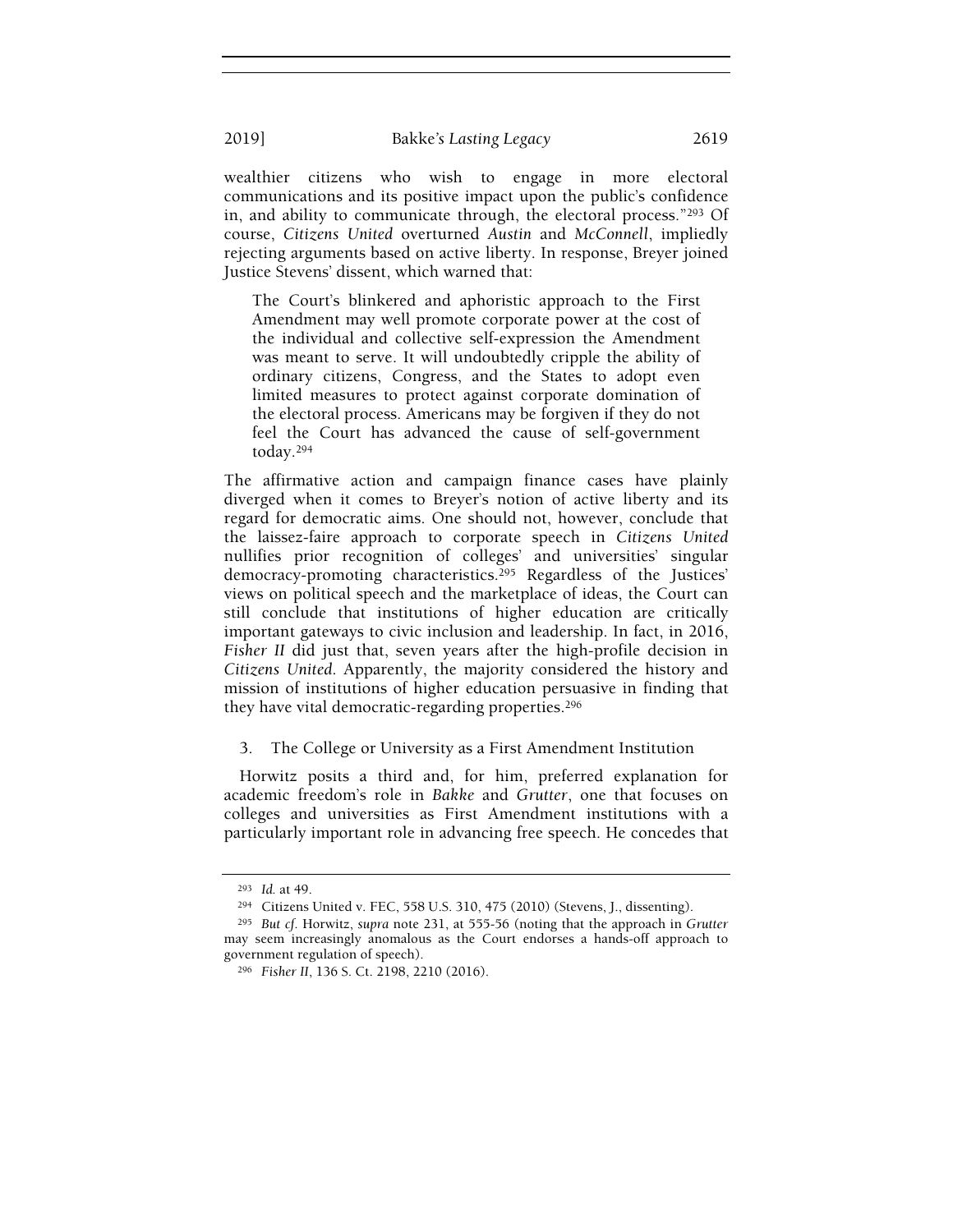the Court has generally been indifferent to a speaker's identity in evaluating speech rights. Even so, Horwitz believes that Grutter "may provide ammunition for a broader effort to overturn an institutionally agnostic, top-down approach to the First Amendment in favor of one that builds from the ground up."297 To that end, he argues that colleges and universities exemplify the kind of institutions that promote public discourse as a core aspect of their mission. In his view, First Amendment institutions should enjoy deference because their internal processes safeguard an interest in robust public dialogue while setting permissible constitutional limits.<sup>298</sup> By giving leeway to these institutions, the Court enables them to serve as trustworthy sites for democratic experimentalism.299 According to Horwitz, the affirmative action cases are consistent with this interpretation because they permit decentralized innovation to promote public discourse by treating the boundaries of permissible constitutional action as flexible and accommodating.

There is no doubt that Horwitz's preferred rationale faces a steep uphill battle in the Court. The campaign finance cases have undercut the prospects for acknowledging unique First Amendment institutions. In Citizens United, the majority hewed to its agnosticism about speakers' identities. As the Court explained, "[p]olitical speech is indispensable to decision-making in a democracy and this is no less true because the speech comes from a corporation rather than an individual."300 The Justices went on to find that "the First Amendment absolutely and categorically prohibits any regulation of speech that distinguishes on the basis of the speaker's corporate identity."301 The Court therefore rejected any special treatment of media corporations but nonetheless paid some attention to their special nature.

Before the Citizens United decision, federal campaign finance law had exempted media corporations from limits on corporate independent expenditures.302 Even as the Justices disavowed any

<sup>302</sup> The Court had previously recognized the unique significance of media corporations in Austin v. Michigan Chamber of Commerce, 494 U.S. 652, 666-68

<sup>297</sup> See Horwitz, supra note 231, at 569.

<sup>298</sup> Id. at 571-74.

<sup>299</sup> Id. at 575-76.

<sup>300</sup> Citizens United v. FEC, 558 U.S. 310, 349 (2010) (citing First Nat'l Bank of Bos. v. Bellotti, 435 U.S. 765, 777 (1978)).

<sup>301</sup> Id. at 341. In dissent, Justice John Paul Stevens noted that the Court had allowed the government to regulate speech differently based on the identity of the speaker, for example, imposing special limitations on the speech rights of prisoners, students, employees, foreigners, and members of the military. Id. at 420-23 (Stevens, J., dissenting).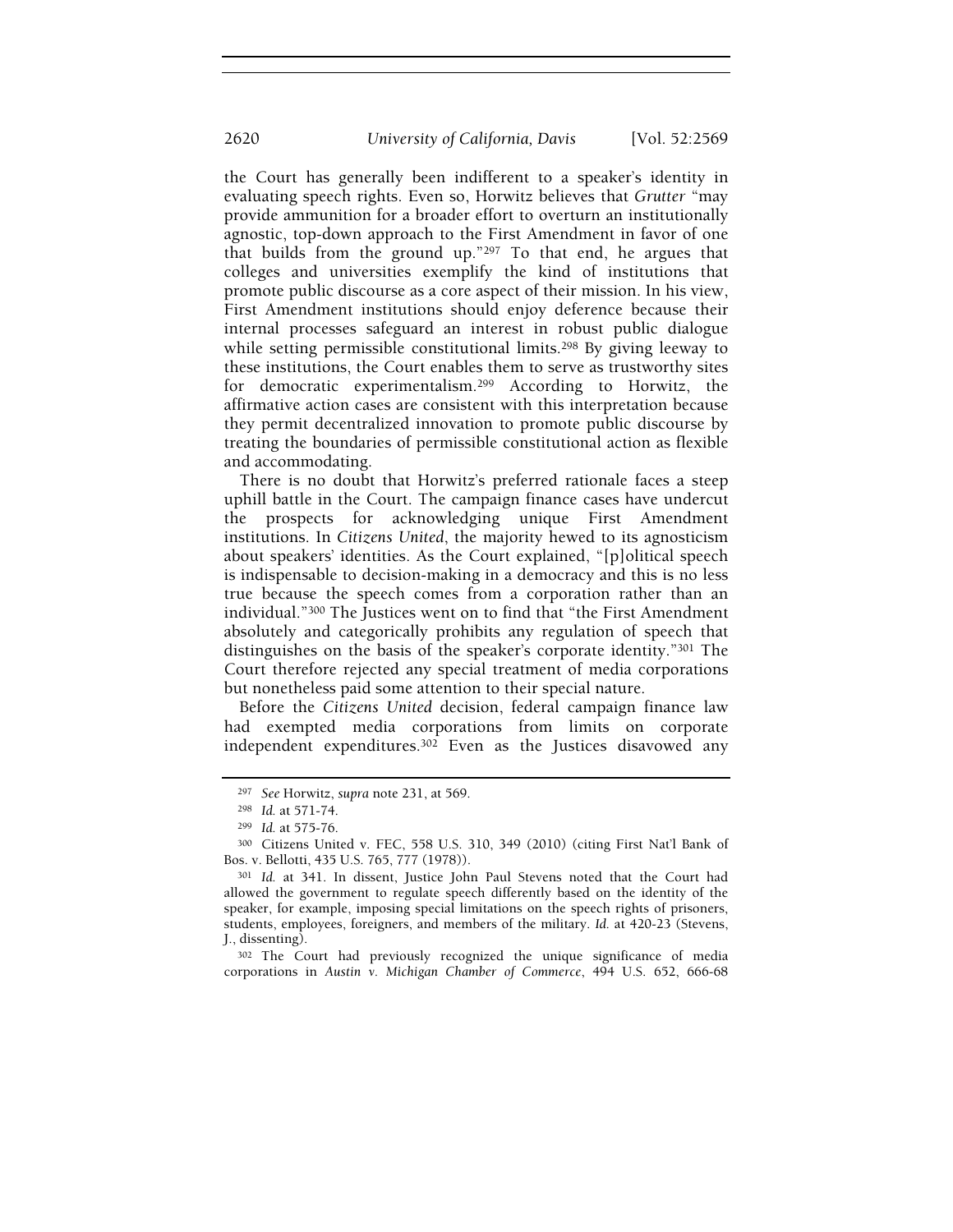media exemption, they observed that "[t]he First Amendment was certainly not understood to condone the suppression of political speech in society's most salient media."303 On the contrary, the Framers' goal was to fight the repression of the press that had taken place in England and the colonies.304 The Court ultimately concluded that any legal distinction between media and non-media corporations was too difficult to administer in a world of mergers and acquisitions and diversified corporate enterprises. Even so, the Justices' discussion made clear that media corporations occupy a particularly important place in the flourishing of the First Amendment, making it essential to protect their complex corporate forms from special regulation.<sup>305</sup> In fact, media outlets continue to enjoy unique protections in other areas, such as defamation and shield laws, expressly because of their critical role in advancing public discourse.<sup>306</sup>

If media corporations have special discourse-promoting properties, then colleges and universities can make a plausible claim that they do as well based on their unique traditions of academic freedom. Should this argument succeed, courts would defer to college and university decisions that result from institutional policies and practices designed to allow public discourse to flourish. The diversity rationale is, of course, couched precisely in these terms as a way to stimulate the robust exchange of ideas on campus and in the larger society. If the Court ever decides to recognize unique First Amendment institutions, as Horwitz hopes, colleges and universities should be strong contenders for the designation.

As a doctrinal matter, then, the First Amendment should continue to offer significant protection to academic freedom, whether as a form of educational autonomy, an exercise of active liberty, or a prerogative of discourse-promoting institutions. That freedom in turn should

<sup>(1990).</sup> Legal scholars have argued that his agnosticism about speakers' identities is belied by earlier precedents. See, e.g., ROBERT POST, CITIZENS DIVIDED: CAMPAIGN FINANCE REFORM AND THE CONSTITUTION 71-76 (2014); WINKLER, supra note 134, at 367; Randall P. Bezanson, Whither Freedom of the Press?, 97 IOWA L. REV. 1259, 1263 (2012).

<sup>303</sup> Citizens United, 558 U.S. at 353.

<sup>304</sup> Id.

<sup>305</sup> Id. at 352-53. Legal scholar Richard L. Hasen describes his own initial resistance to the media exemption and explains how the very reasons the Court cited regarding the media's role in promoting public discourse convinced him that exceptional treatment is both appropriate and necessary. RICHARD L. HASEN, PLUTOCRATS UNITED: CAMPAIGN MONEY, THE SUPREME COURT, AND THE DISTORTION OF AMERICAN ELECTIONS 126-32 (2016).

<sup>306</sup> HASEN, supra note 305, at 132-37.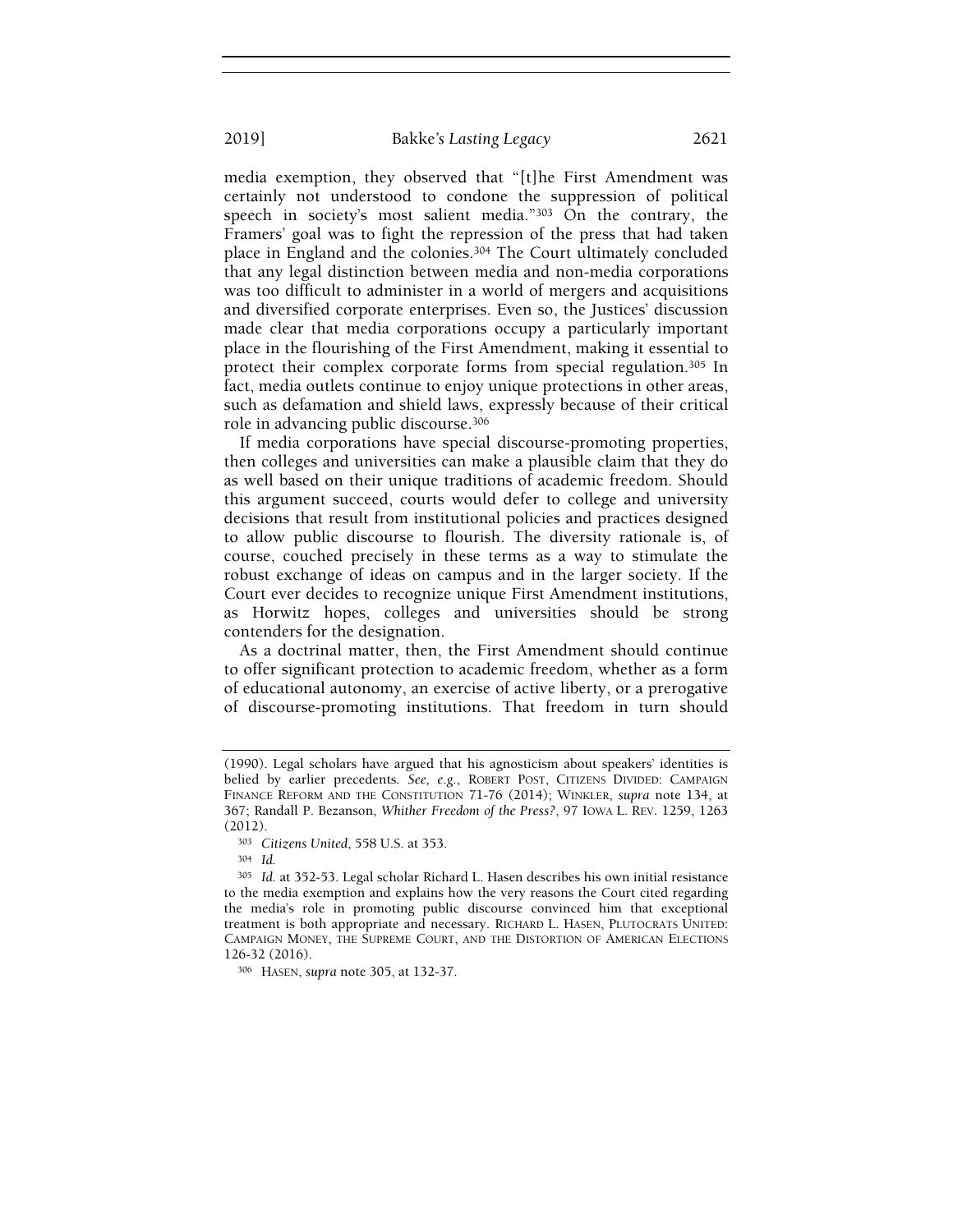make the Court hesitant to apply strict scrutiny aggressively, as though institutions of higher education have no particular expertise in making decisions about admissions. So long as a college or university has a well-researched and well-reasoned rationale for the use of race in weighing applicants' relative merits, the Justices should accord substantial deference to that determination. Of course, a poorly analyzed and inadequately designed admissions program will not meet the requirement of narrow tailoring, but rejecting the outcomes of a carefully executed and thoroughly documented admissions process will pay lip service to academic freedom while undermining it. Any move that renders academic freedom a fiction must be at odds with the Court's support for protecting corporate speech rights based on a laissez-faire approach to regulation. If anything, the case for deference to colleges and universities is stronger, given that Bakke, Grutter, and Fisher have consistently recognized not just institutional autonomy claims but also the democracy-promoting traditions that have been a hallmark of institutions of higher education. Should the Court ultimately come to value discourse-promoting First Amendment institutions as well, the case for academic freedom becomes even more persuasive.

4. The Public/Private Distinction and the Academic Freedom Rationale

One concern about this analysis of academic freedom is whether the public or private status of colleges and universities should matter in evaluating First Amendment protections. The public/private distinction is, of course, highly relevant to the Fourteenth Amendment, which prohibits public but not private actors from denying any individual the equal protection of the laws.<sup>307</sup> Even so, in the field of higher education, it has been widely assumed that private institutions that receive government funding are bound to abide by the same nondiscrimination standards as public colleges and universities.308 Indeed, the recent actions against Harvard and Yale reflect this very understanding.<sup>309</sup>

<sup>307</sup> See Michael Klarman, An Interpretive History of Modern Equal Protection, 90 MICH. L. REV. 213, 269-79, 291-95 (1991) (describing the Court's shifting approaches to the state action requirement in cases involving racial discrimination).

<sup>308</sup> See Kim Forde-Mazrui, The Constitutional Implications of Race-Neutral Affirmative Action, 88 GEO. L.J. 2331, 2345 (2000) (noting that Bakke held that the Equal Protection Clause and Title VI of the Civil Rights Act of 1964 are co-extensive, so private universities receiving federal funds at a minimum would be bound by Title VI).

<sup>309</sup> See Complaint of Students for Fair Admissions, supra note 195, at 119 (seeking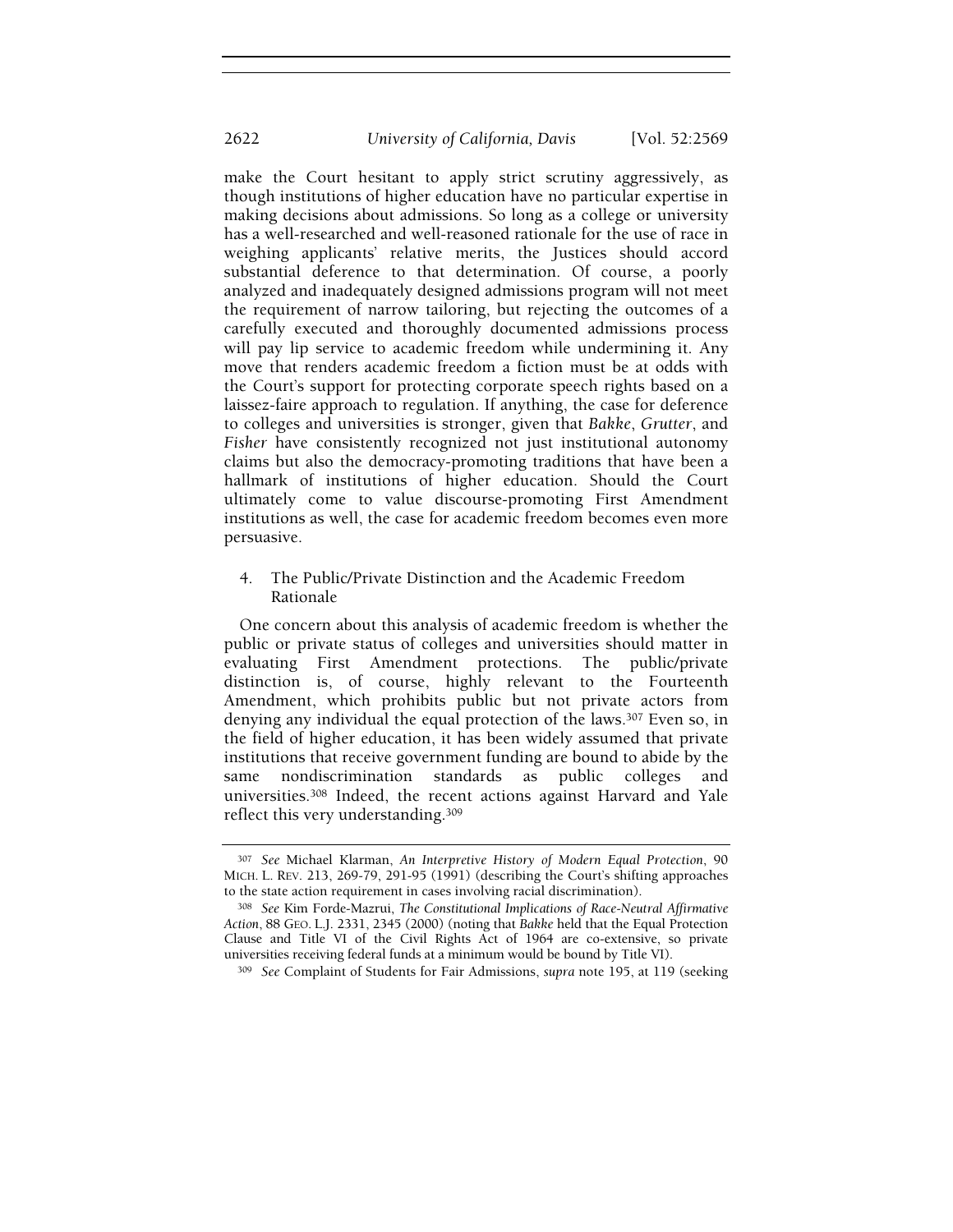By contrast, the Court's jurisprudence on free speech suggests that the identity of the speaker is far from dispositive when it comes to First Amendment rights. As a result, it is not clear why protections for academic freedom should vary, depending on whether a college or university is public or private.310 After all, conceptions of academic freedom in the United States were modeled on the experience of German universities, which were public and demanded autonomy from the State to ensure the integrity of their operations. At the outset, American universities faced somewhat different challenges. As institutions that were mostly private, their leaders mainly feared intrusion by lay governing boards, not state officials. Whether public or private, though, some degree of independence has always been seen as critical to fulfilling the institutional mission of colleges and universities.<sup>311</sup>

The laissez-faire model of institutional autonomy is unlikely to deny academic freedom to institutions based on their public or private nature. In fact, in the most high-profile affirmative action cases, the Court has recognized the autonomy claims of public universities, like the University of California, the University of Michigan, and the University of Texas. An ethic of institutional deference ought to have at least the same purchase at private schools. When the democracybuilding features of higher education described in Grutter are factored in, public college and university systems can cite their special role in training individuals to fulfill civic duties as well as to meet workplace demands.312 However, private universities perform these functions as well, and there is every reason to presume that they are effective in

a declaratory judgment that "any use of race or ethnicity in the educational setting violates the Fourteenth Amendment and Title VI of the Civil Rights Act of 1964").

<sup>310</sup> If anything, concerns about federalism and state sovereignty might strengthen a public college or university's claim to autonomy. For example, recently Congress voted to impose federal taxes on some private universities' endowments but not on public universities' endowments. Andrew Kreighbaum, Final GOP Deal Would Tax Large Endowments, INSIDE HIGHER EDUC. (Dec. 18, 2017), https://www.insidehighered. com/news/2017/12/18/large-endowments-would-be-taxed-under-final-gop-tax-plan. It is possible that there was a concern that levying such a tax on public institutions, if severe enough, could interfere with their core operations, thus infringing on the prerogatives of state governments. Because the Court has found the distinction between states' governmental and proprietary activities unworkable, the doctrine of intergovernmental tax immunity has been applied broadly. See Ellen P. Aprill, Excluding the Income of State and Local Governments: The Need for Congressional Action, 26 GA. L. REV. 421, 426-29 (1992) (describing the evolution of the doctrine).

<sup>311</sup> Horwitz, supra note 231, at 474-77.

<sup>312</sup> Rachel F. Moran, City on a Hill: The Democratic Promise of Higher Education, 7 UC IRVINE L. REV. 73, 75-80 (2017).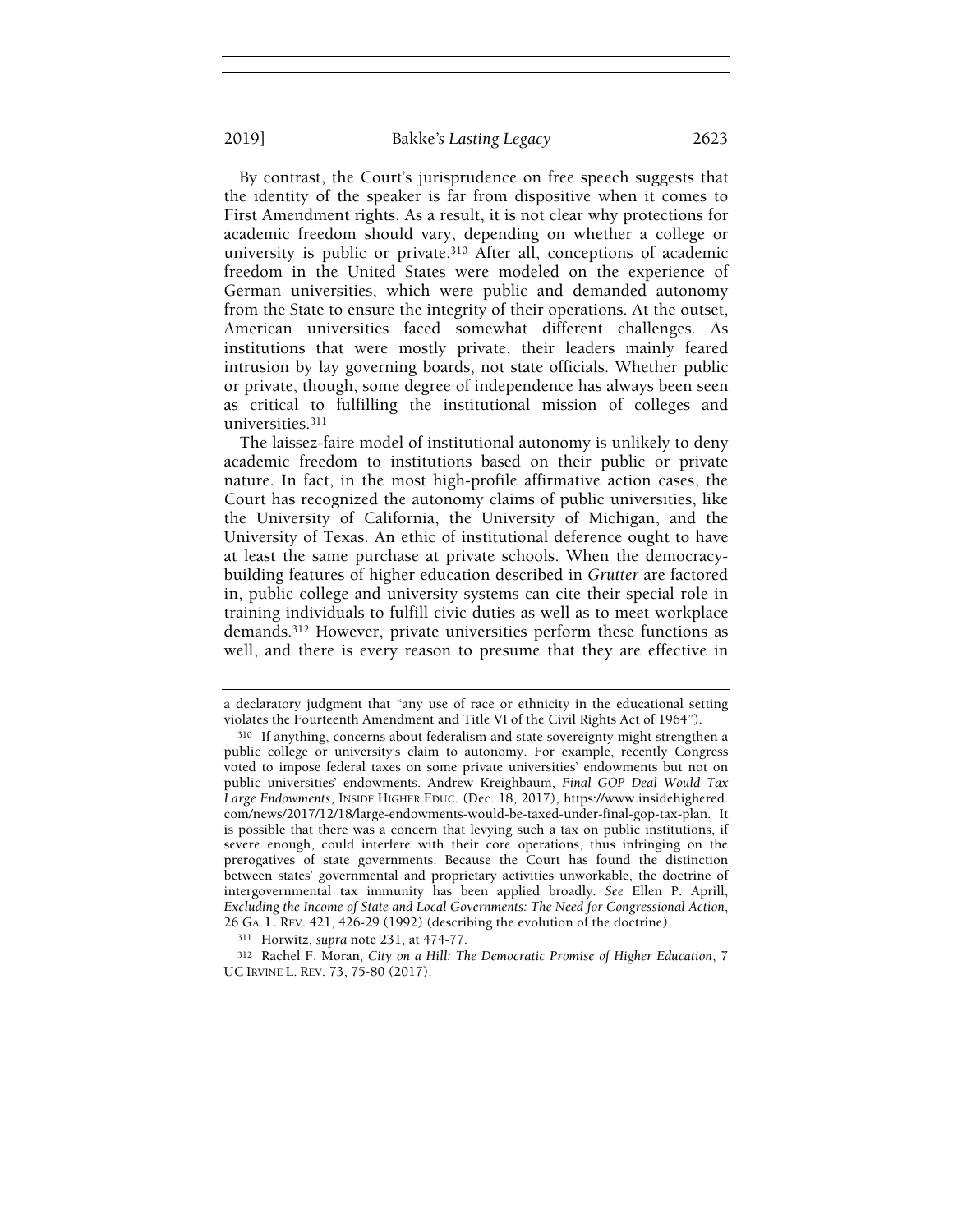promoting democratic aims and building pathways to leadership. So again, there seems to be little basis to distinguish between public and private schools. Precisely because the mission, structure, and functioning of public and private institutions have become so similar,313 there is also no apparent basis for making any bright-line distinctions should the Court choose to recognize First Amendment institutions that play a unique role in promoting public discourse. Whether public or private, institutions of higher education are committed to stimulating robust dialogue through their research, teaching, and service.<sup>314</sup>

Under any rationale for upholding diversity based on academic freedom, it is hard to imagine federal courts differentiating between public and private institutions. Even so, there is a crucial political distinction between these two types of schools. Public colleges and universities are directly answerable to state officials and the electorate, while private ones are not. The aftermath of Bakke and Grutter illustrates this point. In response to the Court's rulings, voters in California and Michigan approved popular referenda that banned any consideration of race in admissions at state institutions of higher education. There were unsuccessful legal challenges to both ballot measures. In Coalition for Economic Equity v. Wilson,315 the California plaintiffs contended that the prohibition violated equal protection and was preempted by federal civil rights law.<sup>316</sup> In Schuette v. Coalition to Defend Affirmative Action,<sup>317</sup> the lawsuit also raised equal protection concerns, this time alleging that the state of Michigan had become a party to discrimination by banning the use of race in government decision-making.<sup>318</sup>

Wilson had nothing to say about academic freedom, but the Supreme Court did address concerns about institutional autonomy in Schuette. After noting that the Michigan constitution confers plenary power on the trustees of public universities, Justice Kennedy's

<sup>313</sup> Richard A. Matasar, Private Publics, Public Privates: An Essay on Convergence in Higher Education, 10 U. FLA. J.L. & PUB. POL'Y 5, 6-19 (1998). But cf. Rex R. Perschbacher, The Public Responsibilities of a Public Law School, 31 U. TOL. L. REV. 693, 693-94 (2000) (questioning Matasar's claims in the law school context). See generally Rachel F. Moran, Clark Kerr and Me: The Future of the Public Law School, 88 IND. L.J. 1021, 1027-42 (2013) (describing the debate between Matasar and Perschbacher, analyzing the relative merits of their positions, and identifying unresolved questions).

<sup>314</sup> See Horwitz, supra note 231, at 587.

<sup>315</sup> 122 F.3d 692 (9th Cir. 1997).

<sup>316</sup> Id. at 701-11.

<sup>317</sup> 572 U.S. 291 (2014).

<sup>318</sup> Id. at 298-301.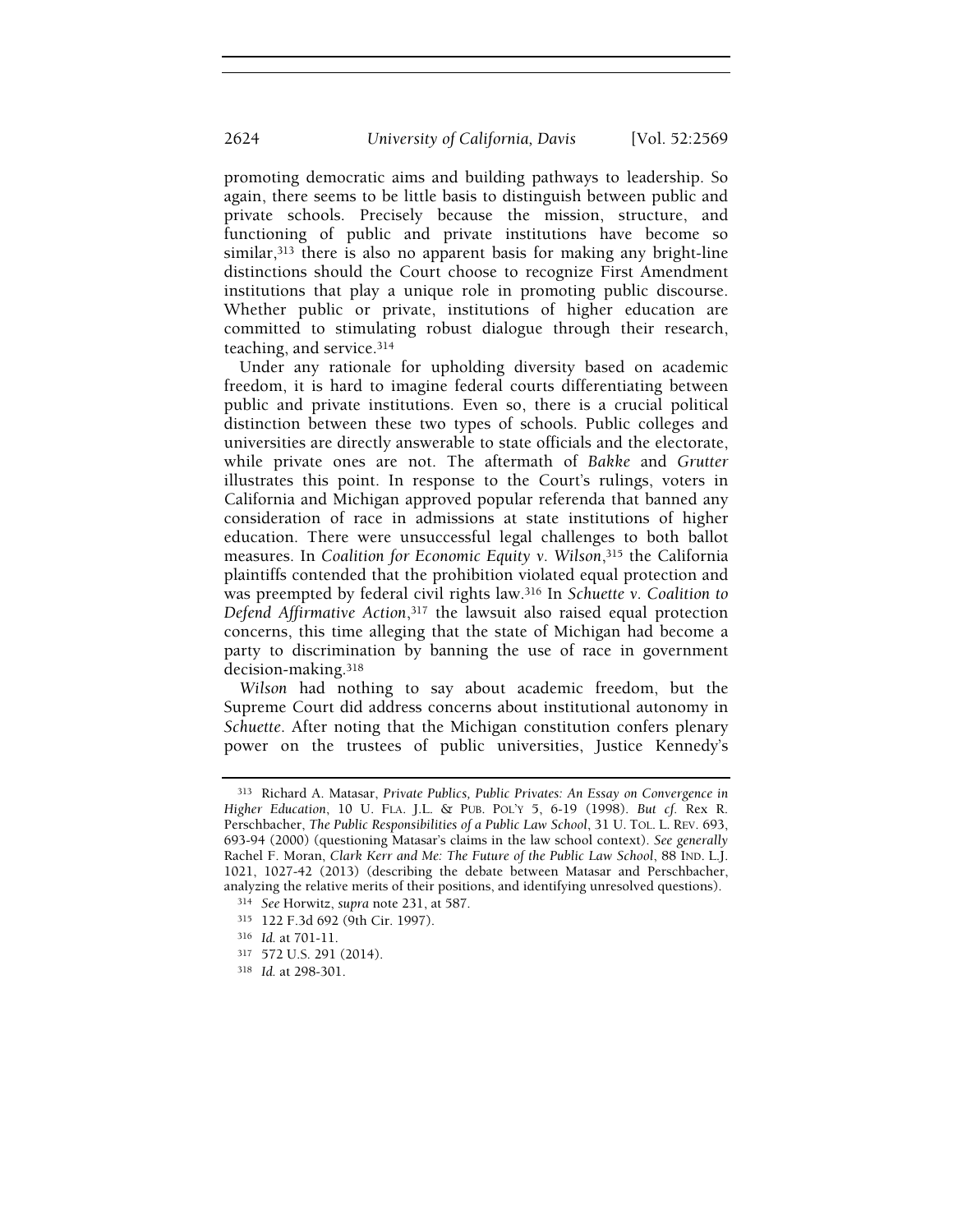plurality opinion emphasized the First Amendment right of voters to engage in self-government. As he explained:

It is demeaning to the democratic process to presume that the voters are not capable of deciding an issue of this sensitivity on decent and rational grounds. The process of public discourse and political debate should not be foreclosed even if there is a risk that during a public campaign there will be those, on both sides, who seek to use racial division and discord to their own political advantage. An informed public can, and must, rise above this. . . . These First Amendment dynamics would be disserved if this Court were to say that the question here at issue is beyond the capacity of the voters to debate and then to determine.<sup>319</sup>

For the plurality, a public college or university's educational autonomy had to be subordinate to the democratically expressed will of the electorate, much as Citizens United made a corporation's speech rights subordinate to the will of its shareholders.

Even with his focus on active liberty, Justice Breyer concurred in the judgment because "decisionmaking [was] moved from an unelected administrative body to a politically responsive one."320 For him, democratic-regarding values clearly cut in favor of enhanced political accountability. In dissent, Justice Sonia Sotomayor reached a different conclusion because she took issue with these characterizations of the referendum's impact on the allocation of state power. In her view, the University's board of trustees was a group of elected and politically accountable actors authorized to make a wide range of decisions about university operations, including admissions.321 As she explained, the referendum improperly targeted affirmative action, divesting the board of its discretion to make race-related admissions decisions but otherwise leaving its powers intact. According to Justice Sotomayor, this decidedly narrow shift in the board's authority reordered the political process in a way that impermissibly burdened minorities' ability to participate.322 Her objections therefore derived less from solicitude for academic freedom and more from distrust of a plebiscite that singled out race for special treatment. In fact, academic freedom has been largely neglected as a rationale for insulating public

<sup>319</sup> Id. at 313.

<sup>320</sup> Id. at 337 (Breyer, J., concurring in the judgment).

<sup>321</sup> Id. at 353-54, 361-64 (Sotomayor, J., dissenting).

<sup>322</sup> Id. 353-54, 391-92.